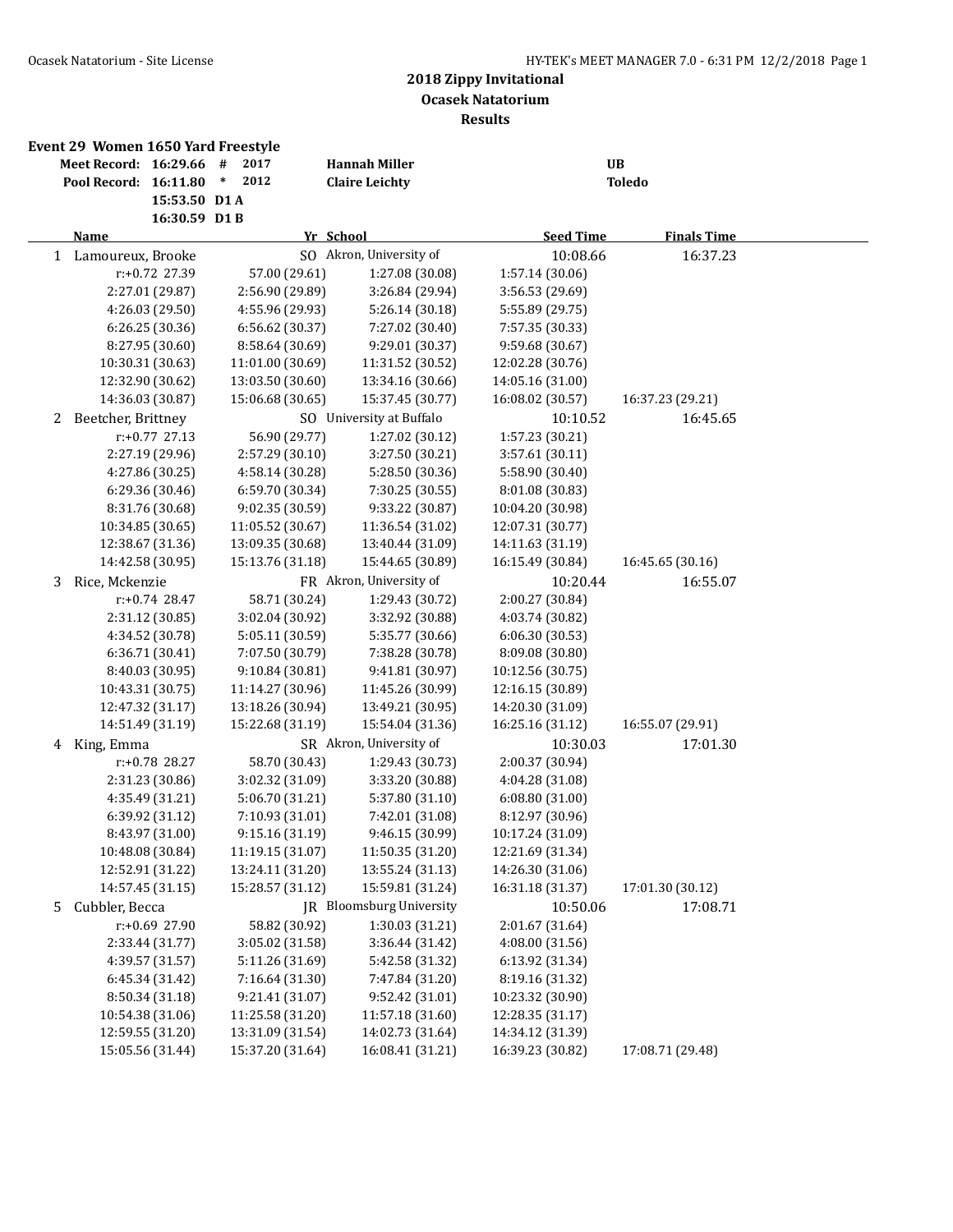**Results**

|    | <b>Name</b>         |                  | Yr School                     | <b>Seed Time</b> | <b>Finals Time</b> |  |
|----|---------------------|------------------|-------------------------------|------------------|--------------------|--|
|    | 6 Duric, Jovana     |                  | FR University of Toledo       | 10:29.19         | 17:10.40           |  |
|    | r:+0.81 28.32       | 58.44 (30.12)    | 1:29.18 (30.74)               | 2:00.05 (30.87)  |                    |  |
|    | 2:31.03 (30.98)     | 3:01.96 (30.93)  | 3:32.88 (30.92)               | 4:03.70 (30.82)  |                    |  |
|    | 4:34.54 (30.84)     | 5:05.51 (30.97)  | 5:36.21 (30.70)               | 6:07.03 (30.82)  |                    |  |
|    | 6:38.24 (31.21)     | 7:09.51 (31.27)  | 7:40.77 (31.26)               | 8:12.12 (31.35)  |                    |  |
|    | 8:43.93 (31.81)     | 9:15.78 (31.85)  | 9:47.30 (31.52)               | 10:18.81 (31.51) |                    |  |
|    | 10:50.39 (31.58)    | 11:22.02 (31.63) | 11:53.68 (31.66)              | 12:25.53 (31.85) |                    |  |
|    | 12:57.52 (31.99)    | 13:29.35 (31.83) | 14:01.10 (31.75)              | 14:32.94 (31.84) |                    |  |
|    | 15:04.71 (31.77)    | 15:36.62 (31.91) | 16:08.58 (31.96)              | 16:40.00 (31.42) | 17:10.40 (30.40)   |  |
| 7  | Boswell, Julia      |                  | FR University at Buffalo      | 10:31.62         | 17:10.48           |  |
|    | r:+0.72 27.99       | 58.34 (30.35)    | 1:29.36 (31.02)               | 2:00.39 (31.03)  |                    |  |
|    | 2:31.41 (31.02)     | 3:02.55 (31.14)  | 3:33.68 (31.13)               | 4:04.87 (31.19)  |                    |  |
|    | 4:36.13 (31.26)     | 5:07.38 (31.25)  | 5:38.49 (31.11)               | 6:09.81 (31.32)  |                    |  |
|    | 6:41.10 (31.29)     | 7:12.20 (31.10)  | 7:43.47 (31.27)               | 8:14.92 (31.45)  |                    |  |
|    | 8:46.16 (31.24)     | 9:17.48 (31.32)  | 9:48.70 (31.22)               | 10:20.05 (31.35) |                    |  |
|    | 10:51.40 (31.35)    | 11:23.05 (31.65) | 11:54.52 (31.47)              | 12:26.42 (31.90) |                    |  |
|    | 12:58.13 (31.71)    | 13:29.72 (31.59) | 14:01.28 (31.56)              | 14:33.08 (31.80) |                    |  |
|    | 15:04.85 (31.77)    | 15:36.94 (32.09) | 16:08.86 (31.92)              | 16:40.52 (31.66) | 17:10.48 (29.96)   |  |
| 8  | Di Marzio, Angelica |                  | JR Marshall University        | 10:49.77         | 17:10.65           |  |
|    | r:+0.77 29.10       | 1:00.61 (31.51)  | 1:32.41 (31.80)               | 2:04.16 (31.75)  |                    |  |
|    | 2:36.08 (31.92)     | 3:07.96 (31.88)  | 3:39.41 (31.45)               | 4:10.95 (31.54)  |                    |  |
|    | 4:42.36 (31.41)     | 5:13.75 (31.39)  | 5:45.05 (31.30)               | 6:16.40(31.35)   |                    |  |
|    | 6:47.54 (31.14)     | 7:18.67 (31.13)  | 7:49.90 (31.23)               | 8:21.05 (31.15)  |                    |  |
|    | 8:51.93 (30.88)     | 9:22.78 (30.85)  | 9:53.78 (31.00)               | 10:24.87 (31.09) |                    |  |
|    | 10:55.98 (31.11)    | 11:27.20 (31.22) | 11:58.53 (31.33)              | 12:29.75 (31.22) |                    |  |
|    | 13:00.92 (31.17)    | 13:32.43 (31.51) | 14:03.91 (31.48)              | 14:35.35 (31.44) |                    |  |
|    | 15:06.74 (31.39)    | 15:38.12 (31.38) | 16:09.37 (31.25)              | 16:40.50 (31.13) | 17:10.65 (30.15)   |  |
| 9  | Schaef, Claire      |                  | FR St. Bonaventure University | 10:22.55         | 17:22.04           |  |
|    | r:+0.78 28.18       | 58.79 (30.61)    | 1:30.03 (31.24)               | 2:01.13 (31.10)  |                    |  |
|    | 2:32.32 (31.19)     | 3:03.50 (31.18)  | 3:34.74 (31.24)               | 4:06.04 (31.30)  |                    |  |
|    | 4:37.40 (31.36)     | 5:08.73 (31.33)  | 5:40.00 (31.27)               | 6:11.59 (31.59)  |                    |  |
|    | 6:43.34 (31.75)     | 7:14.95 (31.61)  | 7:46.35 (31.40)               | 8:18.15 (31.80)  |                    |  |
|    | 8:50.15 (32.00)     | 9:22.07 (31.92)  | 9:53.97 (31.90)               | 10:26.06 (32.09) |                    |  |
|    | 10:58.29 (32.23)    | 11:30.26 (31.97) | 12:02.45 (32.19)              | 12:34.52 (32.07) |                    |  |
|    | 13:06.57 (32.05)    | 13:39.06 (32.49) | 14:11.35 (32.29)              | 14:43.32 (31.97) |                    |  |
|    | 15:15.41 (32.09)    | 15:47.60 (32.19) | 16:19.74 (32.14)              | 16:50.94 (31.20) | 17:22.04 (31.10)   |  |
| 10 | Gjerde, Oda         |                  | SR Marshall University        | 10:40.54         | 17:22.52           |  |
|    | r:+0.80 29.30       | 1:00.62 (31.32)  | 1:32.11 (31.49)               | 2:03.60 (31.49)  |                    |  |
|    | 2:34.97 (31.37)     | 3:06.31 (31.34)  | 3:37.77 (31.46)               | 4:09.16 (31.39)  |                    |  |
|    | 4:40.60 (31.44)     | 5:12.04 (31.44)  | 5:43.63 (31.59)               | 6:15.19 (31.56)  |                    |  |
|    | 6:46.80 (31.61)     | 7:18.33 (31.53)  | 7:50.14 (31.81)               | 8:21.94 (31.80)  |                    |  |
|    | 8:53.70 (31.76)     | 9:25.75 (32.05)  | 9:57.55 (31.80)               | 10:29.47 (31.92) |                    |  |
|    | 11:01.45 (31.98)    | 11:33.24 (31.79) | 12:05.34 (32.10)              | 12:37.21 (31.87) |                    |  |
|    | 13:08.91 (31.70)    | 13:41.23 (32.32) | 14:13.11 (31.88)              | 14:45.06 (31.95) |                    |  |
|    | 15:17.12 (32.06)    | 15:49.20 (32.08) | 16:21.10 (31.90)              | 16:52.64 (31.54) | 17:22.52 (29.88)   |  |
| 11 | Ekleberry, Samantha |                  | FR University of Toledo       | 10:35.67         | 17:22.95           |  |
|    | r:+0.83 28.43       | 59.27 (30.84)    | 1:30.61 (31.34)               | 2:02.11 (31.50)  |                    |  |
|    | 2:33.75 (31.64)     | 3:05.35 (31.60)  | 3:36.97 (31.62)               | 4:08.60 (31.63)  |                    |  |
|    | 4:40.15 (31.55)     | 5:11.76 (31.61)  | 5:43.40 (31.64)               | 6:14.91 (31.51)  |                    |  |
|    | 6:46.32 (31.41)     | 7:17.89 (31.57)  | 7:49.51 (31.62)               | 8:21.40 (31.89)  |                    |  |
|    | 8:53.21 (31.81)     | 9:25.11 (31.90)  | 9:56.90 (31.79)               | 10:29.09 (32.19) |                    |  |
|    | 11:00.92 (31.83)    | 11:32.80 (31.88) | 12:04.78 (31.98)              | 12:37.02 (32.24) |                    |  |
|    | 13:09.00 (31.98)    | 13:41.18 (32.18) | 14:13.20 (32.02)              | 14:45.31 (32.11) |                    |  |
|    | 15:17.32 (32.01)    | 15:49.32 (32.00) | 16:21.09 (31.77)              | 16:52.66 (31.57) | 17:22.95 (30.29)   |  |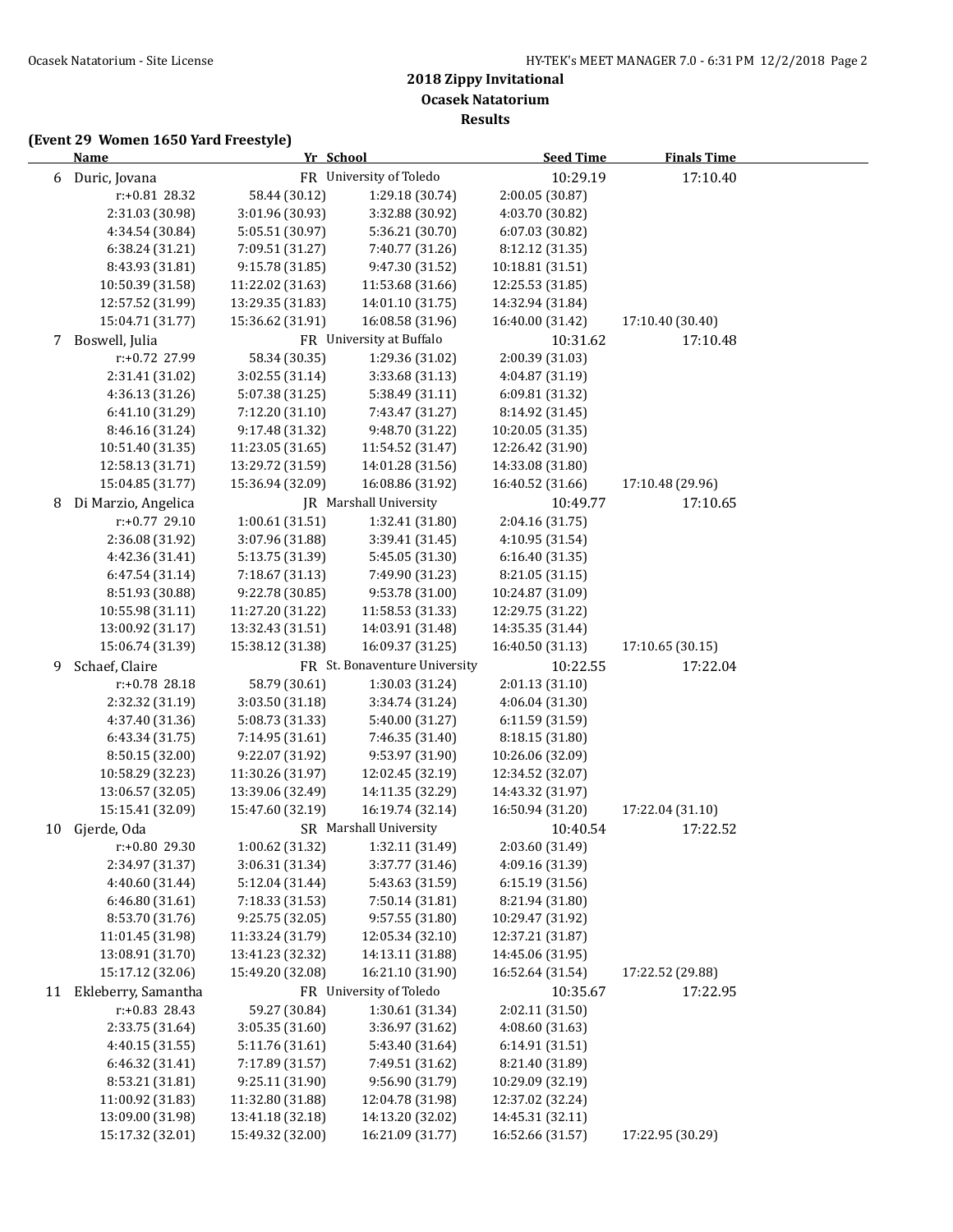**Results**

|    | <b>Name</b>        |                  | Yr School                     | <b>Seed Time</b> | <b>Finals Time</b> |  |
|----|--------------------|------------------|-------------------------------|------------------|--------------------|--|
|    | 12 Walker, Elisha  |                  | <b>IR</b> Marshall University | 10:27.80         | 17:23.03           |  |
|    | r:+0.81 28.32      | 59.19 (30.87)    | 1:30.44 (31.25)               | 2:01.60 (31.16)  |                    |  |
|    | 2:33.10 (31.50)    | 3:04.65 (31.55)  | 3:35.90 (31.25)               | 4:07.32 (31.42)  |                    |  |
|    | 4:38.53 (31.21)    | 5:09.82 (31.29)  | 5:41.13 (31.31)               | 6:12.76 (31.63)  |                    |  |
|    | 6:44.40 (31.64)    | 7:16.18 (31.78)  | 7:48.00 (31.82)               | 8:20.16 (32.16)  |                    |  |
|    | 8:51.88 (31.72)    | 9:23.75 (31.87)  | 9:56.04 (32.29)               | 10:28.14 (32.10) |                    |  |
|    | 10:59.93 (31.79)   | 11:32.40 (32.47) | 12:04.77 (32.37)              | 12:36.90 (32.13) |                    |  |
|    | 13:09.10 (32.20)   | 13:41.69 (32.59) | 14:13.88 (32.19)              | 14:46.14 (32.26) |                    |  |
|    | 15:18.26 (32.12)   | 15:49.91 (31.65) | 16:21.70 (31.79)              | 16:53.30 (31.60) | 17:23.03 (29.73)   |  |
| 13 | Sanquist, Avery    |                  | FR Niagara University         | 10:34.08         | 17:26.02           |  |
|    | r:+0.80 28.85      | 59.81 (30.96)    | 1:31.23 (31.42)               | 2:03.07 (31.84)  |                    |  |
|    | 2:34.87 (31.80)    | 3:06.63 (31.76)  | 3:38.42 (31.79)               | 4:10.26 (31.84)  |                    |  |
|    | 4:42.28 (32.02)    | 5:14.32 (32.04)  | 5:46.23 (31.91)               | 6:18.40 (32.17)  |                    |  |
|    | 6:50.40 (32.00)    | 7:22.42 (32.02)  | 7:54.27 (31.85)               | 8:26.37 (32.10)  |                    |  |
|    | 8:58.36 (31.99)    | 9:30.30 (31.94)  | 10:02.12 (31.82)              | 10:34.02 (31.90) |                    |  |
|    | 11:05.80 (31.78)   | 11:37.43 (31.63) | 12:09.23 (31.80)              | 12:41.15 (31.92) |                    |  |
|    | 13:12.93 (31.78)   | 13:44.64 (31.71) | 14:16.60 (31.96)              | 14:48.38 (31.78) |                    |  |
|    | 15:19.93 (31.55)   | 15:51.81 (31.88) | 16:23.72 (31.91)              | 16:55.32 (31.60) | 17:26.02 (30.70)   |  |
|    | 14 Martin, Cara    |                  | SO Marshall University        | 10:50.67         | 17:30.11           |  |
|    | r:+0.72 28.88      | 59.94 (31.06)    | 1:31.36 (31.42)               | 2:02.68 (31.32)  |                    |  |
|    | 2:34.19 (31.51)    | 3:05.76 (31.57)  | 3:37.25 (31.49)               | 4:08.67 (31.42)  |                    |  |
|    | 4:40.11 (31.44)    | 5:11.50 (31.39)  | 5:42.79 (31.29)               | 6:14.35 (31.56)  |                    |  |
|    | 6:46.07 (31.72)    | 7:17.60 (31.53)  | 7:49.31 (31.71)               | 8:21.13 (31.82)  |                    |  |
|    | 8:53.02 (31.89)    | 9:24.92 (31.90)  | 9:57.17 (32.25)               | 10:29.06 (31.89) |                    |  |
|    | 11:01.30 (32.24)   | 11:33.63 (32.33) | 12:06.17 (32.54)              | 12:39.12 (32.95) |                    |  |
|    | 13:11.29 (32.17)   | 13:43.96 (32.67) | 14:16.50 (32.54)              | 14:49.02 (32.52) |                    |  |
|    | 15:21.57 (32.55)   | 15:54.14 (32.57) | 16:26.50 (32.36)              | 16:58.89 (32.39) | 17:30.11 (31.22)   |  |
| 15 | Harmon, Krissy     |                  | SR Oakland University         | 10:23.41         | 17:30.16           |  |
|    | r:+0.75 29.21      | 1:00.34 (31.13)  | 1:31.90 (31.56)               | 2:03.59 (31.69)  |                    |  |
|    | 2:35.27 (31.68)    | 3:06.96 (31.69)  | 3:38.64 (31.68)               | 4:10.29 (31.65)  |                    |  |
|    | 4:41.99 (31.70)    | 5:13.82 (31.83)  | 5:45.67 (31.85)               | 6:17.49 (31.82)  |                    |  |
|    | 6:49.24 (31.75)    | 7:20.90 (31.66)  | 7:52.77 (31.87)               | 8:24.63 (31.86)  |                    |  |
|    | 8:56.45 (31.82)    | 9:28.35 (31.90)  | 10:00.44 (32.09)              | 10:32.35 (31.91) |                    |  |
|    | 11:04.53 (32.18)   | 11:36.82 (32.29) | 12:09.05 (32.23)              | 12:40.98 (31.93) |                    |  |
|    | 13:13.25 (32.27)   | 13:45.60 (32.35) | 14:18.07 (32.47)              | 14:50.34 (32.27) |                    |  |
|    | 15:22.60 (32.26)   | 15:54.94 (32.34) | 16:27.00 (32.06)              | 16:59.08 (32.08) | 17:30.16 (31.08)   |  |
| 16 | Edwards, Mary      |                  | SR Bowling Green State Univ.  | 10:35.77         | 17:34.17           |  |
|    | $r: +0.73$ 29.25   | 1:00.87 (31.62)  | 1:32.89 (32.02)               | 2:04.98 (32.09)  |                    |  |
|    | 2:37.16 (32.18)    | 3:09.49 (32.33)  | 3:41.82 (32.33)               | 4:13.86 (32.04)  |                    |  |
|    | 4:46.01 (32.15)    | 5:18.17 (32.16)  | 5:50.09 (31.92)               | 6:21.67 (31.58)  |                    |  |
|    | 6:53.44 (31.77)    | 7:25.27 (31.83)  | 7:57.29 (32.02)               | 8:29.31 (32.02)  |                    |  |
|    | 9:01.47 (32.16)    | 9:33.71 (32.24)  | 10:06.04 (32.33)              | 10:38.20 (32.16) |                    |  |
|    | 11:10.27 (32.07)   | 11:42.84 (32.57) | 12:15.34 (32.50)              | 12:47.42 (32.08) |                    |  |
|    | 13:19.89 (32.47)   | 13:52.39 (32.50) | 14:24.68 (32.29)              | 14:56.68 (32.00) |                    |  |
|    | 15:28.54 (31.86)   | 16:00.20 (31.66) | 16:31.91 (31.71)              | 17:03.50 (31.59) | 17:34.17 (30.67)   |  |
| 17 | McCartney, Makenna |                  | SO St. Bonaventure University | 10:52.77         | 17:34.44           |  |
|    | $r: +0.74$ 29.01   | 1:00.59 (31.58)  | 1:32.23 (31.64)               | 2:03.86 (31.63)  |                    |  |
|    | 2:35.78 (31.92)    | 3:07.69 (31.91)  | 3:39.85 (32.16)               | 4:12.16 (32.31)  |                    |  |
|    | 4:44.41 (32.25)    | 5:16.64 (32.23)  | 5:49.01 (32.37)               | 6:21.05 (32.04)  |                    |  |
|    | 6:53.32 (32.27)    | 7:25.31 (31.99)  | 7:57.25 (31.94)               | 8:29.50 (32.25)  |                    |  |
|    | 9:01.66 (32.16)    | 9:33.80 (32.14)  | 10:06.17 (32.37)              | 10:38.17 (32.00) |                    |  |
|    | 11:10.23 (32.06)   | 11:42.70 (32.47) | 12:15.22 (32.52)              | 12:47.33 (32.11) |                    |  |
|    | 13:19.55 (32.22)   | 13:51.61 (32.06) | 14:23.90 (32.29)              | 14:56.16 (32.26) |                    |  |
|    | 15:28.31 (32.15)   | 16:00.49 (32.18) | 16:32.40 (31.91)              | 17:04.06 (31.66) | 17:34.44 (30.38)   |  |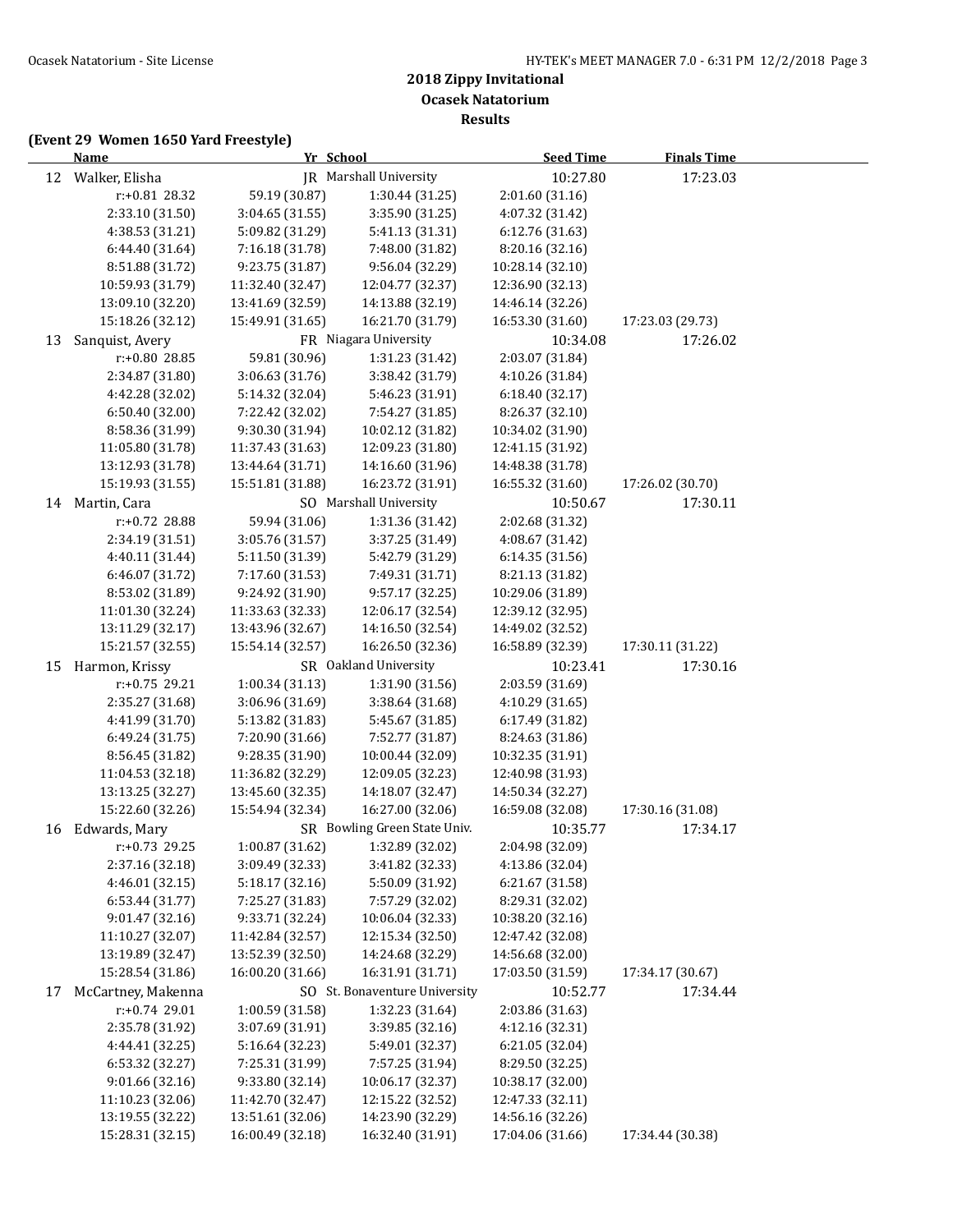|    | <b>Name</b>         |                  | Yr School                    | <b>Seed Time</b> | <b>Finals Time</b> |  |
|----|---------------------|------------------|------------------------------|------------------|--------------------|--|
|    | 18 Held, Maggie     |                  | SO Oakland University        | 10:39.90         | 17:36.04           |  |
|    | r:+0.67 29.12       | 1:00.98 (31.86)  | 1:32.99 (32.01)              | 2:05.11 (32.12)  |                    |  |
|    | 2:37.23 (32.12)     | 3:09.24 (32.01)  | 3:41.34 (32.10)              | 4:13.63 (32.29)  |                    |  |
|    | 4:45.76 (32.13)     | 5:18.06 (32.30)  | 5:50.30 (32.24)              | 6:22.64 (32.34)  |                    |  |
|    | 6:54.98 (32.34)     | 7:27.29 (32.31)  | 7:59.64 (32.35)              | 8:32.13 (32.49)  |                    |  |
|    | 9:04.19 (32.06)     | 9:36.39 (32.20)  | 10:08.36 (31.97)             | 10:40.70 (32.34) |                    |  |
|    | 11:12.75 (32.05)    | 11:44.96 (32.21) | 12:16.78 (31.82)             | 12:48.65 (31.87) |                    |  |
|    | 13:20.85 (32.20)    | 13:52.99 (32.14) | 14:25.16 (32.17)             | 14:57.08 (31.92) |                    |  |
|    | 15:28.96 (31.88)    | 16:01.00 (32.04) | 16:32.55 (31.55)             | 17:04.48 (31.93) | 17:36.04 (31.56)   |  |
| 19 | House, Kellie       |                  | FR Bowling Green State Univ. | 10:34.61         | 17:36.82           |  |
|    | r:+0.78 28.91       | 1:00.71 (31.80)  | 1:32.79 (32.08)              | 2:04.48 (31.69)  |                    |  |
|    | 2:36.52 (32.04)     | 3:08.80 (32.28)  | 3:41.13 (32.33)              | 4:13.36 (32.23)  |                    |  |
|    | 4:45.71 (32.35)     | 5:18.04 (32.33)  | 5:50.21 (32.17)              | 6:22.33 (32.12)  |                    |  |
|    | 6:54.28 (31.95)     | 7:27.09 (32.81)  | 7:59.02 (31.93)              | 8:31.01 (31.99)  |                    |  |
|    | 9:03.28 (32.27)     | 9:35.62 (32.34)  | 10:07.77 (32.15)             | 10:39.98 (32.21) |                    |  |
|    | 11:11.97 (31.99)    | 11:44.27 (32.30) | 12:16.39 (32.12)             | 12:48.67 (32.28) |                    |  |
|    | 13:20.73 (32.06)    | 13:52.96 (32.23) | 14:25.15 (32.19)             | 14:57.28 (32.13) |                    |  |
|    | 15:29.78 (32.50)    | 16:01.63 (31.85) | 16:33.73 (32.10)             | 17:05.87 (32.14) | 17:36.82 (30.95)   |  |
| 20 | Giovanniello, Kerry |                  | SR University at Buffalo     | <b>NT</b>        | 17:37.80           |  |
|    | r:+0.74 28.84       | 1:00.72 (31.88)  | 1:32.93 (32.21)              | 2:05.25 (32.32)  |                    |  |
|    | 2:37.52 (32.27)     | 3:09.69 (32.17)  | 3:41.97 (32.28)              | 4:14.44 (32.47)  |                    |  |
|    | 4:46.69 (32.25)     | 5:19.02 (32.33)  | 5:51.32 (32.30)              | 6:23.43 (32.11)  |                    |  |
|    | 6:55.79 (32.36)     | 7:28.18 (32.39)  | 8:00.60 (32.42)              | 8:32.86 (32.26)  |                    |  |
|    | 9:04.77 (31.91)     | 9:36.91 (32.14)  | 10:08.95 (32.04)             | 10:41.12 (32.17) |                    |  |
|    | 11:13.11 (31.99)    | 11:44.94 (31.83) | 12:17.07 (32.13)             | 12:49.06 (31.99) |                    |  |
|    | 13:21.28 (32.22)    | 13:53.36 (32.08) | 14:25.57 (32.21)             | 14:57.99 (32.42) |                    |  |
|    | 15:30.35 (32.36)    | 16:02.84 (32.49) | 16:35.12 (32.28)             | 17:07.22 (32.10) | 17:37.80 (30.58)   |  |
|    | 21 McHugh, Kelley   |                  | SO Bloomsburg University     | 10:40.97         | 17:39.70           |  |
|    | r:+0.77 28.93       | 1:00.77 (31.84)  | 1:33.28 (32.51)              | 2:06.10 (32.82)  |                    |  |
|    | 2:38.40 (32.30)     | 3:10.81 (32.41)  | 3:43.41 (32.60)              | 4:16.30 (32.89)  |                    |  |
|    | 4:48.08 (31.78)     | 5:20.37 (32.29)  | 5:52.70 (32.33)              | 6:25.03 (32.33)  |                    |  |
|    | 6:56.98 (31.95)     | 7:29.11 (32.13)  | 8:01.30 (32.19)              | 8:33.34 (32.04)  |                    |  |
|    | 9:05.56 (32.22)     | 9:38.09 (32.53)  | 10:10.20 (32.11)             | 10:42.19 (31.99) |                    |  |
|    | 11:14.23 (32.04)    | 11:46.48 (32.25) | 12:18.87 (32.39)             | 12:51.52 (32.65) |                    |  |
|    | 13:24.17 (32.65)    | 13:56.61 (32.44) | 14:28.91 (32.30)             | 15:01.51 (32.60) |                    |  |
|    | 15:33.78 (32.27)    | 16:06.21 (32.43) | 16:38.05 (31.84)             | 17:09.53 (31.48) | 17:39.70 (30.17)   |  |
|    | 22 Heines, Sara     |                  | JR Oakland University        | 10:50.56         | 17:53.21           |  |
|    | $r+0.72$ 29.57      | 1:01.50 (31.93)  | 1:33.70 (32.20)              | 2:06.27 (32.57)  |                    |  |
|    | 2:38.63 (32.36)     | 3:11.21 (32.58)  | 3:43.79 (32.58)              | 4:16.45 (32.66)  |                    |  |
|    | 4:49.00 (32.55)     | 5:21.60 (32.60)  | 5:54.25 (32.65)              | 6:26.95 (32.70)  |                    |  |
|    | 6:59.57 (32.62)     | 7:32.03 (32.46)  | 8:04.68 (32.65)              | 8:37.16 (32.48)  |                    |  |
|    | 9:09.65 (32.49)     | 9:42.19 (32.54)  | 10:14.99 (32.80)             | 10:47.80 (32.81) |                    |  |
|    | 11:20.51 (32.71)    | 11:52.98 (32.47) | 12:25.67 (32.69)             | 12:58.68 (33.01) |                    |  |
|    | 13:32.05 (33.37)    | 14:04.90 (32.85) | 14:37.80 (32.90)             | 15:10.55 (32.75) |                    |  |
|    | 15:43.36 (32.81)    | 16:16.15 (32.79) | 16:49.01 (32.86)             | 17:21.79 (32.78) | 17:53.21 (31.42)   |  |
| 23 | Burnard, Meghan     |                  | JR Bowling Green State Univ. | 10:39.96         | 18:00.51           |  |
|    | r:+0.72 29.49       | 1:00.99 (31.50)  | 1:32.89 (31.90)              | 2:04.96 (32.07)  |                    |  |
|    | 2:37.49 (32.53)     | 3:09.79 (32.30)  | 3:42.17 (32.38)              | 4:14.57 (32.40)  |                    |  |
|    | 4:47.01 (32.44)     | 5:19.50 (32.49)  | 5:52.30 (32.80)              | 6:25.19 (32.89)  |                    |  |
|    | 6:57.80 (32.61)     | 7:30.61 (32.81)  | 8:03.42 (32.81)              | 8:36.34 (32.92)  |                    |  |
|    | 9:09.28 (32.94)     | 9:42.22 (32.94)  | 10:15.52 (33.30)             | 10:48.77 (33.25) |                    |  |
|    | 11:22.02 (33.25)    | 11:54.97 (32.95) | 12:28.51 (33.54)             | 13:01.92 (33.41) |                    |  |
|    | 13:35.51 (33.59)    | 14:09.84 (34.33) | 14:43.19 (33.35)             | 15:16.61 (33.42) |                    |  |
|    | 15:49.84 (33.23)    | 16:22.77 (32.93) | 16:56.01 (33.24)             | 17:29.29 (33.28) | 18:00.51 (31.22)   |  |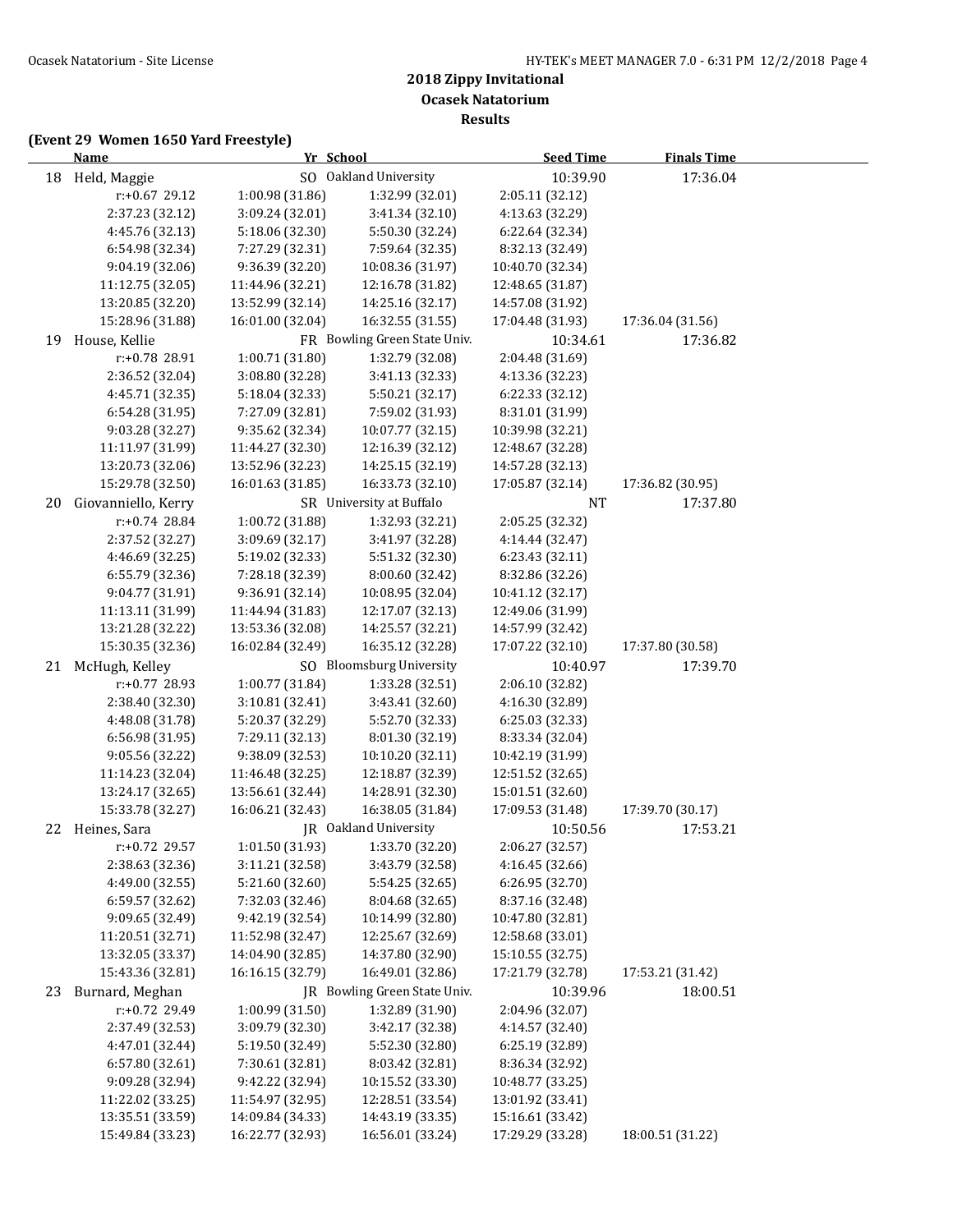**Results**

|    | <b>Name</b>                        | Yr School        |                          | <b>Seed Time</b> | <b>Finals Time</b> |  |
|----|------------------------------------|------------------|--------------------------|------------------|--------------------|--|
|    | 24 Strevett, Olivia                |                  | SR Oakland University    | 10:49.40         | 18:01.51           |  |
|    | r:+0.78 29.88                      | 1:01.79 (31.91)  | 1:34.07 (32.28)          | 2:06.33 (32.26)  |                    |  |
|    | 2:38.61 (32.28)                    | 3:11.10 (32.49)  | 3:44.05 (32.95)          | 4:16.89 (32.84)  |                    |  |
|    | 4:49.62 (32.73)                    | 5:22.44 (32.82)  | 5:55.33 (32.89)          | 6:28.19 (32.86)  |                    |  |
|    | 7:01.11 (32.92)                    | 7:33.97 (32.86)  | 8:06.92 (32.95)          | 8:39.97 (33.05)  |                    |  |
|    | 9:13.19 (33.22)                    | 9:46.32 (33.13)  | 10:19.49 (33.17)         | 10:52.39 (32.90) |                    |  |
|    | 11:25.53 (33.14)                   | 11:58.77 (33.24) | 12:31.90 (33.13)         | 13:04.96 (33.06) |                    |  |
|    | 13:37.90 (32.94)                   | 14:11.00 (33.10) | 14:43.86 (32.86)         | 15:16.92 (33.06) |                    |  |
|    | 15:50.08 (33.16)                   | 16:23.35 (33.27) | 16:56.47 (33.12)         | 17:29.50 (33.03) | 18:01.51 (32.01)   |  |
| 25 | Smith, Mary Clare                  | SO Clarion       |                          | 10:55.21         | 18:01.95           |  |
|    | r:+0.69 28.45                      | 59.41 (30.96)    | 1:31.20 (31.79)          | 2:02.90 (31.70)  |                    |  |
|    | 2:34.87 (31.97)                    | 3:07.29 (32.42)  | 3:39.50 (32.21)          | 4:11.90 (32.40)  |                    |  |
|    | 4:44.58 (32.68)                    | 5:17.25 (32.67)  | 5:50.40 (33.15)          | 6:23.49 (33.09)  |                    |  |
|    | 6:56.69 (33.20)                    | 7:29.93 (33.24)  | 8:03.11 (33.18)          | 8:36.60 (33.49)  |                    |  |
|    | 9:10.21 (33.61)                    | 9:43.40 (33.19)  | 10:16.78 (33.38)         | 10:50.11 (33.33) |                    |  |
|    | 11:23.59 (33.48)                   | 11:56.95 (33.36) | 12:30.52 (33.57)         | 13:03.78 (33.26) |                    |  |
|    | 13:37.33 (33.55)                   | 14:10.42 (33.09) | 14:44.19 (33.77)         | 15:17.85 (33.66) |                    |  |
|    | 15:50.98 (33.13)                   | 16:24.07 (33.09) | 16:57.44 (33.37)         | 17:30.12 (32.68) | 18:01.95 (31.83)   |  |
|    | 26 Harvey, Kelly                   | SO Clarion       |                          | 11:26.03         | 18:12.86           |  |
|    | r:+0.86 29.77                      | 1:01.65 (31.88)  | 1:34.21 (32.56)          | 2:06.80 (32.59)  |                    |  |
|    | 2:39.60 (32.80)                    | 3:12.88 (33.28)  | 3:45.86 (32.98)          | 4:18.99 (33.13)  |                    |  |
|    | 4:52.21 (33.22)                    | 5:25.41 (33.20)  | 5:58.61 (33.20)          | 6:31.79 (33.18)  |                    |  |
|    | 7:05.00 (33.21)                    | 7:38.24 (33.24)  | 8:11.43 (33.19)          | 8:44.76 (33.33)  |                    |  |
|    | 9:18.12 (33.36)                    | 9:51.38 (33.26)  | 10:24.90 (33.52)         | 10:58.40 (33.50) |                    |  |
|    | 11:31.95 (33.55)                   | 12:05.38 (33.43) | 12:38.94 (33.56)         | 13:12.30 (33.36) |                    |  |
|    | 13:45.79 (33.49)                   | 14:19.31 (33.52) | 14:52.32 (33.01)         | 15:25.96 (33.64) |                    |  |
|    | 15:59.65 (33.69)                   | 16:33.27 (33.62) | 17:06.51 (33.24)         | 17:40.38 (33.87) | 18:12.86 (32.48)   |  |
| 27 | Smith, Emily                       |                  | FR Bloomsburg University | 11:12.12         | 18:18.44           |  |
|    | r:+0.76 29.83                      | 1:01.89 (32.06)  | 1:34.12 (32.23)          | 2:06.47 (32.35)  |                    |  |
|    | 2:39.09 (32.62)                    | 3:12.02 (32.93)  | 3:44.89 (32.87)          | 4:17.77 (32.88)  |                    |  |
|    | 4:51.03 (33.26)                    | 5:24.42 (33.39)  | 5:57.95 (33.53)          | 6:31.74 (33.79)  |                    |  |
|    | 7:05.25 (33.51)                    | 7:38.65 (33.40)  | 8:12.40 (33.75)          | 8:45.86 (33.46)  |                    |  |
|    | 9:19.76 (33.90)                    | 9:53.28 (33.52)  | 10:27.33 (34.05)         | 11:00.87 (33.54) |                    |  |
|    | 11:34.48 (33.61)                   | 12:07.98 (33.50) | 12:42.08 (34.10)         | 13:15.23 (33.15) |                    |  |
|    | 13:49.08 (33.85)                   | 14:23.22 (34.14) | 14:56.79 (33.57)         | 15:30.77 (33.98) |                    |  |
|    | 16:05.09 (34.32)                   | 16:38.76 (33.67) | 17:12.12 (33.36)         | 17:46.17 (34.05) | 18:18.44 (32.27)   |  |
| 28 | Yonek, Becca                       | SR Clarion       |                          | 11:18.29         | 18:22.90           |  |
|    | $r: +0.73$ 30.04                   | 1:02.47 (32.43)  | 1:35.23(32.76)           | 2:09.21 (33.98)  |                    |  |
|    | 2:43.01 (33.80)                    | 3:17.08 (34.07)  | 3:51.20 (34.12)          | 4:25.00 (33.80)  |                    |  |
|    | 4:58.80 (33.80)                    | 5:32.82 (34.02)  | 6:07.24 (34.42)          | 6:40.98 (33.74)  |                    |  |
|    | 7:14.96 (33.98)                    | 7:49.02 (34.06)  | 8:23.34 (34.32)          | 8:58.06 (34.72)  |                    |  |
|    | 9:31.94 (33.88)                    | 10:05.72 (33.78) | 10:39.59 (33.87)         | 11:13.51 (33.92) |                    |  |
|    | 11:47.15 (33.64)                   | 12:20.61 (33.46) | 12:54.23 (33.62)         | 13:27.63 (33.40) |                    |  |
|    | 14:00.86 (33.23)                   | 14:33.51 (32.65) | 15:06.24 (32.73)         | 15:39.32 (33.08) |                    |  |
|    | 16:12.41 (33.09)                   | 16:45.10 (32.69) | 17:17.77 (32.67)         | 17:50.46 (32.69) | 18:22.90 (32.44)   |  |
|    |                                    |                  | SO Bloomsburg University |                  |                    |  |
| 29 | Besterman, Amelia<br>r:+0.81 29.84 |                  | 1:33.85 (32.37)          | 11:15.69         | 18:33.19           |  |
|    |                                    | 1:01.48 (31.64)  |                          | 2:06.49 (32.64)  |                    |  |
|    | 2:39.40 (32.91)                    | 3:12.61 (33.21)  | 3:46.04 (33.43)          | 4:19.73 (33.69)  |                    |  |
|    | 4:53.32 (33.59)                    | 5:27.11 (33.79)  | 6:01.08 (33.97)          | 6:35.11 (34.03)  |                    |  |
|    | 7:09.21 (34.10)                    | 7:43.12 (33.91)  | 8:17.17 (34.05)          | 8:51.14 (33.97)  |                    |  |
|    | 9:25.46 (34.32)                    | 9:59.52 (34.06)  | 10:33.83 (34.31)         | 11:08.18 (34.35) |                    |  |
|    | 11:42.46 (34.28)                   | 12:16.70 (34.24) | 12:51.42 (34.72)         | 13:25.78 (34.36) |                    |  |
|    | 14:00.30 (34.52)                   | 14:34.68 (34.38) | 15:09.00 (34.32)         | 15:43.36 (34.36) |                    |  |
|    | 16:17.47 (34.11)                   | 16:51.48 (34.01) | 17:25.88 (34.40)         | 18:00.12 (34.24) | 18:33.19 (33.07)   |  |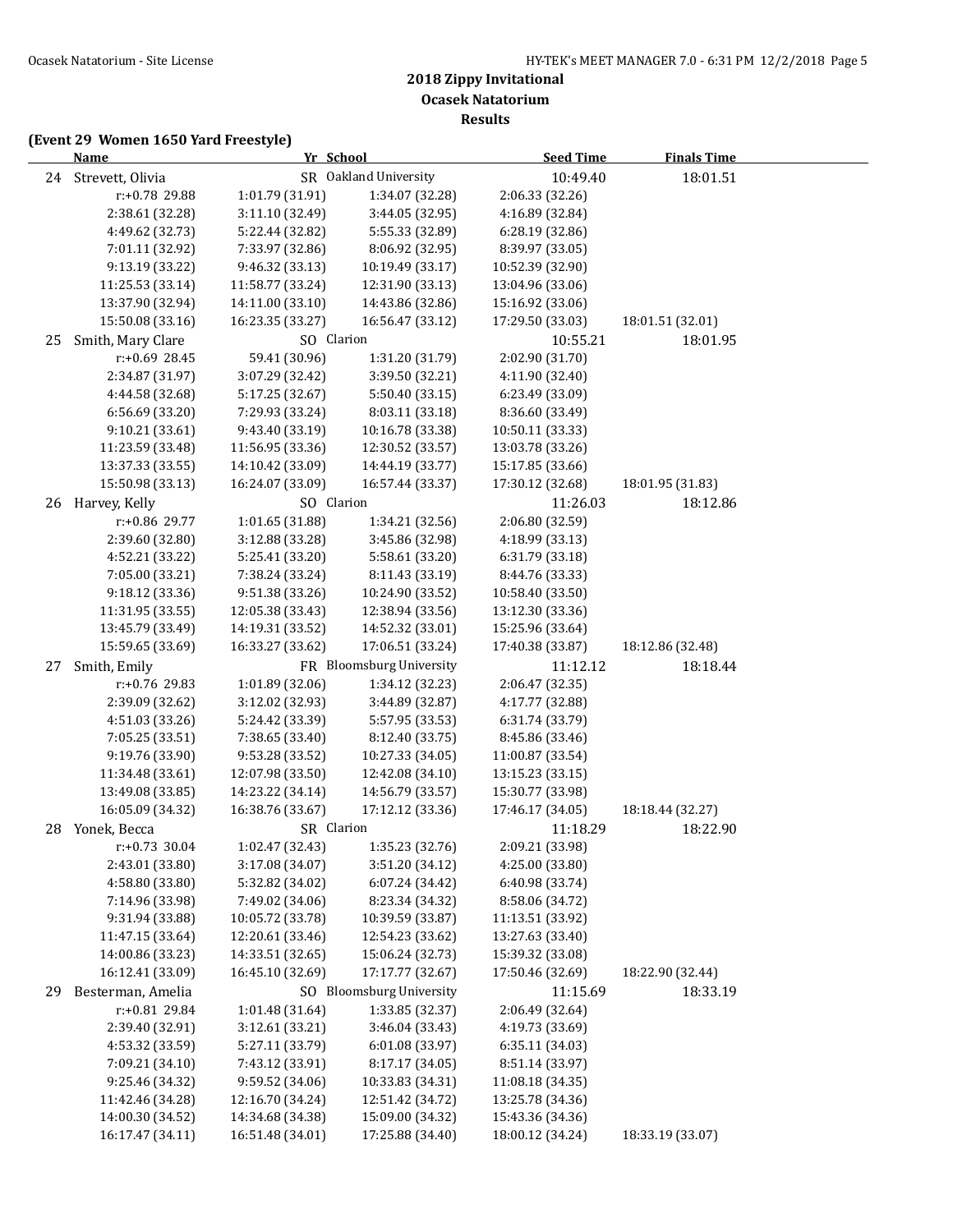|              | <b>Name</b>                         |                                     | Yr School                           | <b>Seed Time</b>                    | <b>Finals Time</b> |  |
|--------------|-------------------------------------|-------------------------------------|-------------------------------------|-------------------------------------|--------------------|--|
| 30           | Kling, Abby                         |                                     | SR Bloomsburg University            | 11:32.41                            | 18:35.62           |  |
|              | r:+0.78 30.54                       | 1:03.59 (33.05)                     | 1:37.25 (33.66)                     | 2:11.10 (33.85)                     |                    |  |
|              | 2:44.98 (33.88)                     | 3:18.58 (33.60)                     | 3:52.24 (33.66)                     | 4:25.81 (33.57)                     |                    |  |
|              | 4:59.30 (33.49)                     | 5:32.84 (33.54)                     | 6:06.48 (33.64)                     | 6:39.98 (33.50)                     |                    |  |
|              | 7:13.91 (33.93)                     | 7:48.04 (34.13)                     | 8:22.15 (34.11)                     | 8:56.21 (34.06)                     |                    |  |
|              | 9:30.13 (33.92)                     | 10:04.19 (34.06)                    | 10:38.15 (33.96)                    | 11:12.14 (33.99)                    |                    |  |
|              | 11:46.15 (34.01)                    | 12:20.14 (33.99)                    | 12:54.48 (34.34)                    | 13:28.52 (34.04)                    |                    |  |
|              | 14:02.64 (34.12)                    | 14:36.92 (34.28)                    | 15:11.16 (34.24)                    | 15:45.42 (34.26)                    |                    |  |
|              | 16:19.91 (34.49)                    | 16:53.96 (34.05)                    | 17:28.38 (34.42)                    | 18:02.85 (34.47)                    | 18:35.62 (32.77)   |  |
| 31           | Murray, Sarah                       |                                     | FR Clarion                          | 11:44.28                            | 19:07.98           |  |
|              | r:+0.82 30.11                       | 1:02.87 (32.76)                     | 1:35.89 (33.02)                     | 2:09.57 (33.68)                     |                    |  |
|              | 2:43.38 (33.81)                     | 3:17.01 (33.63)                     | 3:51.40 (34.39)                     | 4:25.96 (34.56)                     |                    |  |
|              | 5:00.43 (34.47)                     | 5:34.84 (34.41)                     | 6:09.58 (34.74)                     | 6:44.45 (34.87)                     |                    |  |
|              | 7:19.40 (34.95)                     | 7:54.49 (35.09)                     | 8:29.50 (35.01)                     | 9:04.90 (35.40)                     |                    |  |
|              | 9:39.99 (35.09)                     | 10:15.24 (35.25)                    | 10:50.83 (35.59)                    | 11:26.32 (35.49)                    |                    |  |
|              | 12:02.09 (35.77)                    | 12:37.94 (35.85)                    | 13:13.94 (36.00)                    | 13:49.79 (35.85)                    |                    |  |
|              | 14:25.74 (35.95)                    | 15:01.47 (35.73)                    | 15:37.21 (35.74)                    | 16:13.29 (36.08)                    |                    |  |
|              | 16:48.74 (35.45)                    | 17:24.39 (35.65)                    | 18:00.51 (36.12)                    | 18:35.29 (34.78)                    | 19:07.98 (32.69)   |  |
|              | Ackerson, Chelsea                   |                                     | SO Bloomsburg University            | 11:02.66                            | DFS                |  |
|              | Declared false start                |                                     |                                     |                                     |                    |  |
|              | Event 30 Men 1650 Yard Freestyle    |                                     |                                     |                                     |                    |  |
|              | Meet Record: 15:29.62 #             | 2016                                | <b>Charles Barry</b>                |                                     | <b>UB</b>          |  |
|              | Pool Record: 15:29.62               | 2016<br>$\ast$                      | <b>Charles Barry</b>                |                                     | <b>UB</b>          |  |
|              | 14:39.56 D1 A                       |                                     |                                     |                                     |                    |  |
|              | 15:26.19 D1B                        |                                     |                                     |                                     |                    |  |
|              | <b>Name</b>                         |                                     | Yr School                           | <b>Seed Time</b>                    | <b>Finals Time</b> |  |
| $\mathbf{1}$ | DeJonge, Micah                      |                                     | JR Oakland University               | 9:32.99                             | 15:57.82           |  |
|              | r:+0.72 27.07                       | 56.59 (29.52)                       | 1:26.00 (29.41)                     | 1:55.27 (29.27)                     |                    |  |
|              | 2:24.53 (29.26)                     | 2:53.85 (29.32)                     | 3:22.95 (29.10)                     | 3:52.15 (29.20)                     |                    |  |
|              | 4:21.17 (29.02)                     | 4:50.05 (28.88)                     | 5:18.88 (28.83)                     | 5:47.73 (28.85)                     |                    |  |
|              | 6:16.50 (28.77)                     | 6:45.15 (28.65)                     | 7:14.10 (28.95)                     | 7:43.20 (29.10)                     |                    |  |
|              | 8:12.30 (29.10)                     | 8:41.43 (29.13)                     | 9:10.61 (29.18)                     | 9:39.72 (29.11)                     |                    |  |
|              | 10:08.74 (29.02)                    | 10:38.15 (29.41)                    | 11:07.62 (29.47)                    | 11:37.01 (29.39)                    |                    |  |
|              | 12:06.54 (29.53)                    | 12:36.01 (29.47)                    | 13:05.43 (29.42)                    | 13:34.78 (29.35)                    |                    |  |
|              | 14:04.27 (29.49)                    | 14:33.88 (29.61)                    | 15:03.08 (29.20)                    | 15:31.78 (28.70)                    | 15:57.82 (26.04)   |  |
| 2            | Davis, Benjamin                     |                                     | FR Oakland University               | 9:29.58                             | 16:02.40           |  |
|              | $r: +0.72$ 26.06                    | 54.80 (28.74)                       | 1:23.55 (28.75)                     | 1:52.10 (28.55)                     |                    |  |
|              | 2:20.94 (28.84)                     | 2:49.79 (28.85)                     | 3:18.72 (28.93)                     | 3:47.69 (28.97)                     |                    |  |
|              | 4:16.90 (29.21)                     | 4:46.19 (29.29)                     | 5:15.39 (29.20)                     | 5:44.69 (29.30)                     |                    |  |
|              | 6:14.03 (29.34)                     | 6:43.75 (29.72)                     | 7:13.45 (29.70)                     | 7:43.06 (29.61)                     |                    |  |
|              | 8:12.51 (29.45)                     | 8:41.89 (29.38)                     | 9:11.14 (29.25)                     | 9:40.89 (29.75)                     |                    |  |
|              | 10:10.39 (29.50)                    | 10:39.85 (29.46)                    | 11:09.20 (29.35)                    | 11:38.57 (29.37)                    |                    |  |
|              | 12:08.27 (29.70)                    | 12:37.79 (29.52)                    | 13:07.28 (29.49)                    | 13:37.06 (29.78)                    |                    |  |
|              | 14:06.39 (29.33)                    | 14:36.03 (29.64)                    | 15:05.86 (29.83)                    | 15:34.86 (29.00)                    | 16:02.40 (27.54)   |  |
|              | 3 Smith, Corey                      |                                     | JR Bloomsburg University            | 10:05.65                            | 16:12.56           |  |
|              | $r: +0.67$ 26.08                    | 55.09 (29.01)                       | 1:24.79 (29.70)                     | 1:54.41 (29.62)                     |                    |  |
|              | 2:24.29 (29.88)                     | 2:53.88 (29.59)                     | 3:23.84 (29.96)                     | 3:53.80 (29.96)                     |                    |  |
|              | 4:23.81 (30.01)                     | 4:53.59 (29.78)                     | 5:23.49 (29.90)                     | 5:53.05 (29.56)                     |                    |  |
|              | 6:22.90 (29.85)                     | 6:52.61 (29.71)                     | 7:22.14 (29.53)                     | 7:51.54 (29.40)                     |                    |  |
|              | 8:21.25 (29.71)<br>10:19.18 (29.50) | 8:50.64 (29.39)<br>10:48.90 (29.72) | 9:20.16 (29.52)<br>11:18.61 (29.71) | 9:49.68 (29.52)<br>11:48.28 (29.67) |                    |  |
|              | 12:17.87 (29.59)                    | 12:47.66 (29.79)                    | 13:17.41 (29.75)                    | 13:47.35 (29.94)                    |                    |  |
|              | 14:17.38 (30.03)                    | 14:46.86 (29.48)                    | 15:16.79 (29.93)                    | 15:46.24 (29.45)                    | 16:12.56 (26.32)   |  |
|              |                                     |                                     |                                     |                                     |                    |  |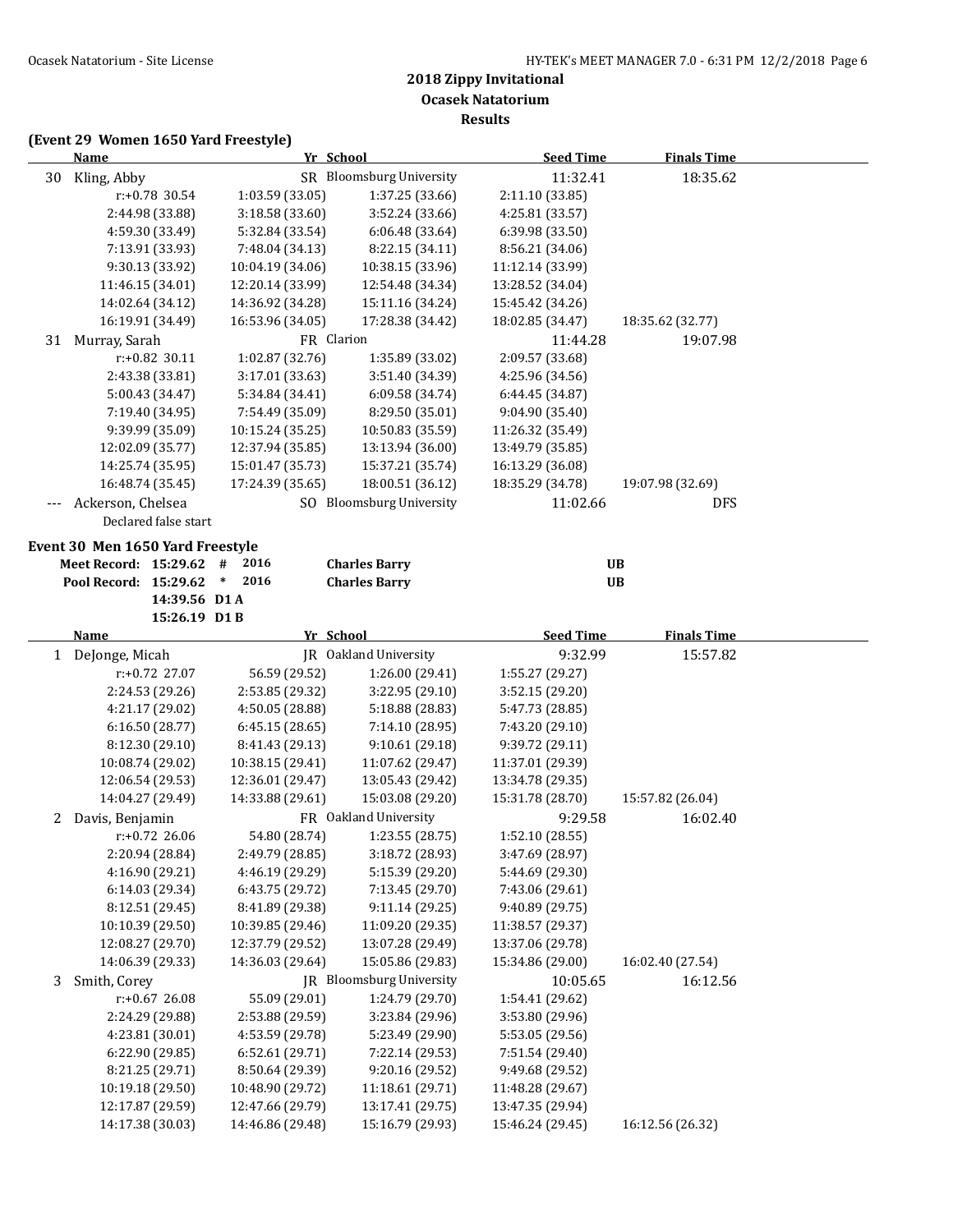**Results**

# **(Event 30 Men 1650 Yard Freestyle)**

|    | <b>Name</b>        | Yr School        |                               | <b>Seed Time</b> | <b>Finals Time</b> |  |
|----|--------------------|------------------|-------------------------------|------------------|--------------------|--|
|    | 4 VanderWeide, Ben |                  | SR Oakland University         | 9:49.55          | 16:27.31           |  |
|    | r:+0.75 27.42      | 57.17 (29.75)    | 1:27.24 (30.07)               | 1:57.49 (30.25)  |                    |  |
|    | 2:27.76 (30.27)    | 2:58.18 (30.42)  | 3:28.69 (30.51)               | 3:59.33 (30.64)  |                    |  |
|    | 4:29.52 (30.19)    | 4:59.65 (30.13)  | 5:29.54 (29.89)               | 5:59.27 (29.73)  |                    |  |
|    | 6:29.16 (29.89)    | 6:59.06 (29.90)  | 7:29.02 (29.96)               | 7:59.14 (30.12)  |                    |  |
|    | 8:29.08 (29.94)    | 8:59.08 (30.00)  | 9:28.90 (29.82)               | 9:58.91 (30.01)  |                    |  |
|    | 10:28.91 (30.00)   | 10:59.20 (30.29) | 11:29.43 (30.23)              | 11:59.58 (30.15) |                    |  |
|    | 12:29.92 (30.34)   | 13:00.19 (30.27) | 13:30.66 (30.47)              | 14:00.94 (30.28) |                    |  |
|    | 14:31.02 (30.08)   | 15:00.99 (29.97) | 15:30.69 (29.70)              | 15:59.44 (28.75) | 16:27.31 (27.87)   |  |
| 5. | Hrebelnyi, Danylo  |                  | FR Oakland University         | 9:31.29          | 16:30.85           |  |
|    | $r: +0.70$ 26.40   | 55.53 (29.13)    | 1:25.16 (29.63)               | 1:54.88 (29.72)  |                    |  |
|    | 2:24.92 (30.04)    | 2:54.95 (30.03)  | 3:25.41 (30.46)               | 3:55.66 (30.25)  |                    |  |
|    | 4:25.74 (30.08)    | 4:56.07 (30.33)  | 5:26.28 (30.21)               | 5:56.97 (30.69)  |                    |  |
|    | 6:27.20 (30.23)    | 6:57.67 (30.47)  | 7:28.38 (30.71)               | 7:58.73 (30.35)  |                    |  |
|    | 8:28.93 (30.20)    | 8:59.43 (30.50)  | 9:29.74 (30.31)               | 10:00.20 (30.46) |                    |  |
|    | 10:30.38 (30.18)   | 11:00.63 (30.25) | 11:30.91 (30.28)              | 12:01.22 (30.31) |                    |  |
|    | 12:31.60 (30.38)   | 13:01.70 (30.10) | 13:32.30 (30.60)              | 14:02.58 (30.28) |                    |  |
|    | 14:32.76 (30.18)   | 15:03.15 (30.39) | 15:33.15 (30.00)              | 16:03.00 (29.85) | 16:30.85 (27.85)   |  |
| 6  | Ortiz, Zachary     |                  | SR Oakland University         | 9:50.00          | 16:32.14           |  |
|    | r:+0.58 26.82      | 57.03 (30.21)    | 1:27.51 (30.48)               | 1:58.06 (30.55)  |                    |  |
|    | 2:29.10 (31.04)    | 2:59.84 (30.74)  | 3:30.68 (30.84)               | 4:01.66 (30.98)  |                    |  |
|    | 4:32.54 (30.88)    | 5:02.72 (30.18)  | 5:32.64 (29.92)               | 6:02.96 (30.32)  |                    |  |
|    | 6:33.01 (30.05)    | 7:03.30 (30.29)  | 7:33.67 (30.37)               | 8:03.98 (30.31)  |                    |  |
|    | 8:34.32 (30.34)    | 9:04.33 (30.01)  | 9:34.55 (30.22)               | 10:04.58 (30.03) |                    |  |
|    | 10:33.93 (29.35)   | 11:03.95 (30.02) | 11:33.89 (29.94)              | 12:04.01 (30.12) |                    |  |
|    | 12:34.55 (30.54)   | 13:04.85 (30.30) | 13:35.31 (30.46)              | 14:05.61 (30.30) |                    |  |
|    | 14:35.48 (29.87)   | 15:05.47 (29.99) | 15:35.27 (29.80)              | 16:04.28 (29.01) | 16:32.14 (27.86)   |  |
|    | 7 DeJonge, Philip  |                  | FR Oakland University         | 9:51.49          | 16:32.86           |  |
|    | r:+0.76 27.36      | 57.13 (29.77)    | 1:26.89 (29.76)               | 1:57.03 (30.14)  |                    |  |
|    | 2:27.13 (30.10)    | 2:57.22 (30.09)  | 3:27.32 (30.10)               | 3:57.66 (30.34)  |                    |  |
|    | 4:28.29 (30.63)    | 4:58.80 (30.51)  | 5:29.37 (30.57)               | 6:00.06 (30.69)  |                    |  |
|    | 6:30.16 (30.10)    | 7:00.57 (30.41)  | 7:31.10 (30.53)               | 8:01.34 (30.24)  |                    |  |
|    | 8:31.77 (30.43)    | 9:01.95 (30.18)  | 9:32.02 (30.07)               | 10:02.60 (30.58) |                    |  |
|    | 10:32.77 (30.17)   | 11:02.83 (30.06) | 11:32.89 (30.06)              | 12:03.56 (30.67) |                    |  |
|    | 12:33.99 (30.43)   | 13:04.10 (30.11) | 13:34.45 (30.35)              | 14:05.15 (30.70) |                    |  |
|    | 14:34.67 (29.52)   | 15:04.04 (29.37) | 15:33.88 (29.84)              | 16:03.73 (29.85) | 16:32.86 (29.13)   |  |
| 8  | Carr, Ethan        |                  | SO St. Bonaventure University | 9:48.22          | 16:41.48           |  |
|    | $r: +0.77$ 25.93   | 55.20 (29.27)    | 1:25.26 (30.06)               | 1:55.50 (30.24)  |                    |  |
|    | 2:25.78 (30.28)    | 2:55.98 (30.20)  | 3:26.40 (30.42)               | 3:56.92 (30.52)  |                    |  |
|    | 4:27.44 (30.52)    | 4:58.03 (30.59)  | 5:28.44 (30.41)               | 5:59.16 (30.72)  |                    |  |
|    | 6:29.64 (30.48)    | 7:00.20 (30.56)  | 7:30.69 (30.49)               | 8:01.31 (30.62)  |                    |  |
|    | 8:31.84 (30.53)    | 9:02.63 (30.79)  | 9:33.22 (30.59)               | 10:04.08 (30.86) |                    |  |
|    | 10:34.61 (30.53)   | 11:05.58 (30.97) | 11:36.27 (30.69)              | 12:06.96 (30.69) |                    |  |
|    | 12:37.52 (30.56)   | 13:08.41 (30.89) | 13:39.21 (30.80)              | 14:10.02 (30.81) |                    |  |
|    | 14:40.96 (30.94)   | 15:11.22 (30.26) | 15:41.83 (30.61)              | 16:12.12 (30.29) | 16:41.48 (29.36)   |  |
| 9  | Boehme, Doug       |                  | JR Bloomsburg University      | 10:07.26         | 16:42.25           |  |
|    | r:+0.79 27.47      | 56.76 (29.29)    | 1:26.26 (29.50)               | 1:55.72 (29.46)  |                    |  |
|    | 2:25.58 (29.86)    | 2:55.58 (30.00)  | 3:25.81 (30.23)               | 3:56.22 (30.41)  |                    |  |
|    | 4:26.62 (30.40)    | 4:56.93 (30.31)  | 5:27.71 (30.78)               | 5:58.08 (30.37)  |                    |  |
|    | 6:28.62 (30.54)    | 6:59.37 (30.75)  | 7:29.92 (30.55)               | 8:00.38 (30.46)  |                    |  |
|    | 8:31.07 (30.69)    | 9:01.65 (30.58)  | 9:32.34 (30.69)               | 10:02.82 (30.48) |                    |  |
|    | 10:33.45 (30.63)   | 11:04.03 (30.58) | 11:34.73 (30.70)              | 12:05.80 (31.07) |                    |  |
|    | 12:36.73 (30.93)   | 13:07.70 (30.97) | 13:38.61 (30.91)              | 14:09.25 (30.64) |                    |  |
|    | 14:40.17 (30.92)   | 15:10.91 (30.74) | 15:41.70 (30.79)              | 16:12.45 (30.75) | 16:42.25 (29.80)   |  |
|    |                    |                  |                               |                  |                    |  |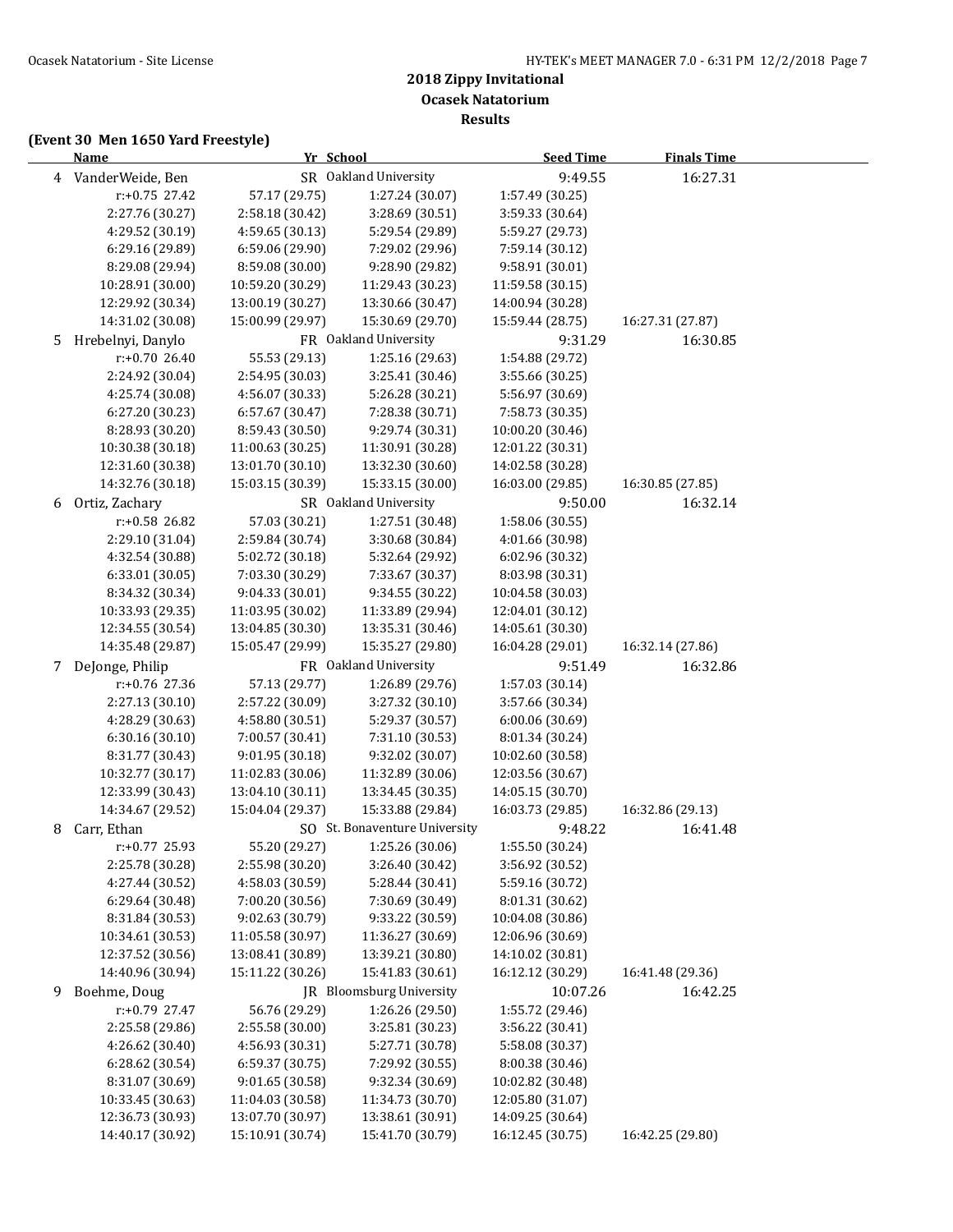**Results**

# **(Event 30 Men 1650 Yard Freestyle)**

|    | <b>Name</b>                        | Yr School                          |                                    | <b>Seed Time</b>                   | <b>Finals Time</b> |  |
|----|------------------------------------|------------------------------------|------------------------------------|------------------------------------|--------------------|--|
| 10 | Ronen, Daniel                      |                                    | SR Niagara University              | 10:16.17                           | 16:54.57           |  |
|    | r:+0.69 26.45                      | 54.86 (28.41)                      | 1:23.88 (29.02)                    | 1:52.96 (29.08)                    |                    |  |
|    | 2:22.35 (29.39)                    | 2:51.84 (29.49)                    | 3:21.41 (29.57)                    | 3:51.02 (29.61)                    |                    |  |
|    | 4:20.75 (29.73)                    | 4:50.55 (29.80)                    | 5:20.36 (29.81)                    | 5:50.38 (30.02)                    |                    |  |
|    | 6:20.52 (30.14)                    | 6:50.57 (30.05)                    | 7:20.77 (30.20)                    | 7:51.14 (30.37)                    |                    |  |
|    | 8:21.62 (30.48)                    | 8:52.25 (30.63)                    | 9:22.82 (30.57)                    | 9:52.67 (29.85)                    |                    |  |
|    | 10:33.28 (40.61)                   | 11:06.94 (33.66)                   | 11:40.31 (33.37)                   | 12:12.77 (32.46)                   |                    |  |
|    | 12:44.60 (31.83)                   | 13:16.13 (31.53)                   | 13:47.72 (31.59)                   | 14:19.33 (31.61)                   |                    |  |
|    | 14:50.79 (31.46)                   | 15:22.32 (31.53)                   | 15:53.99 (31.67)                   | 16:24.89 (30.90)                   | 16:54.57 (29.68)   |  |
| 11 | Junk, Cameron                      |                                    | FR Bloomsburg University           | 10:50.11                           | 17:21.86           |  |
|    | r:+0.72 28.92                      | 1:00.54 (31.62)                    | 1:33.10 (32.56)                    | 2:06.01 (32.91)                    |                    |  |
|    | 2:38.66 (32.65)                    | 3:11.15 (32.49)                    | 3:43.09 (31.94)                    | 4:15.03 (31.94)                    |                    |  |
|    | 4:46.92 (31.89)                    | 5:18.45 (31.53)                    | 5:50.22 (31.77)                    | 6:22.43 (32.21)                    |                    |  |
|    | 6:54.62 (32.19)                    | 7:27.04 (32.42)                    | 7:59.33 (32.29)                    | 8:31.28 (31.95)                    |                    |  |
|    | 9:03.14 (31.86)                    | 9:35.05 (31.91)                    | 10:06.94 (31.89)                   | 10:39.01 (32.07)                   |                    |  |
|    | 11:10.46 (31.45)                   | 11:41.79 (31.33)                   | 12:13.42 (31.63)                   | 12:44.68 (31.26)                   |                    |  |
|    | 13:15.72 (31.04)                   | 13:46.75 (31.03)                   | 14:17.66 (30.91)                   | 14:48.70 (31.04)                   |                    |  |
|    | 15:20.01 (31.31)                   | 15:50.83 (30.82)                   | 16:21.76 (30.93)                   | 16:52.51 (30.75)                   | 17:21.86 (29.35)   |  |
| 12 | McManus, Thomas                    |                                    | SR Niagara University              | 10:46.36                           | 17:27.51           |  |
|    | r:+0.77 27.43                      | 58.04 (30.61)                      | 1:28.64 (30.60)                    | 1:59.38 (30.74)                    |                    |  |
|    | 2:30.01 (30.63)                    | 3:01.47 (31.46)                    | 3:32.75 (31.28)                    | 4:04.75 (32.00)                    |                    |  |
|    | 4:37.04 (32.29)                    | 5:08.95 (31.91)                    | 5:41.10 (32.15)                    | 6:13.63 (32.53)                    |                    |  |
|    | 6:45.84 (32.21)                    | 7:18.23 (32.39)                    | 7:50.73 (32.50)                    | 8:23.13 (32.40)                    |                    |  |
|    | 8:55.41 (32.28)                    | 9:27.89 (32.48)                    | 10:00.45 (32.56)                   | 10:32.82 (32.37)                   |                    |  |
|    | 11:05.32 (32.50)                   | 11:37.71 (32.39)                   | 12:10.00 (32.29)                   | 12:42.27 (32.27)                   |                    |  |
|    | 13:14.47 (32.20)                   | 13:46.85 (32.38)                   | 14:19.27 (32.42)                   | 14:51.63 (32.36)                   |                    |  |
|    | 15:23.95 (32.32)                   | 15:55.68 (31.73)                   | 16:27.88 (32.20)                   | 16:58.93 (31.05)                   | 17:27.51 (28.58)   |  |
| 13 | Stoll, Nicholas                    |                                    | SO Niagara University              | 10:38.67                           | 17:43.24           |  |
|    | r:+0.79 27.86                      | 58.52 (30.66)                      | 1:29.54 (31.02)                    | 2:00.89 (31.35)                    |                    |  |
|    | 2:32.21 (31.32)                    | 3:03.53 (31.32)                    | 3:35.03 (31.50)                    | 4:06.53 (31.50)                    |                    |  |
|    | 4:37.81 (31.28)<br>6:44.95 (31.88) | 5:09.42 (31.61)<br>7:17.24 (32.29) | 5:41.19 (31.77)<br>7:49.49 (32.25) | 6:13.07 (31.88)<br>8:22.09 (32.60) |                    |  |
|    | 8:54.79 (32.70)                    | 9:27.53 (32.74)                    | 10:00.10 (32.57)                   | 10:32.79 (32.69)                   |                    |  |
|    | 11:05.67 (32.88)                   | 11:38.60 (32.93)                   | 12:11.55 (32.95)                   | 12:44.52 (32.97)                   |                    |  |
|    | 13:17.76 (33.24)                   | 13:51.02 (33.26)                   | 14:24.16 (33.14)                   | 14:57.65 (33.49)                   |                    |  |
|    | 15:30.92 (33.27)                   | 16:04.06 (33.14)                   | 16:37.58 (33.52)                   | 17:11.18 (33.60)                   | 17:43.24 (32.06)   |  |
|    | 14 Canter, Drew                    | SO Clarion                         |                                    | 11:42.34                           | 17:47.71           |  |
|    | r:+0.75 28.74                      | 1:00.30 (31.56)                    | 1:32.62 (32.32)                    | 2:05.52 (32.90)                    |                    |  |
|    | 2:38.87 (33.35)                    | 3:12.35 (33.48)                    | 3:45.38 (33.03)                    | 4:18.97 (33.59)                    |                    |  |
|    | 4:52.15 (33.18)                    | 5:25.20 (33.05)                    | 5:57.77 (32.57)                    | 6:30.59 (32.82)                    |                    |  |
|    | 7:03.39 (32.80)                    | 7:35.98 (32.59)                    | 8:08.67 (32.69)                    | 8:41.39 (32.72)                    |                    |  |
|    | 9:14.40 (33.01)                    | 9:46.80 (32.40)                    | 10:19.22 (32.42)                   | 10:51.81 (32.59)                   |                    |  |
|    | 11:24.31 (32.50)                   | 11:57.13 (32.82)                   | 12:29.56 (32.43)                   | 13:02.08 (32.52)                   |                    |  |
|    | 13:34.79 (32.71)                   | 14:07.19 (32.40)                   | 14:39.46 (32.27)                   | 15:12.04 (32.58)                   |                    |  |
|    | 15:44.47 (32.43)                   | 16:16.98 (32.51)                   | 16:49.15 (32.17)                   | 17:20.83 (31.68)                   | 17:47.71 (26.88)   |  |
| 15 | Kowalski, Maxim                    |                                    | FR Bloomsburg University           | 10:56.26                           | 17:48.10           |  |
|    | r:+0.71 28.32                      | 59.23 (30.91)                      | 1:30.96 (31.73)                    | 2:02.53 (31.57)                    |                    |  |
|    | 2:34.72 (32.19)                    | 3:07.00 (32.28)                    | 3:39.60 (32.60)                    | 4:12.27 (32.67)                    |                    |  |
|    | 4:44.86 (32.59)                    | 5:17.73 (32.87)                    | 5:50.50 (32.77)                    | 6:23.61 (33.11)                    |                    |  |
|    | 6:56.77 (33.16)                    | 7:29.78 (33.01)                    | 8:02.81 (33.03)                    | 8:35.78 (32.97)                    |                    |  |
|    | 9:08.68 (32.90)                    | 9:41.17 (32.49)                    | 10:14.05 (32.88)                   | 10:46.61 (32.56)                   |                    |  |
|    | 11:19.62 (33.01)                   | 11:53.01 (33.39)                   | 12:26.37 (33.36)                   | 12:59.50 (33.13)                   |                    |  |
|    | 13:32.82 (33.32)                   | 14:05.75 (32.93)                   | 14:38.97 (33.22)                   | 15:12.04 (33.07)                   |                    |  |
|    | 15:45.13 (33.09)                   | 16:18.15 (33.02)                   | 16:51.07 (32.92)                   | 17:20.12 (29.05)                   | 17:48.10 (27.98)   |  |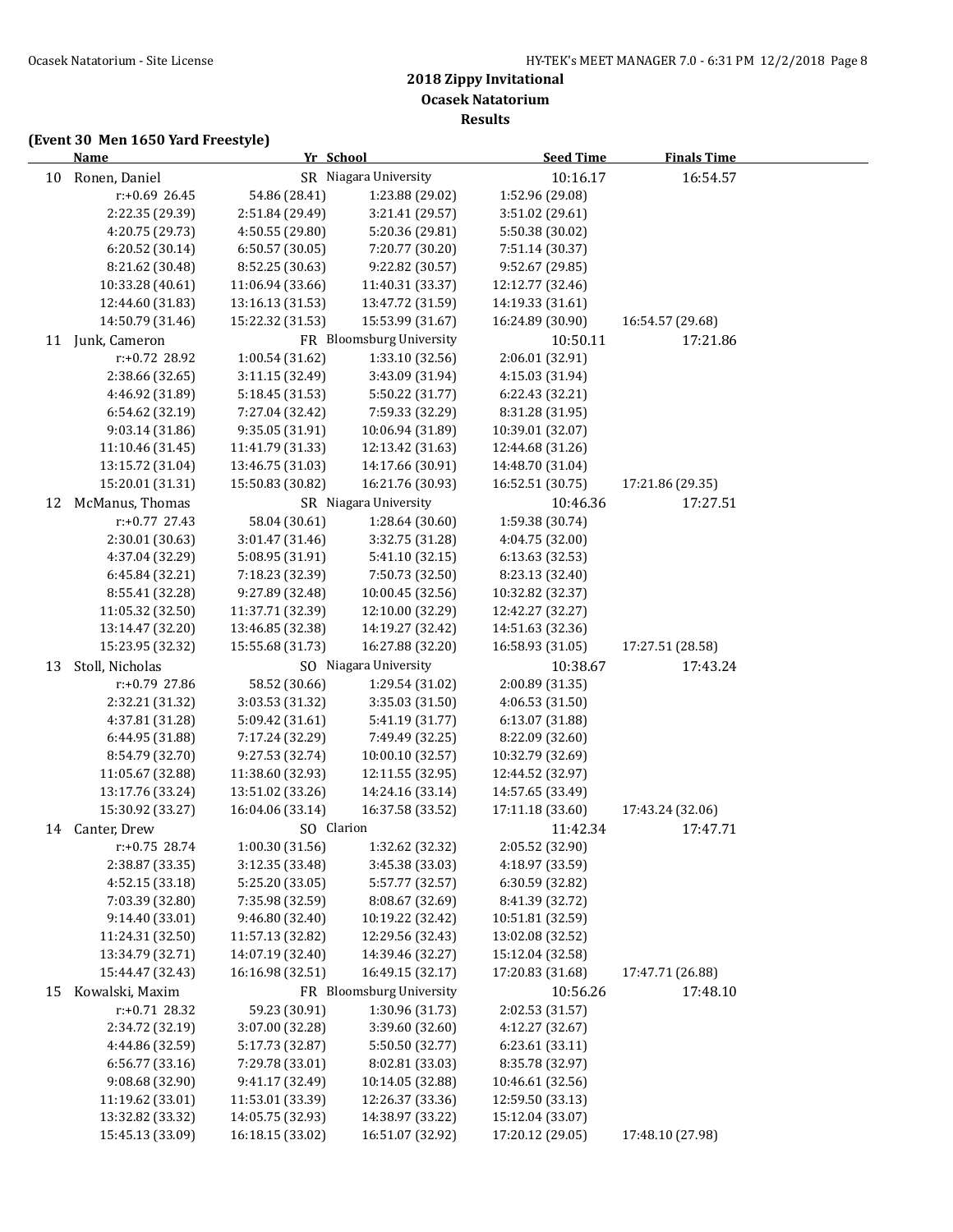### **(Event 30 Men 1650 Yard Freestyle) Name** *Yr* **School <b>Seed Time Finals Time** 16 Luey, Nate SO Clarion 11:17.24 17:53.09 r:+0.77 29.15 1:00.96 (31.81) 1:33.46 (32.50) 2:06.70 (33.24) 2:39.28 (32.58) 3:11.69 (32.41) 3:44.53 (32.84) 4:17.02 (32.49) 4:49.98 (32.96) 5:22.66 (32.68) 5:55.54 (32.88) 6:28.53 (32.99) 6:59.99 (31.46) 7:32.83 (32.84) 8:05.74 (32.91) 8:38.37 (32.63) 9:11.20 (32.83) 9:43.42 (32.22) 10:16.04 (32.62) 10:49.18 (33.14) 11:21.93 (32.75) 11:54.98 (33.05) 12:28.05 (33.07) 13:00.84 (32.79) 13:33.73 (32.89) 14:05.91 (32.18) 14:38.01 (32.10) 15:11.37 (33.36) 15:43.72 (32.35) 16:16.26 (32.54) 16:48.81 (32.55) 17:21.30 (32.49) 17:53.09 (31.79) **Event 31 Women 200 Yard Backstroke Meet Record: 1:52.94 # 2016 Luka Szynal Akron Pool Record: 1:48.30 \* 2018 Regan Smith RIPT 1:50.50 D1 A 1:57.11 D1 B Name Yr School Prelim Time Finals Time A - Final** 1 Platts, Daisy FR Bowling Green State Univ. 1:57.64 1:56.24 D1 B 26.78 56.19 (29.41) 1:26.14 (29.95) 1:56.24 (30.10) 2 Movold, Avery **FR** Akron, University of 1:59.50 1:56.36 D1 B 28.23 57.95 (29.72) 1:27.37 (29.42) 1:56.36 (28.99) 3 Roitenberg, Nicole 50 University at Buffalo 1:58.86 1:56.68 D1 B 27.60 57.35 (29.75) 1:27.13 (29.78) 1:56.68 (29.55) 4 Shinske, Grace TR Oakland University 2:00.75 1:57.58 28.01 58.07 (30.06) 1:27.80 (29.73) 1:57.58 (29.78) 5 LaGrand, Susan **FR** Oakland University 1:59.86 1:59.58 27.69 57.53 (29.84) 1:28.41 (30.88) 1:59.58 (31.17) 6 Sapio, Olivia SO University at Buffalo 2:01.57 1:59.74 28.10 58.34 (30.24) 1:29.17 (30.83) 1:59.74 (30.57) 7 O'Dell, Jordyn JR Marshall University 2:02.24 2:00.95 27.85 58.56 (30.71) 1:29.71 (31.15) 2:00.95 (31.24) 8 Jeffreys, Ashley **FR** University of Toledo 2:00.06 2:03.19 28.62 58.67 (30.05) 1:30.36 (31.69) 2:03.19 (32.83) **B - Final** 9 Nebraska, Ellie **IR** Akron, University of 2:02.80 1:59.46 28.15 58.10 (29.95) 1:28.70 (30.60) 1:59.46 (30.76) 10 Gardner, Olivia FR Akron, University of 2:04.04 1:59.98 28.26 58.23 (29.97) 1:29.12 (30.89) 1:59.98 (30.86) 11 Straszacker, Kristen SO University of Toledo 2:03.08 2:02.80 27.98 58.82 (30.84) 1:30.86 (32.04) 2:02.80 (31.94) 12 Storm, Gracie SO University of Toledo 2:04.66 2:02.97 29.05 1:00.29 (31.24) 1:31.66 (31.37) 2:02.97 (31.31) 13 Boodt, Rachel **IR** Oakland University 2:03.64 2:04.25 29.34 1:00.95 (31.61) 1:32.55 (31.60) 2:04.25 (31.70) 14 Burgess, Hannah SR Oakland University 2:04.99 2:04.67 29.24 1:00.46 (31.22) 1:32.53 (32.07) 2:04.67 (32.14) 15 Schreiber, Elodie SR Bowling Green State Univ. 2:04.38 2:05.78 28.94 1:01.12 (32.18) 1:33.66 (32.54) 2:05.78 (32.12) 16 Cislo, Mady FR Oakland University 2:03.37 2:07.08 29.30 1:01.06 (31.76) 1:34.24 (33.18) 2:07.08 (32.84) **C - Final** 17 O'Sullivan, Maureen JR University of Toledo 2:05.34 2:01.80 28.30 59.46 (31.16) 1:29.92 (30.46) 2:01.80 (31.88)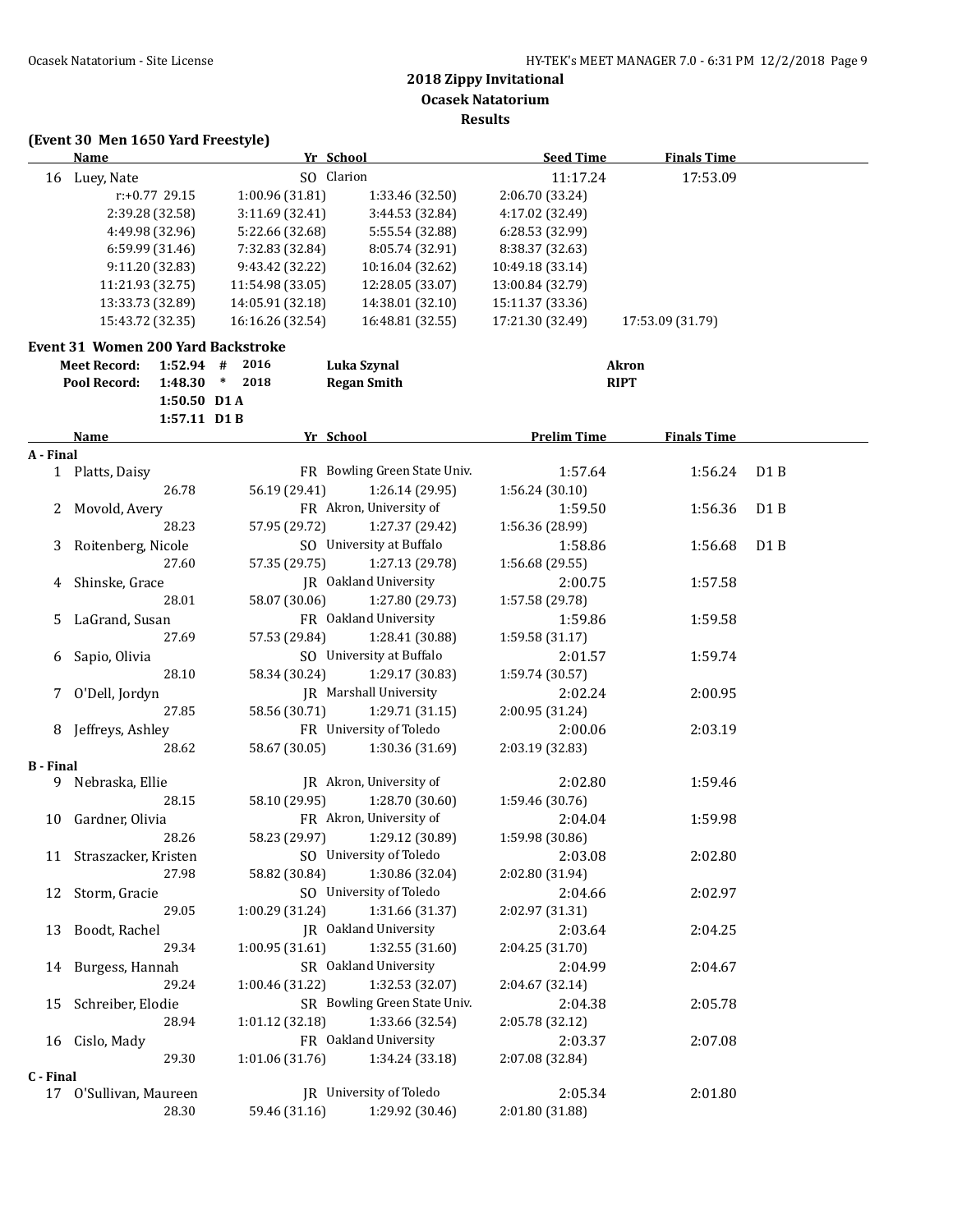**Results**

# **C - Final ... (Event 31 Women 200 Yard Backstroke)**

|    | <b>Name</b>                        | Yr School                                       | <b>Prelim Time</b>          | <b>Finals Time</b> |             |
|----|------------------------------------|-------------------------------------------------|-----------------------------|--------------------|-------------|
|    | 18 Dressel, Sydnee                 | FR University of Toledo                         | 2:06.41                     | 2:03.32            |             |
|    | 29.39                              | 1:00.34(30.95)<br>1:31.90 (31.56)               | 2:03.32 (31.42)             |                    |             |
|    | 19 Jacumski, Maddy                 | SR University at Buffalo                        | 2:06.99                     | 2:04.05            |             |
|    | 29.21                              | 1:00.46(31.25)<br>1:32.38 (31.92)               | 2:04.05 (31.67)             |                    |             |
|    | 20 Wanner, Caroline                | SR Marshall University                          | 2:05.09                     | 2:04.14            |             |
|    | 29.20                              | 1:00.75(31.55)<br>1:32.34 (31.59)               | 2:04.14 (31.80)             |                    |             |
|    | 21 Oberholzer, Zanre               | FR St. Bonaventure University                   | 2:06.00                     | 2:04.40            |             |
|    | 29.03                              | 1:00.40 (31.37)<br>1:32.67 (32.27)              | 2:04.40 (31.73)             |                    |             |
|    | 22 Dunphy, Anna                    | JR University of Toledo                         | 2:06.58                     | 2:06.32            |             |
|    | 29.40                              | 1:00.99 (31.59)<br>1:33.72 (32.73)              | 2:06.32 (32.60)             |                    |             |
|    | 23 Wadsworth, Kiera                | JR Bloomsburg University                        | 2:06.30                     | 2:06.60            |             |
|    | 29.72                              | 1:00.68(30.96)<br>1:32.71 (32.03)               | 2:06.60 (33.89)             |                    |             |
|    | 24 Fergus, Sarah                   | JR Bowling Green State Univ.                    | 2:06.76                     | 2:08.23            |             |
|    | 30.17                              | 1:02.09(31.92)<br>1:34.57 (32.48)               | 2:08.23 (33.66)             |                    |             |
|    |                                    |                                                 |                             |                    |             |
|    | Event 31 Women 200 Yard Backstroke |                                                 |                             |                    |             |
|    | <b>Meet Record:</b>                | 1:52.94 # 2016<br>Luka Szynal<br>1:48.30 * 2018 | <b>Akron</b><br><b>RIPT</b> |                    |             |
|    | Pool Record:<br>1:50.50 D1 A       | <b>Regan Smith</b>                              |                             |                    |             |
|    | 1:57.11 D1B                        |                                                 |                             |                    |             |
|    | Name                               | Yr School                                       | <b>Seed Time</b>            | <b>Prelim Time</b> |             |
|    | <b>Preliminaries</b>               |                                                 |                             |                    |             |
|    | 1 Platts, Daisy                    | FR Bowling Green State Univ.                    | 1:59.43                     | 1:57.64            | q           |
|    | 27.36                              | 56.83 (29.47)<br>1:27.76 (30.93)                | 1:57.64 (29.88)             |                    |             |
|    | 2 Roitenberg, Nicole               | SO University at Buffalo                        | 2:02.42                     | 1:58.86            | $\mathbf q$ |
|    | 28.13                              | 57.96 (29.83)<br>1:28.43 (30.47)                | 1:58.86 (30.43)             |                    |             |
| 3  | Movold, Avery                      | FR Akron, University of                         | 1:57.90                     | 1:59.50            | q           |
|    | 28.91                              | 59.93 (31.02)<br>1:30.69 (30.76)                | 1:59.50 (28.81)             |                    |             |
|    | 4 LaGrand, Susan                   | FR Oakland University                           | 2:02.82                     | 1:59.86            | q           |
|    | 28.23                              | 58.59 (30.36)<br>1:29.56 (30.97)                | 1:59.86 (30.30)             |                    |             |
| 5  | Jeffreys, Ashley                   | FR University of Toledo                         | 2:04.44                     | 2:00.06            | $\mathbf q$ |
|    | 28.36                              | 58.07 (29.71)<br>1:28.75 (30.68)                | 2:00.06 (31.31)             |                    |             |
|    | 6 Shinske, Grace                   | JR Oakland University                           | 2:03.55                     | 2:00.75            | $\mathbf q$ |
|    | 28.04                              | 58.37 (30.33)<br>1:29.72 (31.35)                | 2:00.75 (31.03)             |                    |             |
|    | 7 Sapio, Olivia                    | SO University at Buffalo                        | 2:06.79                     | 2:01.57            | q           |
|    | 28.21                              | 58.85 (30.64)<br>1:30.00(31.15)                 | 2:01.57 (31.57)             |                    |             |
|    | 8 O'Dell, Jordyn                   | JR Marshall University                          | 2:08.24                     | 2:02.24            | q           |
|    | 28.35                              | 59.47 (31.12)<br>1:30.87 (31.40)                | 2:02.24 (31.37)             |                    |             |
| 9  | Nebraska, Ellie                    | JR Akron, University of                         | 2:00.73                     | 2:02.80            | q           |
|    | 28.87                              | 1:00.22 (31.35)<br>1:31.84 (31.62)              | 2:02.80 (30.96)             |                    |             |
| 10 | Straszacker, Kristen               | SO University of Toledo                         | 2:04.13                     | 2:03.08            | q           |
|    | 27.98                              | 1:30.93 (31.93)<br>59.00 (31.02)                | 2:03.08 (32.15)             |                    |             |
| 11 | Cislo, Mady                        | FR Oakland University                           | 2:06.37                     | 2:03.37            | q           |
|    | 28.84                              | 1:31.50 (31.63)<br>59.87 (31.03)                | 2:03.37 (31.87)             |                    |             |
| 12 | Boodt, Rachel                      | JR Oakland University                           | 2:07.33                     | 2:03.64            | q           |
|    | 29.38                              | 1:00.49 (31.11)<br>1:32.13 (31.64)              | 2:03.64 (31.51)             |                    |             |
| 13 | Gardner, Olivia                    | FR Akron, University of                         | 1:59.83                     | 2:04.04            | q           |
|    | 28.71                              | 59.20 (30.49)<br>1:31.06 (31.86)                | 2:04.04 (32.98)             |                    |             |
| 14 | Schreiber, Elodie                  | SR Bowling Green State Univ.                    | 2:11.24                     | 2:04.38            | q           |
|    | 28.97                              | 1:00.97 (32.00)<br>1:32.68 (31.71)              | 2:04.38 (31.70)             |                    |             |
| 15 | Storm, Gracie                      | SO University of Toledo                         | 2:07.29                     | 2:04.66            | q           |
|    | 29.05                              | 1:32.66 (32.29)<br>1:00.37 (31.32)              | 2:04.66 (32.00)             |                    |             |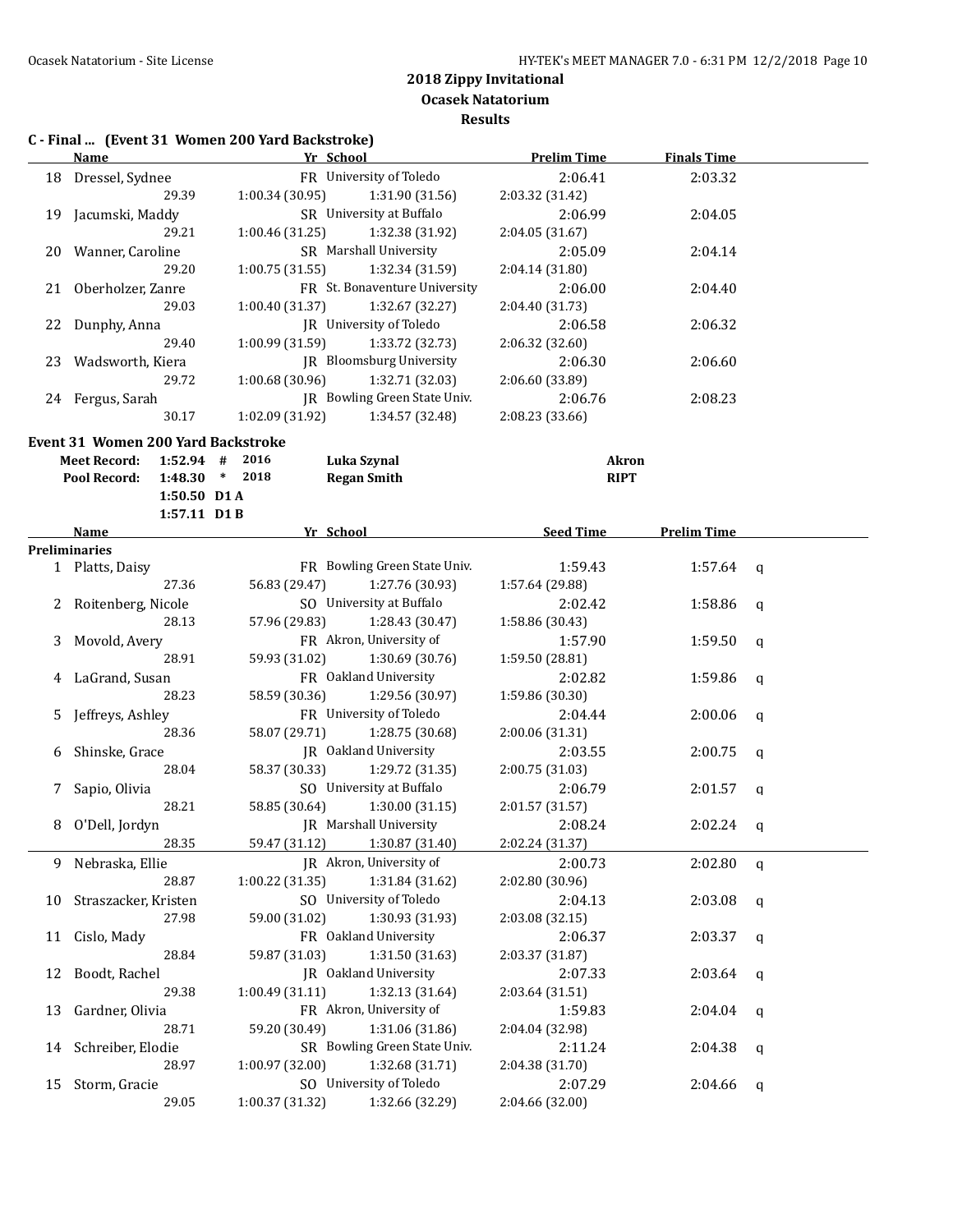**Results**

#### **Preliminaries ... (Event 31 Women 200 Yard Backstroke)**

|    | <b>Name</b>           |                 | Yr School                       | <b>Seed Time</b> | <b>Prelim Time</b> |             |
|----|-----------------------|-----------------|---------------------------------|------------------|--------------------|-------------|
|    | 16 Burgess, Hannah    |                 | SR Oakland University           | 2:07.77          | 2:04.99            | $\mathbf q$ |
|    | 29.25                 | 1:00.42 (31.17) | 1:32.46 (32.04)                 | 2:04.99 (32.53)  |                    |             |
|    | 17 Wanner, Caroline   |                 | SR Marshall University          | 2:09.36          | 2:05.09            | $\mathbf q$ |
|    | 28.93                 | 1:00.46 (31.53) | 1:32.69 (32.23)                 | 2:05.09 (32.40)  |                    |             |
| 18 | O'Sullivan, Maureen   |                 | JR University of Toledo         | 2:08.54          | 2:05.34            | q           |
|    | 27.85                 | 59.14 (31.29)   | 1:31.68 (32.54)                 | 2:05.34 (33.66)  |                    |             |
| 19 | Schaffer, Maddie      |                 | SR Marshall University          | 2:10.06          | 2:05.69            | q           |
|    | 30.18                 | 1:01.64(31.46)  | 1:33.68 (32.04)                 | 2:05.69 (32.01)  |                    |             |
| 20 | Oberholzer, Zanre     |                 | FR St. Bonaventure University   | 2:13.29          | 2:06.00            | q           |
|    | 29.09                 | 1:01.20 (32.11) | 1:33.59 (32.39)                 | 2:06.00 (32.41)  |                    |             |
|    | 21 Wadsworth, Kiera   |                 | <b>IR</b> Bloomsburg University | 2:14.18          | 2:06.30            | q           |
|    | r:+1.00 30.27         | 1:01.82 (31.55) | 1:34.08 (32.26)                 | 2:06.30 (32.22)  |                    |             |
|    | 22 Dressel, Sydnee    |                 | FR University of Toledo         | 2:09.05          | 2:06.41            | q           |
|    | 29.17                 | 1:00.47 (31.30) | 1:33.54 (33.07)                 | 2:06.41 (32.87)  |                    |             |
|    | 23 Dunphy, Anna       |                 | JR University of Toledo         | 2:11.99          | 2:06.58            | q           |
|    | 29.75                 | 1:01.47 (31.72) | 1:33.84 (32.37)                 | 2:06.58 (32.74)  |                    |             |
|    | 24 Fergus, Sarah      |                 | IR Bowling Green State Univ.    | 2:10.79          | 2:06.76            | q           |
|    | 30.23                 | 1:02.42 (32.19) | 1:34.97 (32.55)                 | 2:06.76 (31.79)  |                    |             |
|    | 25 Jacumski, Maddy    |                 | SR University at Buffalo        | 2:09.95          | 2:06.99            |             |
|    | 29.15                 | 1:01.23 (32.08) | 1:34.33(33.10)                  | 2:06.99 (32.66)  |                    |             |
|    | 26 McHugh, Kelley     |                 | SO Bloomsburg University        | 2:12.56          | 2:07.25            |             |
|    | 30.49                 | 1:02.41 (31.92) | 1:35.01 (32.60)                 | 2:07.25 (32.24)  |                    |             |
|    | 27 Abramczyk, Bethany |                 | SR Oakland University           | 2:08.55          | 2:07.30            |             |
|    | 29.84                 | 1:02.02 (32.18) | 1:34.67 (32.65)                 | 2:07.30 (32.63)  |                    |             |
| 28 | Mercer, Sydney        |                 | SR Bloomsburg University        | 2:10.69          | 2:07.54            |             |
|    | 30.27                 | 1:02.18 (31.91) | 1:35.07 (32.89)                 | 2:07.54 (32.47)  |                    |             |
| 29 | Arnold, Ava           | SO Clarion      |                                 | 2:12.32          | 2:07.83            |             |
|    | 29.86                 | 1:02.30 (32.44) | 1:35.30 (33.00)                 | 2:07.83 (32.53)  |                    |             |
| 30 | Sampson, Emma         |                 | SO University of Toledo         | 2:13.49          | 2:07.94            |             |
|    | 29.45                 | 1:01.42 (31.97) | 1:34.38 (32.96)                 | 2:07.94 (33.56)  |                    |             |
|    | 31 Huang, Jewel       |                 | FR Oakland University           | 2:08.61          | 2:08.79            |             |
|    | 29.21                 | 1:01.59 (32.38) | 1:35.14(33.55)                  | 2:08.79 (33.65)  |                    |             |
|    | 32 Gnan, Tayler       |                 | JR St. Bonaventure University   | 2:10.01          | 2:09.20            |             |
|    | 29.85                 | 1:02.04 (32.19) | 1:35.59(33.55)                  | 2:09.20 (33.61)  |                    |             |
| 33 | Charmody, Erin        |                 | JR St. Bonaventure University   | 2:13.80          | 2:09.44            |             |
|    | 30.02                 | 1:02.30(32.28)  | 1:35.94 (33.64)                 | 2:09.44 (33.50)  |                    |             |
|    | 34 Cooper, Lauren     |                 | FR Akron, University of         | NT               | 2:10.48            |             |
|    | 29.62                 | 1:02.82 (33.20) | 1:36.14 (33.32)                 | 2:10.48 (34.34)  |                    |             |
| 35 | Taylor, Rachel        |                 | SR St. Bonaventure University   | 2:15.46          | 2:10.57            |             |
|    | 29.62                 | 1:02.58 (32.96) | 1:36.66 (34.08)                 | 2:10.57 (33.91)  |                    |             |
| 36 | Lavigne, Noelle       |                 | SO Bowling Green State Univ.    | 2:13.04          | 2:11.82            |             |
|    | 30.35                 | 1:03.03 (32.68) | 1:37.10 (34.07)                 | 2:11.82 (34.72)  |                    |             |
| 37 | Harmon, Krissy        |                 | SR Oakland University           | 2:10.00          | 2:11.91            |             |
|    | 30.85                 | 1:04.07 (33.22) | 1:38.10 (34.03)                 | 2:11.91 (33.81)  |                    |             |
| 38 | Setar, Stephanie      | FR Clarion      |                                 | 2:17.38          | 2:12.05            |             |
|    | 29.84                 | 1:02.55 (32.71) | 1:37.10 (34.55)                 | 2:12.05 (34.95)  |                    |             |
| 39 | Corse Campion, Sarah  |                 | SO Bloomsburg University        | 2:20.66          | 2:12.64            |             |
|    | 32.67                 | 1:05.93 (33.26) | 1:39.85 (33.92)                 | 2:12.64 (32.79)  |                    |             |
| 40 | Shuster, Deanna       |                 | JR Bloomsburg University        | 2:20.53          | 2:12.67            |             |
|    | 31.64                 | 1:05.89 (34.25) | 1:39.75 (33.86)                 | 2:12.67 (32.92)  |                    |             |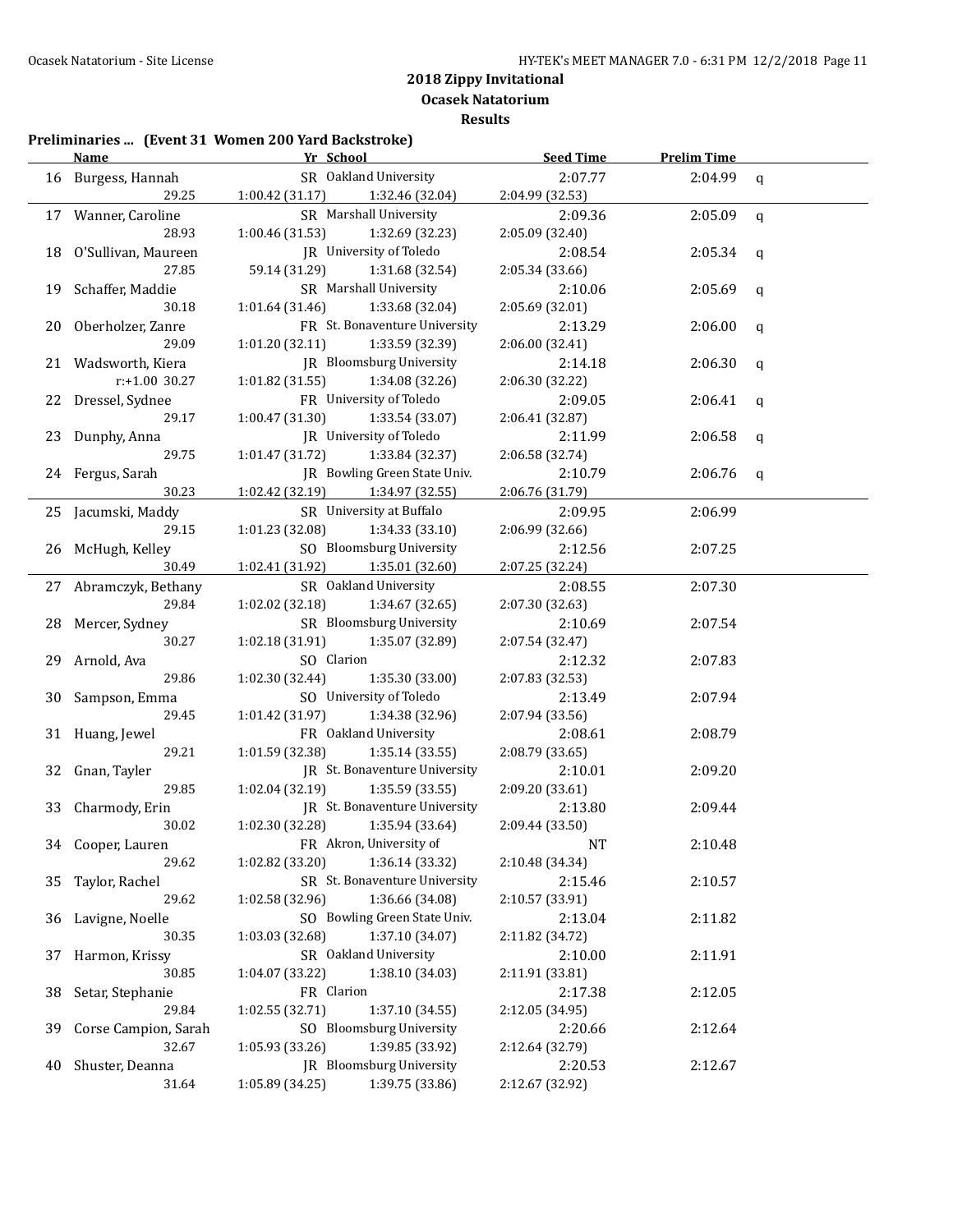**Ocasek Natatorium Results**

#### **Preliminaries ... (Event 31 Women 200 Yard Backstroke)**

|                  | <b>Name</b>                                                                        | Yr School Manual Art School        | <b>Seed Time</b>   | <b>Prelim Time</b> |  |
|------------------|------------------------------------------------------------------------------------|------------------------------------|--------------------|--------------------|--|
|                  | 41 Nicastro, Lauren                                                                | JR Niagara University              | 2:17.54            | 2:12.97            |  |
|                  | 30.67                                                                              | 1:04.17(33.50)<br>1:38.49 (34.32)  | 2:12.97 (34.48)    |                    |  |
|                  | 42 Ackerson, Chelsea                                                               | SO Bloomsburg University           | 2:18.62            | 2:14.86            |  |
|                  | r:+1.07 31.27                                                                      | 1:04.61(33.34)<br>1:39.54 (34.93)  | 2:14.86 (35.32)    |                    |  |
|                  | 43 Ramos, Caroline                                                                 | FR Niagara University              | 2:20.09            | 2:17.87            |  |
|                  | r:+1.03 31.78                                                                      | 1:06.38(34.60)<br>1:42.02 (35.64)  | 2:17.87 (35.85)    |                    |  |
|                  | 44 Uebelacker, Abbey                                                               | FR Clarion                         | 2:26.09            | 2:19.75            |  |
|                  | 30.89                                                                              | 1:05.72 (34.83)<br>1:42.20 (36.48) | 2:19.75 (37.55)    |                    |  |
| 45               | Mariotti, Isabel                                                                   | FR Niagara University              | 2:27.10            | 2:27.20            |  |
|                  | 32.83                                                                              | 1:09.57 (36.74)<br>1:48.29 (38.72) | 2:27.20 (38.91)    |                    |  |
|                  | Cassidy, Elise                                                                     | SO Oakland University              | 2:12.92            | X2:08.42           |  |
|                  | 29.54                                                                              | 1:01.71(32.17)<br>1:34.96 (33.25)  | 2:08.42 (33.46)    |                    |  |
|                  | Posso, Nastassja                                                                   | JR Niagara University              | 2:17.78            | <b>DFS</b>         |  |
|                  | Declared false start                                                               |                                    |                    |                    |  |
|                  | Sullivan, Lauren                                                                   | SO Bowling Green State Univ.       | 2:07.26            | <b>DFS</b>         |  |
|                  | Declared false start                                                               |                                    |                    |                    |  |
|                  |                                                                                    |                                    |                    |                    |  |
|                  | <b>Event 32 Men 200 Yard Backstroke</b><br><b>Meet Record:</b><br>$1:45.78$ # 2015 | Aleksander Danielewski             | <b>Oakland</b>     |                    |  |
|                  | 1:45.78 * 2015<br>Pool Record:                                                     | Aleksander Danielewski             | <b>Oakland</b>     |                    |  |
|                  | 1:39.38 D1 A                                                                       |                                    |                    |                    |  |
|                  | 1:45.04 D1B                                                                        |                                    |                    |                    |  |
|                  | <u>Name</u>                                                                        | Yr School                          | <b>Prelim Time</b> | <b>Finals Time</b> |  |
| A - Final        |                                                                                    |                                    |                    |                    |  |
|                  | 1 Gayne, William                                                                   | SO Oakland University              | 1:50.87            | 1:48.38            |  |
|                  | 25.22                                                                              | 53.22 (28.00)<br>1:20.25 (27.03)   | 1:48.38 (28.13)    |                    |  |
|                  | 2 Schnars, Colton                                                                  | SO Bloomsburg University           | 1:52.33            | 1:49.81            |  |
|                  | 25.67                                                                              | 53.48 (27.81)<br>1:21.74 (28.26)   | 1:49.81 (28.07)    |                    |  |
| 3                | Phelps, Colton                                                                     | FR Oakland University              | 1:54.73            | 1:50.09            |  |
|                  | 25.76                                                                              | 53.91 (28.15)<br>1:22.09 (28.18)   | 1:50.09 (28.00)    |                    |  |
| 4                | Pietrucha, Jack                                                                    | SR St. Bonaventure University      | 1:53.32            | 1:52.17            |  |
|                  | 26.61                                                                              | 55.29 (28.68)<br>1:24.11 (28.82)   | 1:52.17 (28.06)    |                    |  |
| 5.               | Kalletta, George                                                                   | FR St. Bonaventure University      | 1:53.79            | 1:53.14            |  |
|                  | 25.95                                                                              | 54.30 (28.35)<br>1:23.36 (29.06)   | 1:53.14 (29.78)    |                    |  |
|                  | 6 Lofgren, Patrik                                                                  | SR Oakland University              | 1:53.26            | 1:54.05            |  |
|                  | 26.88                                                                              | 55.41 (28.53)<br>1:24.50 (29.09)   | 1:54.05 (29.55)    |                    |  |
|                  | 7 Smith, Corey                                                                     | JR Bloomsburg University           | 1:50.90            | 1:56.86            |  |
|                  | 26.59                                                                              | 55.97 (29.38) 1:27.10 (31.13)      | 1:56.86 (29.76)    |                    |  |
|                  | 8 Rintel, Andreas                                                                  | SR Niagara University              | 1:56.53            | 1:57.98            |  |
|                  | 26.80                                                                              | 55.63 (28.83)<br>1:26.65 (31.02)   | 1:57.98 (31.33)    |                    |  |
| <b>B</b> - Final |                                                                                    |                                    |                    |                    |  |
|                  | 9 Hutchinson, Hudson                                                               | FR Oakland University              | 1:58.23            | 1:55.44            |  |
|                  | 26.78                                                                              | 1:26.31 (30.00)<br>56.31 (29.53)   | 1:55.44 (29.13)    |                    |  |
| 10               | Thomas, Alec                                                                       | FR St. Bonaventure University      | 1:56.75            | 1:56.19            |  |
|                  | 26.80                                                                              | 56.42 (29.62)<br>1:26.71 (30.29)   | 1:56.19 (29.48)    |                    |  |
| 11               | Carr, Ethan                                                                        | SO St. Bonaventure University      | 1:56.69            | 1:57.65            |  |
|                  | 27.59                                                                              | 57.37 (29.78)<br>1:28.05 (30.68)   | 1:57.65 (29.60)    |                    |  |
| 12               | Erdley, Seth                                                                       | JR St. Bonaventure University      | 1:59.34            | 1:58.49            |  |
|                  | 27.70                                                                              | 57.42 (29.72)<br>1:28.23 (30.81)   | 1:58.49 (30.26)    |                    |  |
| 13               | Curtis, Bailey                                                                     | SO Oakland University              | 1:58.13            | 1:58.99            |  |
|                  | 26.64                                                                              | 56.64 (30.00)<br>1:27.78 (31.14)   | 1:58.99 (31.21)    |                    |  |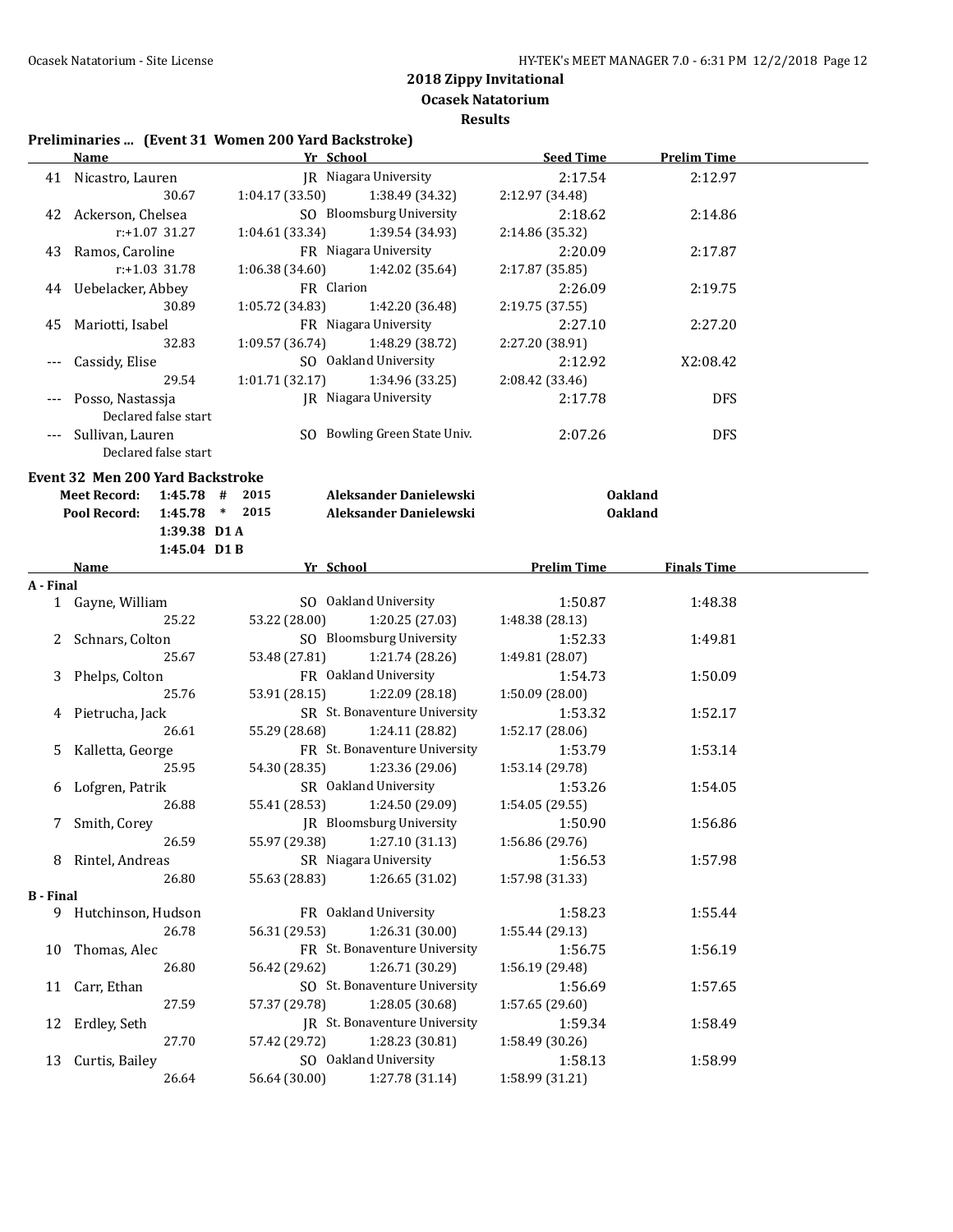**Ocasek Natatorium**

**Results**

| 14 |                                         | Yr School                                                      | <b>Prelim Time</b>         | <b>Finals Time</b> |             |
|----|-----------------------------------------|----------------------------------------------------------------|----------------------------|--------------------|-------------|
|    | Fenoglietto, Chris                      | SR Clarion                                                     | 2:01.67                    | 2:01.30            |             |
|    | 27.67                                   | 58.10 (30.43)<br>1:29.64 (31.54)                               | 2:01.30 (31.66)            |                    |             |
| 15 | Hilliard, Carson                        | FR Bloomsburg University                                       | 2:01.15                    | 2:01.89            |             |
|    | 27.99                                   | 58.78 (30.79)<br>1:30.56 (31.78)                               | 2:01.89 (31.33)            |                    |             |
|    | 16 Jarski, Alex                         | FR Niagara University                                          | 2:12.21                    | 2:10.53            |             |
|    | 30.17                                   | 1:03.07 (32.90)<br>1:36.90 (33.83)                             | 2:10.53 (33.63)            |                    |             |
|    | <b>Event 32 Men 200 Yard Backstroke</b> |                                                                |                            |                    |             |
|    | <b>Meet Record:</b><br>$1:45.78$ #      | 2015<br>Aleksander Danielewski                                 | <b>Oakland</b>             |                    |             |
|    | Pool Record:<br>1:45.78                 | 2015<br>Aleksander Danielewski<br>$\ast$                       | <b>Oakland</b>             |                    |             |
|    | 1:39.38 D1A                             |                                                                |                            |                    |             |
|    | 1:45.04 D1B                             |                                                                |                            |                    |             |
|    | Name                                    | Yr School                                                      | <b>Seed Time</b>           | <b>Prelim Time</b> |             |
|    | <b>Preliminaries</b>                    |                                                                |                            |                    |             |
|    | 1 Gayne, William                        | SO Oakland University                                          | 1:51.78                    | 1:50.87            | q           |
|    | 24.93                                   | 53.35 (28.42)<br>1:23.36 (30.01)                               | 1:50.87 (27.51)            |                    |             |
|    | Smith, Corey                            | JR Bloomsburg University                                       | 1:57.32                    | 1:50.90            | q           |
|    | 25.72                                   | 53.86 (28.14)<br>1:22.62 (28.76)                               | 1:50.90 (28.28)            |                    |             |
| 3  | Schnars, Colton                         | SO Bloomsburg University                                       | 1:58.34                    | 1:52.33            | a           |
|    | $r: +1.02$ 26.52                        | 55.06 (28.54)<br>1:23.59 (28.53)                               | 1:52.33 (28.74)            |                    |             |
|    | Lofgren, Patrik                         | SR Oakland University                                          | 1:56.13                    | 1:53.26            | a           |
|    | 26.87                                   | 1:24.38(29.16)<br>55.22 (28.35)                                | 1:53.26 (28.88)            |                    |             |
| 5  | Pietrucha, Jack                         | SR St. Bonaventure University                                  | 2:02.39                    | 1:53.32            | a           |
|    | 26.92                                   | 55.75 (28.83)<br>1:24.73 (28.98)                               | 1:53.32 (28.59)            |                    |             |
| 6  | Kalletta, George                        | FR St. Bonaventure University                                  | 1:58.55                    | 1:53.79            | a           |
|    | 27.22                                   | 1:25.13 (29.24)<br>55.89 (28.67)                               | 1:53.79 (28.66)            |                    |             |
| 7  | Phelps, Colton                          | FR Oakland University                                          | 1:52.09                    | 1:54.73            | q           |
|    | 26.56                                   | 55.77 (29.21)<br>1:25.44 (29.67)                               | 1:54.73 (29.29)            |                    |             |
| 8  | Rintel, Andreas                         | SR Niagara University                                          | 2:01.65                    | 1:56.53            | a           |
|    | 27.04                                   | 56.00 (28.96)<br>1:26.17 (30.17)                               | 1:56.53 (30.36)            |                    |             |
|    | Carr, Ethan                             | SO St. Bonaventure University                                  | 1:57.55                    |                    |             |
| 9. | 27.09                                   | 56.56 (29.47)<br>1:26.71(30.15)                                | 1:56.69 (29.98)            | 1:56.69            | a           |
|    |                                         | FR St. Bonaventure University                                  | 1:58.15                    | 1:56.75            |             |
| 10 | Thomas, Alec<br>27.18                   | 56.75 (29.57)<br>1:27.27 (30.52)                               | 1:56.75 (29.48)            |                    | q           |
|    |                                         | SO Oakland University                                          | 1:58.89                    | 1:58.13            |             |
|    | 11 Curtis, Bailey<br>27.42              | 57.62 (30.20)<br>1:28.30 (30.68)                               |                            |                    | a           |
|    |                                         | FR Oakland University                                          | 1:58.13 (29.83)            |                    |             |
|    | 12 Hutchinson, Hudson<br>26.85          | 1:27.35 (30.79)<br>56.56 (29.71)                               | 1:57.96<br>1:58.23 (30.88) | 1:58.23 $q$        |             |
|    |                                         | JR Bloomsburg University                                       |                            |                    |             |
| 13 | Rocchi, Matt<br>27.53                   | 1:28.45 (30.99)                                                | 2:03.31                    | 1:58.67            | q           |
|    |                                         | 57.46 (29.93)<br>JR St. Bonaventure University                 | 1:58.67 (30.22)            |                    |             |
| 14 | Erdley, Seth                            |                                                                | 2:02.53                    | 1:59.34            | q           |
|    | 28.05                                   | 1:28.91 (30.52)<br>58.39 (30.34)<br>SR Bloomsburg University   | 1:59.34 (30.43)            |                    |             |
| 15 | Mihalko, Nathan                         |                                                                | 2:02.66                    | 2:00.70            | q           |
|    | 27.01                                   | 1:27.59 (31.34)<br>56.25 (29.24)<br>FR Bloomsburg University   | 2:00.70 (33.11)            |                    |             |
| 16 | Hilliard, Carson                        |                                                                | 2:04.07                    | 2:01.15            | q           |
|    | 28.18                                   | 58.53 (30.35)<br>1:30.02 (31.49)                               | 2:01.15 (31.13)            |                    |             |
|    | 17 Fenoglietto, Chris                   | SR Clarion                                                     | 2:10.74                    | 2:01.67            | $\mathbf q$ |
|    | 28.17                                   | 1:29.83 (31.33)<br>58.50 (30.33)                               | 2:01.67 (31.84)            |                    |             |
|    |                                         | FR Niagara University                                          | NT                         | 2:12.21            | q           |
| 18 | Jarski, Alex                            |                                                                |                            |                    |             |
|    | 30.48<br>Schulz, Matt                   | 1:38.49 (34.57)<br>1:03.92 (33.44)<br>SR Bloomsburg University | 2:12.21 (33.72)<br>2:05.41 | <b>DFS</b>         |             |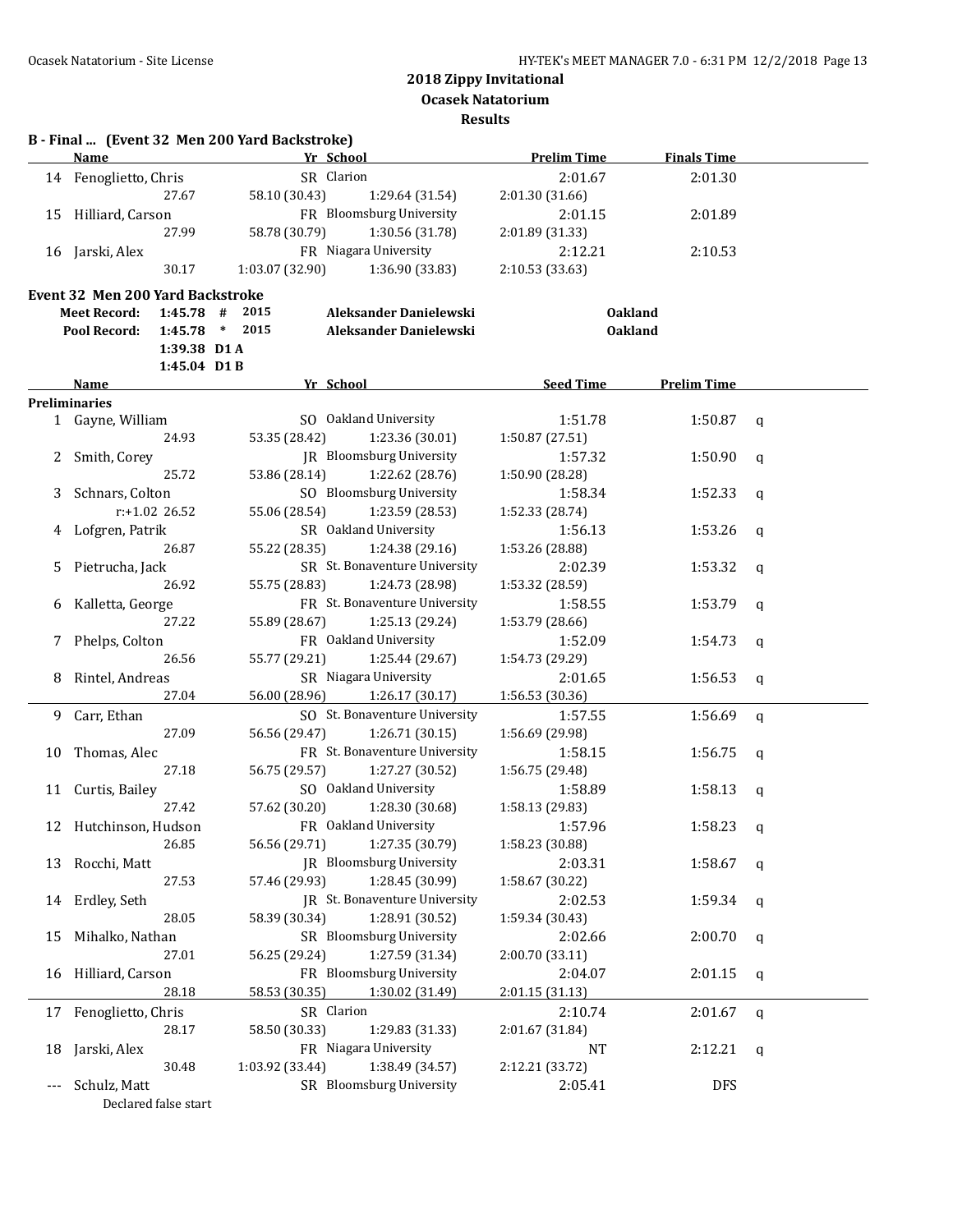**Ocasek Natatorium**

**Results**

|                  | Preliminaries  (Event 32 Men 200 Yard Backstroke) |               |                               |                    |                    |                  |
|------------------|---------------------------------------------------|---------------|-------------------------------|--------------------|--------------------|------------------|
|                  | <b>Name</b>                                       |               | Yr School                     | <b>Seed Time</b>   | <b>Prelim Time</b> |                  |
|                  | --- Nawn, Philip<br>Declared false start          |               | SR Bloomsburg University      | 2:02.54            | <b>DFS</b>         |                  |
|                  | Event 33 Women 100 Yard Freestyle                 |               |                               |                    |                    |                  |
|                  | <b>Meet Record:</b><br>48.55 #                    | 2016          | <b>Megan Burns</b>            | <b>UB</b>          |                    |                  |
|                  | Pool Record:<br>$48.55$ *                         | 2016          | <b>Megan Burns</b>            | <b>UB</b>          |                    |                  |
|                  | 47.35 D1A                                         |               |                               |                    |                    |                  |
|                  | 49.51 D1B                                         |               |                               |                    |                    |                  |
|                  | Name                                              |               | Yr School                     | <b>Prelim Time</b> | <b>Finals Time</b> |                  |
| A - Final        |                                                   |               |                               |                    |                    |                  |
|                  | 1 Watson, Sarah                                   |               | FR Akron, University of       | 50.15              | 49.41              | D <sub>1</sub> B |
|                  | $r: +0.68$ 24.06                                  | 49.41 (25.35) |                               |                    |                    |                  |
| $\mathbf{Z}$     | Fazekas, Sadie                                    |               | SR Akron, University of       | 50.55              | 49.49              | D <sub>1</sub> B |
|                  | r:10.74 23.70                                     | 49.49 (25.79) |                               |                    |                    |                  |
| 3                | Waggoner, Morgan                                  |               | JR Akron, University of       | 50.69              | 49.62              |                  |
|                  | $r: +0.69$ 24.35                                  | 49.62 (25.27) |                               |                    |                    |                  |
|                  | 4 Burns, Katie                                    |               | JR University at Buffalo      | 50.06              | 49.71              |                  |
|                  | r:+0.72 23.84                                     | 49.71 (25.87) |                               |                    |                    |                  |
| 5.               | Colwell, Katie                                    |               | JR Oakland University         | 50.28              | 49.92              |                  |
|                  | r:+8.79 24.21                                     | 49.92 (25.71) |                               |                    |                    |                  |
| 6                | Ernst, Andrea                                     |               | JR University at Buffalo      | 50.62              | 50.13              |                  |
|                  | $r: +0.66$ 24.19                                  | 50.13 (25.94) |                               |                    |                    |                  |
|                  | Bendziewicz, Catherine                            |               | JR Marshall University        | 50.84              | 50.54              |                  |
|                  | $r: +0.67$ 24.31                                  | 50.54 (26.23) |                               |                    |                    |                  |
|                  | 8 Lawton, Jillian                                 |               | SO University at Buffalo      | 50.97              | 50.86              |                  |
|                  | $r: +0.66$ 24.42                                  | 50.86 (26.44) |                               |                    |                    |                  |
| <b>B</b> - Final |                                                   |               |                               |                    |                    |                  |
|                  | 9 Henell, Sofia                                   |               | FR Akron, University of       | 51.52              | 49.88              |                  |
|                  | r:+0.70 23.91                                     | 49.88 (25.97) |                               |                    |                    |                  |
|                  | 10 Wohlert, Franziska                             |               | SR Bowling Green State Univ.  | 51.46              | 50.87              |                  |
|                  | r:+0.71 24.76                                     | 50.87 (26.11) |                               |                    |                    |                  |
|                  | 11 Eriksson, Lisa                                 |               | SO University of Toledo       | 51.38              | 51.20              |                  |
|                  | r:+0.76 24.53                                     | 51.20 (26.67) |                               |                    |                    |                  |
|                  | 12 Naccarella, Toni                               |               | FR University at Buffalo      | 51.30              | 51.25              |                  |
|                  | r:+0.73 24.60                                     | 51.25 (26.65) |                               |                    |                    |                  |
|                  | 13 Schultheis, Cat                                |               | SR University at Buffalo      | 51.54              | 51.40              |                  |
|                  | r:+9.19 24.80                                     | 51.40 (26.60) |                               |                    |                    |                  |
|                  | 14 Marsh, Karlee                                  |               | SO Oakland University         | 51.84              | 51.71              |                  |
|                  | r:+0.77 25.05                                     | 51.71 (26.66) | FR Bowling Green State Univ.  |                    |                    |                  |
|                  | 15 Eriksson, Anna                                 |               |                               | 51.83              | 51.83              |                  |
|                  | $r: +0.67$ 25.06                                  | 51.83 (26.77) | FR St. Bonaventure University |                    |                    |                  |
|                  | 16 Janssen, Ivana                                 |               |                               | 52.03              | 51.86              |                  |
|                  | $r: +0.74$ 24.77                                  | 51.86 (27.09) |                               |                    |                    |                  |
| C - Final        | 17 Cubbler, Becca                                 |               | JR Bloomsburg University      | 52.16              | 51.83              |                  |
|                  | r:+0.70 25.19                                     | 51.83 (26.64) |                               |                    |                    |                  |
| 18               | Coles, Darby                                      |               | SO Marshall University        | 52.17              | 52.06              |                  |
|                  | $r: +0.79$ 25.21                                  | 52.06 (26.85) |                               |                    |                    |                  |
|                  | 19 Lefler, Amber                                  |               | SR Oakland University         | 52.49              | 52.44              |                  |
|                  | $r: +0.77$ 25.27                                  | 52.44 (27.17) |                               |                    |                    |                  |
|                  | 20 Franks, Ashleigh                               |               | SO Bowling Green State Univ.  | 52.35              | 52.57              |                  |
|                  | r:+0.74 25.31                                     | 52.57 (27.26) |                               |                    |                    |                  |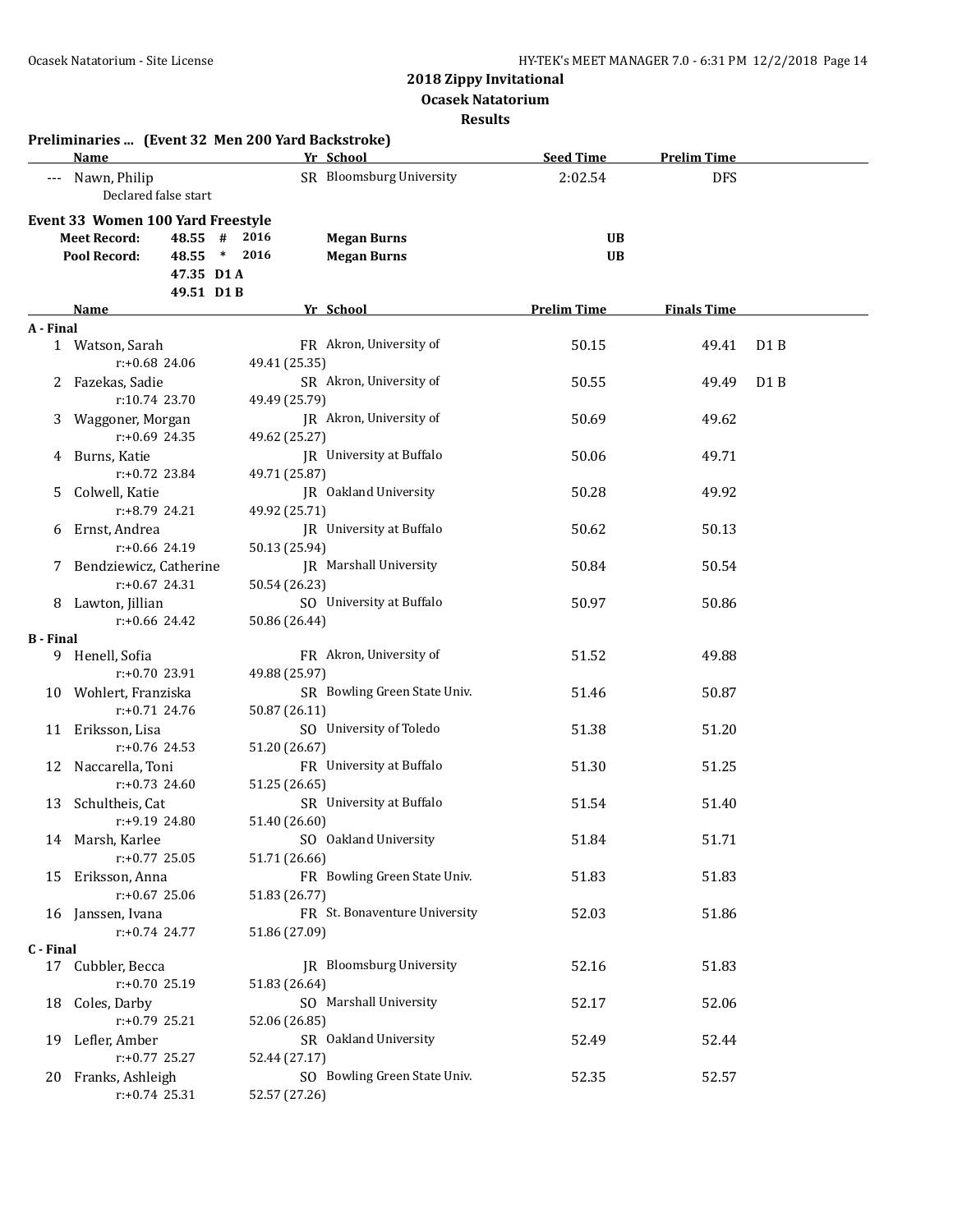**Ocasek Natatorium**

**Results**

| <b>Name</b><br>Yr School<br><b>Prelim Time</b><br><b>Finals Time</b><br>SO Bowling Green State Univ.<br>52.43<br>52.73<br>21 Andrews, Maddy<br>r:+0.78 25.54<br>52.73 (27.19)<br>SR Bloomsburg University<br>52.62<br>52.74<br>Boylan, Marykate<br>22<br>$r: +0.69$ 25.17<br>52.74 (27.57)<br>JR Oakland University<br>52.59<br>52.83<br>23<br>Abbasse, Kirstyn<br>$r: +0.71$ 24.95<br>52.83 (27.88)<br>SO Bloomsburg University<br>52.57<br>52.92<br>24 Mooney, Lindsay<br>$r: +0.70$ 25.37<br>52.92 (27.55)<br>Event 33 Women 100 Yard Freestyle<br>48.55 #<br>2016<br><b>Meet Record:</b><br><b>Megan Burns</b><br>UB<br>$*$<br>2016<br>Pool Record:<br>48.55<br><b>Megan Burns</b><br><b>UB</b><br>47.35 D1 A<br>49.51 D1B<br><b>Seed Time</b><br><b>Prelim Time</b><br>Yr School<br>Name<br><b>Preliminaries</b><br>JR University at Buffalo<br>49.88<br>50.06<br>1 Burns, Katie<br>q<br>r:+0.74 24.30<br>50.06 (25.76)<br>FR Akron, University of<br>Watson, Sarah<br>49.89<br>50.15<br>a<br>$r: +0.72$ 24.46<br>50.15 (25.69)<br>JR Oakland University<br>Colwell, Katie<br>51.16<br>50.28<br>3<br>a<br>$r: +0.71$ 24.60<br>50.28 (25.68)<br>SR Akron, University of<br>Fazekas, Sadie<br>51.71<br>50.55<br>a<br>4<br>$r: +0.64$ 24.29<br>50.55 (26.26)<br>JR University at Buffalo<br>Ernst, Andrea<br>50.62<br>50.62<br>5<br>a<br>r:+0.69 24.46<br>50.62 (26.16)<br>JR Akron, University of<br>Waggoner, Morgan<br>51.05<br>50.69<br>q<br>6<br>$r: +0.7025.01$<br>50.69 (25.68)<br>JR Marshall University<br>7 Bendziewicz, Catherine<br>52.56<br>50.84<br>a<br>r:+0.67 24.47<br>50.84 (26.37)<br>SO University at Buffalo<br>Lawton, Jillian<br>51.94<br>50.97<br>*8<br>q<br>$r: +0.66$ 24.63<br>50.97 (26.34)<br>FR Akron, University of<br>Movold, Avery<br>51.19<br>50.97<br>*8<br>q<br>r:+0.73 24.98<br>50.97 (25.99)<br><b>Swim-Off Required</b><br>FR University at Buffalo<br>52.48<br>51.30<br>10 Naccarella, Toni<br>$\mathbf q$<br>51.30 (26.76)<br>r:+0.72 24.54<br>SO University of Toledo<br>52.91<br>51.38<br>11 Eriksson, Lisa<br>q<br>$r: +0.73$ 24.70<br>51.38 (26.68)<br>SR Bowling Green State Univ.<br>Wohlert, Franziska<br>52.89<br>51.46<br>12<br>q<br>$r: +0.67$ 24.92<br>51.46 (26.54)<br>FR Akron, University of<br>Henell, Sofia<br>50.58<br>51.52<br>13<br>q<br>$r: +0.72$ 24.68<br>51.52 (26.84)<br>SR University at Buffalo<br>14 Schultheis, Cat<br>51.69<br>51.54<br>q<br>$r: +0.73$ 24.95<br>51.54 (26.59)<br>FR Bowling Green State Univ.<br>53.56<br>Eriksson, Anna<br>51.83<br>15<br>q<br>$r: +0.66$ 25.18<br>51.83 (26.65)<br>SO Oakland University<br>Marsh, Karlee<br>52.26<br>51.84<br>16<br>q<br>r:+0.82 24.97<br>51.84 (26.87)<br>FR St. Bonaventure University<br>54.21<br>17 Janssen, Ivana<br>52.03<br>q | C - Final  (Event 33 Women 100 Yard Freestyle) |               |  |  |
|-----------------------------------------------------------------------------------------------------------------------------------------------------------------------------------------------------------------------------------------------------------------------------------------------------------------------------------------------------------------------------------------------------------------------------------------------------------------------------------------------------------------------------------------------------------------------------------------------------------------------------------------------------------------------------------------------------------------------------------------------------------------------------------------------------------------------------------------------------------------------------------------------------------------------------------------------------------------------------------------------------------------------------------------------------------------------------------------------------------------------------------------------------------------------------------------------------------------------------------------------------------------------------------------------------------------------------------------------------------------------------------------------------------------------------------------------------------------------------------------------------------------------------------------------------------------------------------------------------------------------------------------------------------------------------------------------------------------------------------------------------------------------------------------------------------------------------------------------------------------------------------------------------------------------------------------------------------------------------------------------------------------------------------------------------------------------------------------------------------------------------------------------------------------------------------------------------------------------------------------------------------------------------------------------------------------------------------------------------------------------------------------------------------------------------------------------------------------------------------------------------------------------------------------------------------------------------------------------------------------------------------------------------------------------------------------------------------------------------------------------------------------|------------------------------------------------|---------------|--|--|
|                                                                                                                                                                                                                                                                                                                                                                                                                                                                                                                                                                                                                                                                                                                                                                                                                                                                                                                                                                                                                                                                                                                                                                                                                                                                                                                                                                                                                                                                                                                                                                                                                                                                                                                                                                                                                                                                                                                                                                                                                                                                                                                                                                                                                                                                                                                                                                                                                                                                                                                                                                                                                                                                                                                                                                 |                                                |               |  |  |
|                                                                                                                                                                                                                                                                                                                                                                                                                                                                                                                                                                                                                                                                                                                                                                                                                                                                                                                                                                                                                                                                                                                                                                                                                                                                                                                                                                                                                                                                                                                                                                                                                                                                                                                                                                                                                                                                                                                                                                                                                                                                                                                                                                                                                                                                                                                                                                                                                                                                                                                                                                                                                                                                                                                                                                 |                                                |               |  |  |
|                                                                                                                                                                                                                                                                                                                                                                                                                                                                                                                                                                                                                                                                                                                                                                                                                                                                                                                                                                                                                                                                                                                                                                                                                                                                                                                                                                                                                                                                                                                                                                                                                                                                                                                                                                                                                                                                                                                                                                                                                                                                                                                                                                                                                                                                                                                                                                                                                                                                                                                                                                                                                                                                                                                                                                 |                                                |               |  |  |
|                                                                                                                                                                                                                                                                                                                                                                                                                                                                                                                                                                                                                                                                                                                                                                                                                                                                                                                                                                                                                                                                                                                                                                                                                                                                                                                                                                                                                                                                                                                                                                                                                                                                                                                                                                                                                                                                                                                                                                                                                                                                                                                                                                                                                                                                                                                                                                                                                                                                                                                                                                                                                                                                                                                                                                 |                                                |               |  |  |
|                                                                                                                                                                                                                                                                                                                                                                                                                                                                                                                                                                                                                                                                                                                                                                                                                                                                                                                                                                                                                                                                                                                                                                                                                                                                                                                                                                                                                                                                                                                                                                                                                                                                                                                                                                                                                                                                                                                                                                                                                                                                                                                                                                                                                                                                                                                                                                                                                                                                                                                                                                                                                                                                                                                                                                 |                                                |               |  |  |
|                                                                                                                                                                                                                                                                                                                                                                                                                                                                                                                                                                                                                                                                                                                                                                                                                                                                                                                                                                                                                                                                                                                                                                                                                                                                                                                                                                                                                                                                                                                                                                                                                                                                                                                                                                                                                                                                                                                                                                                                                                                                                                                                                                                                                                                                                                                                                                                                                                                                                                                                                                                                                                                                                                                                                                 |                                                |               |  |  |
|                                                                                                                                                                                                                                                                                                                                                                                                                                                                                                                                                                                                                                                                                                                                                                                                                                                                                                                                                                                                                                                                                                                                                                                                                                                                                                                                                                                                                                                                                                                                                                                                                                                                                                                                                                                                                                                                                                                                                                                                                                                                                                                                                                                                                                                                                                                                                                                                                                                                                                                                                                                                                                                                                                                                                                 |                                                |               |  |  |
|                                                                                                                                                                                                                                                                                                                                                                                                                                                                                                                                                                                                                                                                                                                                                                                                                                                                                                                                                                                                                                                                                                                                                                                                                                                                                                                                                                                                                                                                                                                                                                                                                                                                                                                                                                                                                                                                                                                                                                                                                                                                                                                                                                                                                                                                                                                                                                                                                                                                                                                                                                                                                                                                                                                                                                 |                                                |               |  |  |
|                                                                                                                                                                                                                                                                                                                                                                                                                                                                                                                                                                                                                                                                                                                                                                                                                                                                                                                                                                                                                                                                                                                                                                                                                                                                                                                                                                                                                                                                                                                                                                                                                                                                                                                                                                                                                                                                                                                                                                                                                                                                                                                                                                                                                                                                                                                                                                                                                                                                                                                                                                                                                                                                                                                                                                 |                                                |               |  |  |
|                                                                                                                                                                                                                                                                                                                                                                                                                                                                                                                                                                                                                                                                                                                                                                                                                                                                                                                                                                                                                                                                                                                                                                                                                                                                                                                                                                                                                                                                                                                                                                                                                                                                                                                                                                                                                                                                                                                                                                                                                                                                                                                                                                                                                                                                                                                                                                                                                                                                                                                                                                                                                                                                                                                                                                 |                                                |               |  |  |
|                                                                                                                                                                                                                                                                                                                                                                                                                                                                                                                                                                                                                                                                                                                                                                                                                                                                                                                                                                                                                                                                                                                                                                                                                                                                                                                                                                                                                                                                                                                                                                                                                                                                                                                                                                                                                                                                                                                                                                                                                                                                                                                                                                                                                                                                                                                                                                                                                                                                                                                                                                                                                                                                                                                                                                 |                                                |               |  |  |
|                                                                                                                                                                                                                                                                                                                                                                                                                                                                                                                                                                                                                                                                                                                                                                                                                                                                                                                                                                                                                                                                                                                                                                                                                                                                                                                                                                                                                                                                                                                                                                                                                                                                                                                                                                                                                                                                                                                                                                                                                                                                                                                                                                                                                                                                                                                                                                                                                                                                                                                                                                                                                                                                                                                                                                 |                                                |               |  |  |
|                                                                                                                                                                                                                                                                                                                                                                                                                                                                                                                                                                                                                                                                                                                                                                                                                                                                                                                                                                                                                                                                                                                                                                                                                                                                                                                                                                                                                                                                                                                                                                                                                                                                                                                                                                                                                                                                                                                                                                                                                                                                                                                                                                                                                                                                                                                                                                                                                                                                                                                                                                                                                                                                                                                                                                 |                                                |               |  |  |
|                                                                                                                                                                                                                                                                                                                                                                                                                                                                                                                                                                                                                                                                                                                                                                                                                                                                                                                                                                                                                                                                                                                                                                                                                                                                                                                                                                                                                                                                                                                                                                                                                                                                                                                                                                                                                                                                                                                                                                                                                                                                                                                                                                                                                                                                                                                                                                                                                                                                                                                                                                                                                                                                                                                                                                 |                                                |               |  |  |
|                                                                                                                                                                                                                                                                                                                                                                                                                                                                                                                                                                                                                                                                                                                                                                                                                                                                                                                                                                                                                                                                                                                                                                                                                                                                                                                                                                                                                                                                                                                                                                                                                                                                                                                                                                                                                                                                                                                                                                                                                                                                                                                                                                                                                                                                                                                                                                                                                                                                                                                                                                                                                                                                                                                                                                 |                                                |               |  |  |
|                                                                                                                                                                                                                                                                                                                                                                                                                                                                                                                                                                                                                                                                                                                                                                                                                                                                                                                                                                                                                                                                                                                                                                                                                                                                                                                                                                                                                                                                                                                                                                                                                                                                                                                                                                                                                                                                                                                                                                                                                                                                                                                                                                                                                                                                                                                                                                                                                                                                                                                                                                                                                                                                                                                                                                 |                                                |               |  |  |
|                                                                                                                                                                                                                                                                                                                                                                                                                                                                                                                                                                                                                                                                                                                                                                                                                                                                                                                                                                                                                                                                                                                                                                                                                                                                                                                                                                                                                                                                                                                                                                                                                                                                                                                                                                                                                                                                                                                                                                                                                                                                                                                                                                                                                                                                                                                                                                                                                                                                                                                                                                                                                                                                                                                                                                 |                                                |               |  |  |
|                                                                                                                                                                                                                                                                                                                                                                                                                                                                                                                                                                                                                                                                                                                                                                                                                                                                                                                                                                                                                                                                                                                                                                                                                                                                                                                                                                                                                                                                                                                                                                                                                                                                                                                                                                                                                                                                                                                                                                                                                                                                                                                                                                                                                                                                                                                                                                                                                                                                                                                                                                                                                                                                                                                                                                 |                                                |               |  |  |
|                                                                                                                                                                                                                                                                                                                                                                                                                                                                                                                                                                                                                                                                                                                                                                                                                                                                                                                                                                                                                                                                                                                                                                                                                                                                                                                                                                                                                                                                                                                                                                                                                                                                                                                                                                                                                                                                                                                                                                                                                                                                                                                                                                                                                                                                                                                                                                                                                                                                                                                                                                                                                                                                                                                                                                 |                                                |               |  |  |
|                                                                                                                                                                                                                                                                                                                                                                                                                                                                                                                                                                                                                                                                                                                                                                                                                                                                                                                                                                                                                                                                                                                                                                                                                                                                                                                                                                                                                                                                                                                                                                                                                                                                                                                                                                                                                                                                                                                                                                                                                                                                                                                                                                                                                                                                                                                                                                                                                                                                                                                                                                                                                                                                                                                                                                 |                                                |               |  |  |
|                                                                                                                                                                                                                                                                                                                                                                                                                                                                                                                                                                                                                                                                                                                                                                                                                                                                                                                                                                                                                                                                                                                                                                                                                                                                                                                                                                                                                                                                                                                                                                                                                                                                                                                                                                                                                                                                                                                                                                                                                                                                                                                                                                                                                                                                                                                                                                                                                                                                                                                                                                                                                                                                                                                                                                 |                                                |               |  |  |
|                                                                                                                                                                                                                                                                                                                                                                                                                                                                                                                                                                                                                                                                                                                                                                                                                                                                                                                                                                                                                                                                                                                                                                                                                                                                                                                                                                                                                                                                                                                                                                                                                                                                                                                                                                                                                                                                                                                                                                                                                                                                                                                                                                                                                                                                                                                                                                                                                                                                                                                                                                                                                                                                                                                                                                 |                                                |               |  |  |
|                                                                                                                                                                                                                                                                                                                                                                                                                                                                                                                                                                                                                                                                                                                                                                                                                                                                                                                                                                                                                                                                                                                                                                                                                                                                                                                                                                                                                                                                                                                                                                                                                                                                                                                                                                                                                                                                                                                                                                                                                                                                                                                                                                                                                                                                                                                                                                                                                                                                                                                                                                                                                                                                                                                                                                 |                                                |               |  |  |
|                                                                                                                                                                                                                                                                                                                                                                                                                                                                                                                                                                                                                                                                                                                                                                                                                                                                                                                                                                                                                                                                                                                                                                                                                                                                                                                                                                                                                                                                                                                                                                                                                                                                                                                                                                                                                                                                                                                                                                                                                                                                                                                                                                                                                                                                                                                                                                                                                                                                                                                                                                                                                                                                                                                                                                 |                                                |               |  |  |
|                                                                                                                                                                                                                                                                                                                                                                                                                                                                                                                                                                                                                                                                                                                                                                                                                                                                                                                                                                                                                                                                                                                                                                                                                                                                                                                                                                                                                                                                                                                                                                                                                                                                                                                                                                                                                                                                                                                                                                                                                                                                                                                                                                                                                                                                                                                                                                                                                                                                                                                                                                                                                                                                                                                                                                 |                                                |               |  |  |
|                                                                                                                                                                                                                                                                                                                                                                                                                                                                                                                                                                                                                                                                                                                                                                                                                                                                                                                                                                                                                                                                                                                                                                                                                                                                                                                                                                                                                                                                                                                                                                                                                                                                                                                                                                                                                                                                                                                                                                                                                                                                                                                                                                                                                                                                                                                                                                                                                                                                                                                                                                                                                                                                                                                                                                 |                                                |               |  |  |
|                                                                                                                                                                                                                                                                                                                                                                                                                                                                                                                                                                                                                                                                                                                                                                                                                                                                                                                                                                                                                                                                                                                                                                                                                                                                                                                                                                                                                                                                                                                                                                                                                                                                                                                                                                                                                                                                                                                                                                                                                                                                                                                                                                                                                                                                                                                                                                                                                                                                                                                                                                                                                                                                                                                                                                 |                                                |               |  |  |
|                                                                                                                                                                                                                                                                                                                                                                                                                                                                                                                                                                                                                                                                                                                                                                                                                                                                                                                                                                                                                                                                                                                                                                                                                                                                                                                                                                                                                                                                                                                                                                                                                                                                                                                                                                                                                                                                                                                                                                                                                                                                                                                                                                                                                                                                                                                                                                                                                                                                                                                                                                                                                                                                                                                                                                 |                                                |               |  |  |
|                                                                                                                                                                                                                                                                                                                                                                                                                                                                                                                                                                                                                                                                                                                                                                                                                                                                                                                                                                                                                                                                                                                                                                                                                                                                                                                                                                                                                                                                                                                                                                                                                                                                                                                                                                                                                                                                                                                                                                                                                                                                                                                                                                                                                                                                                                                                                                                                                                                                                                                                                                                                                                                                                                                                                                 |                                                |               |  |  |
|                                                                                                                                                                                                                                                                                                                                                                                                                                                                                                                                                                                                                                                                                                                                                                                                                                                                                                                                                                                                                                                                                                                                                                                                                                                                                                                                                                                                                                                                                                                                                                                                                                                                                                                                                                                                                                                                                                                                                                                                                                                                                                                                                                                                                                                                                                                                                                                                                                                                                                                                                                                                                                                                                                                                                                 |                                                |               |  |  |
|                                                                                                                                                                                                                                                                                                                                                                                                                                                                                                                                                                                                                                                                                                                                                                                                                                                                                                                                                                                                                                                                                                                                                                                                                                                                                                                                                                                                                                                                                                                                                                                                                                                                                                                                                                                                                                                                                                                                                                                                                                                                                                                                                                                                                                                                                                                                                                                                                                                                                                                                                                                                                                                                                                                                                                 |                                                |               |  |  |
|                                                                                                                                                                                                                                                                                                                                                                                                                                                                                                                                                                                                                                                                                                                                                                                                                                                                                                                                                                                                                                                                                                                                                                                                                                                                                                                                                                                                                                                                                                                                                                                                                                                                                                                                                                                                                                                                                                                                                                                                                                                                                                                                                                                                                                                                                                                                                                                                                                                                                                                                                                                                                                                                                                                                                                 |                                                |               |  |  |
|                                                                                                                                                                                                                                                                                                                                                                                                                                                                                                                                                                                                                                                                                                                                                                                                                                                                                                                                                                                                                                                                                                                                                                                                                                                                                                                                                                                                                                                                                                                                                                                                                                                                                                                                                                                                                                                                                                                                                                                                                                                                                                                                                                                                                                                                                                                                                                                                                                                                                                                                                                                                                                                                                                                                                                 |                                                |               |  |  |
|                                                                                                                                                                                                                                                                                                                                                                                                                                                                                                                                                                                                                                                                                                                                                                                                                                                                                                                                                                                                                                                                                                                                                                                                                                                                                                                                                                                                                                                                                                                                                                                                                                                                                                                                                                                                                                                                                                                                                                                                                                                                                                                                                                                                                                                                                                                                                                                                                                                                                                                                                                                                                                                                                                                                                                 |                                                |               |  |  |
|                                                                                                                                                                                                                                                                                                                                                                                                                                                                                                                                                                                                                                                                                                                                                                                                                                                                                                                                                                                                                                                                                                                                                                                                                                                                                                                                                                                                                                                                                                                                                                                                                                                                                                                                                                                                                                                                                                                                                                                                                                                                                                                                                                                                                                                                                                                                                                                                                                                                                                                                                                                                                                                                                                                                                                 |                                                |               |  |  |
|                                                                                                                                                                                                                                                                                                                                                                                                                                                                                                                                                                                                                                                                                                                                                                                                                                                                                                                                                                                                                                                                                                                                                                                                                                                                                                                                                                                                                                                                                                                                                                                                                                                                                                                                                                                                                                                                                                                                                                                                                                                                                                                                                                                                                                                                                                                                                                                                                                                                                                                                                                                                                                                                                                                                                                 |                                                |               |  |  |
|                                                                                                                                                                                                                                                                                                                                                                                                                                                                                                                                                                                                                                                                                                                                                                                                                                                                                                                                                                                                                                                                                                                                                                                                                                                                                                                                                                                                                                                                                                                                                                                                                                                                                                                                                                                                                                                                                                                                                                                                                                                                                                                                                                                                                                                                                                                                                                                                                                                                                                                                                                                                                                                                                                                                                                 |                                                |               |  |  |
|                                                                                                                                                                                                                                                                                                                                                                                                                                                                                                                                                                                                                                                                                                                                                                                                                                                                                                                                                                                                                                                                                                                                                                                                                                                                                                                                                                                                                                                                                                                                                                                                                                                                                                                                                                                                                                                                                                                                                                                                                                                                                                                                                                                                                                                                                                                                                                                                                                                                                                                                                                                                                                                                                                                                                                 |                                                |               |  |  |
|                                                                                                                                                                                                                                                                                                                                                                                                                                                                                                                                                                                                                                                                                                                                                                                                                                                                                                                                                                                                                                                                                                                                                                                                                                                                                                                                                                                                                                                                                                                                                                                                                                                                                                                                                                                                                                                                                                                                                                                                                                                                                                                                                                                                                                                                                                                                                                                                                                                                                                                                                                                                                                                                                                                                                                 |                                                |               |  |  |
|                                                                                                                                                                                                                                                                                                                                                                                                                                                                                                                                                                                                                                                                                                                                                                                                                                                                                                                                                                                                                                                                                                                                                                                                                                                                                                                                                                                                                                                                                                                                                                                                                                                                                                                                                                                                                                                                                                                                                                                                                                                                                                                                                                                                                                                                                                                                                                                                                                                                                                                                                                                                                                                                                                                                                                 |                                                |               |  |  |
|                                                                                                                                                                                                                                                                                                                                                                                                                                                                                                                                                                                                                                                                                                                                                                                                                                                                                                                                                                                                                                                                                                                                                                                                                                                                                                                                                                                                                                                                                                                                                                                                                                                                                                                                                                                                                                                                                                                                                                                                                                                                                                                                                                                                                                                                                                                                                                                                                                                                                                                                                                                                                                                                                                                                                                 |                                                |               |  |  |
|                                                                                                                                                                                                                                                                                                                                                                                                                                                                                                                                                                                                                                                                                                                                                                                                                                                                                                                                                                                                                                                                                                                                                                                                                                                                                                                                                                                                                                                                                                                                                                                                                                                                                                                                                                                                                                                                                                                                                                                                                                                                                                                                                                                                                                                                                                                                                                                                                                                                                                                                                                                                                                                                                                                                                                 |                                                |               |  |  |
|                                                                                                                                                                                                                                                                                                                                                                                                                                                                                                                                                                                                                                                                                                                                                                                                                                                                                                                                                                                                                                                                                                                                                                                                                                                                                                                                                                                                                                                                                                                                                                                                                                                                                                                                                                                                                                                                                                                                                                                                                                                                                                                                                                                                                                                                                                                                                                                                                                                                                                                                                                                                                                                                                                                                                                 |                                                |               |  |  |
|                                                                                                                                                                                                                                                                                                                                                                                                                                                                                                                                                                                                                                                                                                                                                                                                                                                                                                                                                                                                                                                                                                                                                                                                                                                                                                                                                                                                                                                                                                                                                                                                                                                                                                                                                                                                                                                                                                                                                                                                                                                                                                                                                                                                                                                                                                                                                                                                                                                                                                                                                                                                                                                                                                                                                                 |                                                |               |  |  |
|                                                                                                                                                                                                                                                                                                                                                                                                                                                                                                                                                                                                                                                                                                                                                                                                                                                                                                                                                                                                                                                                                                                                                                                                                                                                                                                                                                                                                                                                                                                                                                                                                                                                                                                                                                                                                                                                                                                                                                                                                                                                                                                                                                                                                                                                                                                                                                                                                                                                                                                                                                                                                                                                                                                                                                 | $r: +0.75$ 24.75                               | 52.03 (27.28) |  |  |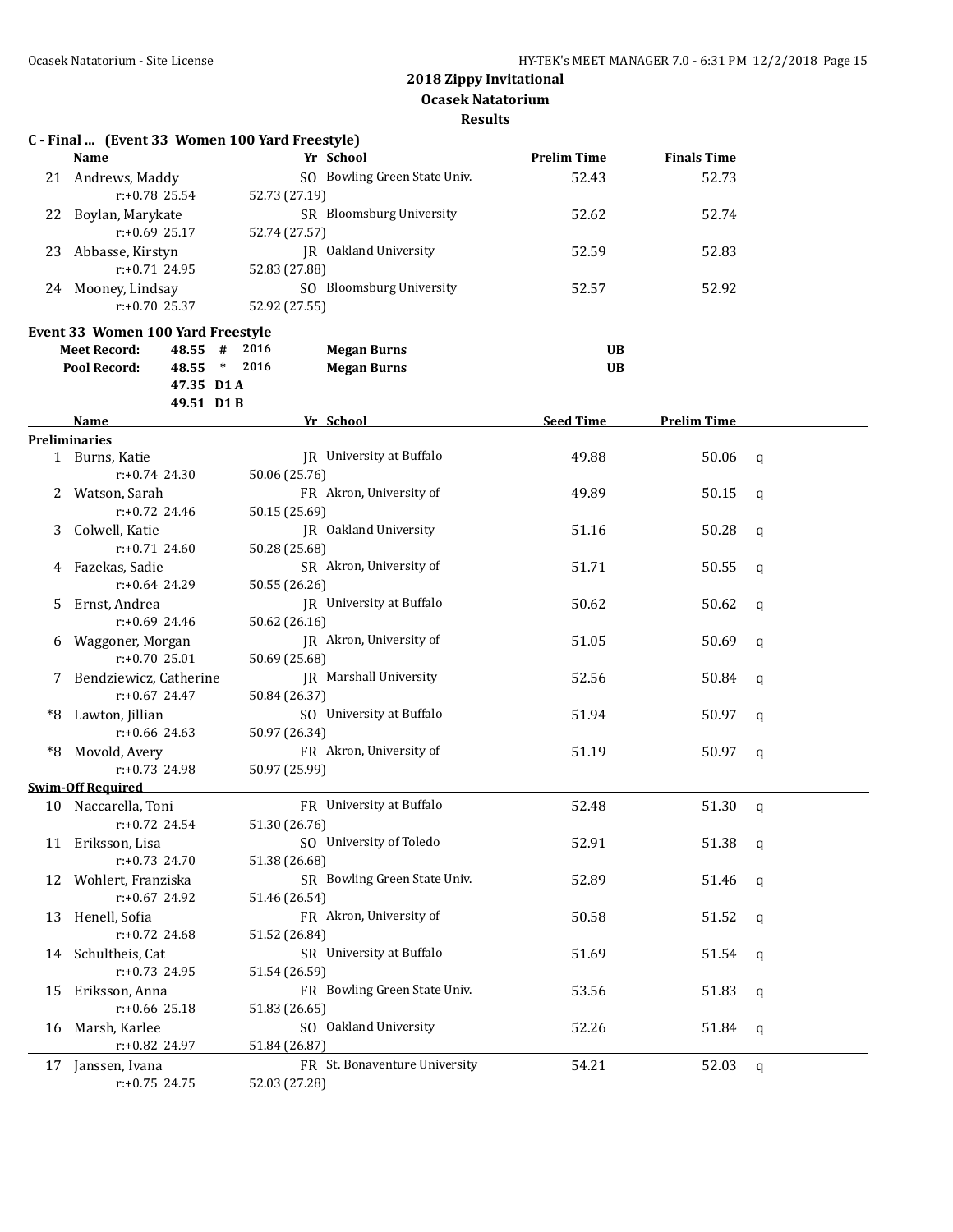**Ocasek Natatorium Results**

#### **Preliminaries ... (Event 33 Women 100 Yard Freestyle)**

|     | Name                                  | Yr School                                      | <b>Seed Time</b> | <b>Prelim Time</b> |              |
|-----|---------------------------------------|------------------------------------------------|------------------|--------------------|--------------|
|     | 18 Cubbler, Becca                     | JR Bloomsburg University                       | 54.12            | 52.16              | $\mathsf{q}$ |
|     | $r: +0.70$ 25.28                      | 52.16 (26.88)                                  |                  |                    |              |
|     | 19 Coles, Darby                       | SO Marshall University                         | 53.68            | 52.17              | q            |
|     | $r: +0.79$ 25.27                      | 52.17 (26.90)                                  |                  |                    |              |
|     | 20 Franks, Ashleigh                   | SO Bowling Green State Univ.                   | 53.28            | 52.35              | q            |
|     | $r: +0.73$ 25.22                      | 52.35 (27.13)                                  |                  |                    |              |
|     | 21 Andrews, Maddy                     | SO Bowling Green State Univ.                   | 54.62            | 52.43              | q            |
|     | $r: +0.77$ 25.29                      | 52.43 (27.14)                                  |                  |                    |              |
|     | 22 Lefler, Amber                      | SR Oakland University                          | 54.21            | 52.49              | q            |
|     | $r: +0.79$ 25.21                      | 52.49 (27.28)                                  |                  |                    |              |
|     | 23 O'Dell, Jordyn                     | JR Marshall University                         | 54.70            | 52.52              | q            |
|     | $r: +0.69$ 25.85                      | 52.52 (26.67)                                  |                  |                    |              |
|     | 24 Mooney, Lindsay                    | SO Bloomsburg University                       | 54.80            | 52.57              | q            |
|     | r:+0.72 25.39                         | 52.57 (27.18)                                  |                  |                    |              |
|     | 25 Abbasse, Kirstyn                   | JR Oakland University                          | 53.22            | 52.59              |              |
|     | $r: +0.72$ 25.04                      | 52.59 (27.55)                                  |                  |                    |              |
|     | 26 Boylan, Marykate                   | SR Bloomsburg University                       | 54.46            | 52.62              |              |
|     | r:+2.64 25.00                         | 52.62 (27.62)                                  |                  |                    |              |
|     | 27 Stovall, Maggie                    | SR Marshall University                         | 54.42            | 52.63              |              |
|     | $r: +0.73$ 25.14                      | 52.63 (27.49)                                  |                  |                    |              |
|     | 28 Robins, Hannah                     | <b>IR</b> Marshall University                  | 54.15            | 52.69              |              |
|     | $r: +0.62$ 25.03                      | 52.69 (27.66)                                  |                  |                    |              |
|     | 29 Raines, Regan                      | FR Marshall University                         | 54.49            | 52.80              |              |
|     | $r: +0.71$ 25.32                      | 52.80 (27.48)                                  |                  |                    |              |
|     | 30 Beetcher, Brittney                 | SO University at Buffalo                       | 51.59            | 52.81              |              |
|     | r:+0.75 25.39                         | 52.81 (27.42)                                  |                  |                    |              |
|     | 31 Collini, Letizia                   | JR Clarion                                     | 55.03            | 52.93              |              |
|     | $r: +0.66$ 25.73                      | 52.93 (27.20)                                  |                  |                    |              |
|     | *32 Christophersen, Emily             | SR Akron, University of                        | 53.45            | 53.06              |              |
|     | $r: +0.70$ 25.55                      | 53.06 (27.51)                                  |                  |                    |              |
|     | *32 Wardner, Katrina<br>r:+0.66 25.27 | SO St. Bonaventure University<br>53.06 (27.79) | 55.29            | 53.06              |              |
|     | 34 Newman, Abbey                      | JR Clarion                                     | 59.12            | 53.27              |              |
|     | $r: +0.72$ 25.27                      | 53.27 (28.00)                                  |                  |                    |              |
|     | 35 Manglaviti, Morgan                 | JR Clarion                                     | 55.27            | 53.64              |              |
|     | $r: +0.75$ 25.94                      | 53.64 (27.70)                                  |                  |                    |              |
|     | 36 Jones, Shaunna                     | SO Bowling Green State Univ.                   | 57.46            | 53.66              |              |
|     | $r: +0.75$ 26.02                      | 53.66 (27.64)                                  |                  |                    |              |
|     | 37 Jeffreys, Ashley                   | FR University of Toledo                        | 55.57            | 53.76              |              |
|     | r:+0.72 25.90                         | 53.76 (27.86)                                  |                  |                    |              |
| 38  | Ball, Shannon                         | JR Bloomsburg University                       | 56.74            | 53.77              |              |
|     | $r: +0.75$ 26.32                      | 53.77 (27.45)                                  |                  |                    |              |
| 39  | Dunphy, Anna                          | JR University of Toledo                        | 56.31            | 53.86              |              |
|     | r:13.63 26.04                         | 53.86 (27.82)                                  |                  |                    |              |
| 40  | Neely, Caroline                       | SR Bowling Green State Univ.                   | 55.41            | 53.93              |              |
|     | $r: +0.7026.01$                       | 53.93 (27.92)                                  |                  |                    |              |
|     | *41 Heines, Sara                      | JR Oakland University                          | 55.29            | 54.03              |              |
|     | r:+0.71 25.98                         | 54.03 (28.05)                                  |                  |                    |              |
| *41 | Wayne, Gabi                           | SO Clarion                                     | 55.82            | 54.03              |              |
|     | r:+0.73 25.99                         | 54.03 (28.04)                                  |                  |                    |              |
|     | 43 Labue, Delaney                     | SO Niagara University                          | 56.28            | 54.04              |              |
|     | $r: +0.69$ 26.00                      | 54.04 (28.04)                                  |                  |                    |              |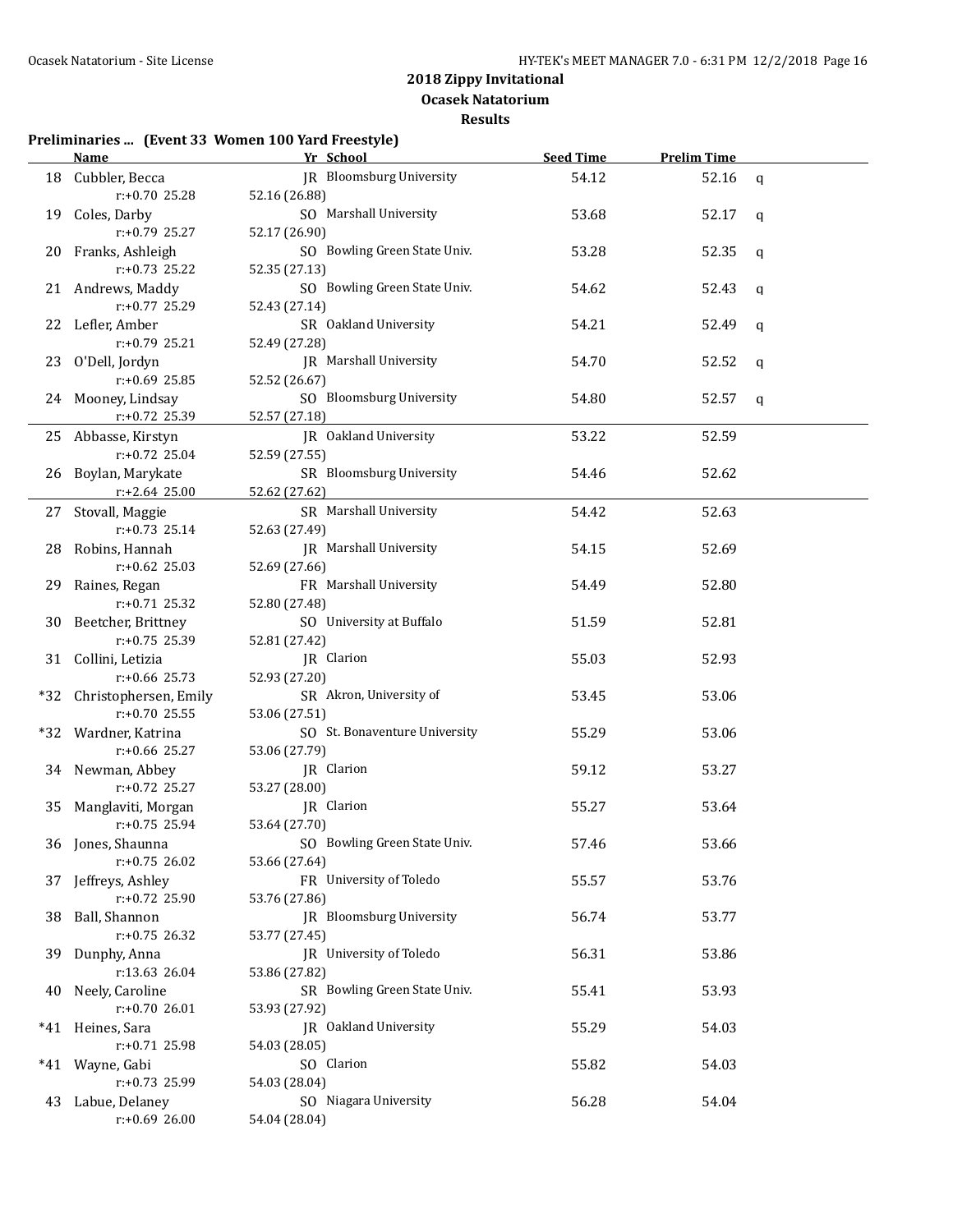**Ocasek Natatorium**

#### **Results**

### **Preliminaries ... (Event 33 Women 100 Yard Freestyle)**

|    | Name Yr School          |                               | <b>Seed Time</b> | <b>Prelim Time</b> |  |
|----|-------------------------|-------------------------------|------------------|--------------------|--|
|    | 44 Sales, Eduarda       | JR University of Toledo       | NT               | 54.06              |  |
|    | $r: +0.69$ 25.95        | 54.06 (28.11)                 |                  |                    |  |
|    | 45 Giovanniello, Kerry  | SR University at Buffalo      | 53.83            | 54.07              |  |
|    | r:+0.74 26.29           | 54.07 (27.78)                 |                  |                    |  |
|    | 46 Jackson, Liz         | FR Bloomsburg University      | 56.36            | 54.10              |  |
|    | $r: +0.74$ 25.97        | 54.10 (28.13)                 |                  |                    |  |
| 47 | Boswell, Julia          | FR University at Buffalo      | 55.05            | 54.20              |  |
|    | $r: +0.70$ 26.26        | 54.20 (27.94)                 |                  |                    |  |
| 48 | Burke, Kelsey           | SR Clarion                    | 57.22            | 54.41              |  |
|    | $r: +0.80$ 26.15        | 54.41 (28.26)                 |                  |                    |  |
|    | 49 Corse Campion, Sarah | SO Bloomsburg University      | 56.12            | 54.46              |  |
|    | $r: +0.73$ 26.61        | 54.46 (27.85)                 |                  |                    |  |
|    | 50 Morrisey, Michelle   | JR Clarion                    | 59.27            |                    |  |
|    | $r: +0.70$ 26.30        | 54.47 (28.17)                 |                  | 54.47              |  |
|    |                         | SO Niagara University         | 55.91            |                    |  |
|    | 51 Desimone, Isabella   |                               |                  | 54.51              |  |
|    | $r: +0.64$ 26.33        | 54.51 (28.18)                 |                  |                    |  |
|    | 52 Cote, Mia            | SO St. Bonaventure University | 57.12            | 54.56              |  |
|    | $r: +0.72$ 26.32        | 54.56 (28.24)                 |                  |                    |  |
|    | 53 Lenhard, Denise      | SO Oakland University         | 56.52            | 54.61              |  |
|    | $r: +0.79$ 26.17        | 54.61 (28.44)                 |                  |                    |  |
|    | 54 Schere, Yvonne       | SO Niagara University         | 55.03            | 54.73              |  |
|    | $r: +0.80$ 26.37        | 54.73 (28.36)                 |                  |                    |  |
|    | 55 Wilkerson, Brittany  | SR Marshall University        | 57.50            | 54.94              |  |
|    | r:+0.79 26.80           | 54.94 (28.14)                 |                  |                    |  |
|    | 56 Puthoff, Kristen     | SO Bowling Green State Univ.  | 55.61            | 55.08              |  |
|    | $r: +0.72$ 26.48        | 55.08 (28.60)                 |                  |                    |  |
|    | 57 Cassidy, Elise       | SO Oakland University         | 58.44            | 55.19              |  |
|    | $r+0.74$ 26.87          | 55.19 (28.32)                 |                  |                    |  |
|    | 58 Mooij, Raeleigh      | FR Marshall University        | 57.14            | 55.24              |  |
|    | $r: +0.74$ 26.27        | 55.24 (28.97)                 |                  |                    |  |
|    | 59 Maas, Jenna          | FR Oakland University         | 56.29            | 55.25              |  |
|    | $r: +0.71$ 25.97        | 55.25 (29.28)                 |                  |                    |  |
|    | 60 Henninge, Kaitlynn   | FR Clarion                    | 56.79            | 55.64              |  |
|    | $r: +0.75$ 26.20        | 55.64 (29.44)                 |                  |                    |  |
|    | 61 Yonek, Becca         | SR Clarion                    | 57.00            | 55.66              |  |
|    | $r: +0.72$ 26.63        | 55.66 (29.03)                 |                  |                    |  |
|    | 62 Carrig, Marissa      | FR St. Bonaventure University | 57.12            | 55.74              |  |
|    | $r: +0.68$ 26.62        | 55.74 (29.12)                 |                  |                    |  |
| 63 | Nicastro, Lauren        | JR Niagara University         | <b>NT</b>        | 55.78              |  |
|    | $r: +0.68$ 26.75        | 55.78 (29.03)                 |                  |                    |  |
|    | 64 Besterman, Amelia    | SO Bloomsburg University      | 58.04            | 56.16              |  |
|    | $r: +0.77$ 27.32        | 56.16 (28.84)                 |                  |                    |  |
| 65 | Fortney, Autumn         | FR Clarion                    | 1:01.93          | 56.18              |  |
|    | $r: +0.72$ 27.51        | 56.18 (28.67)                 |                  |                    |  |
| 66 | Hume, Lauren            | FR Niagara University         | 57.36            | 56.59              |  |
|    | $r: +0.74$ 27.16        | 56.59 (29.43)                 |                  |                    |  |
| 67 | Turner, Liz             | FR Bloomsburg University      | 59.51            | 56.64              |  |
|    | $r: +0.7026.62$         | 56.64 (30.02)                 |                  |                    |  |
| 68 | O'Neal, Eliza           | SR Clarion                    | 1:00.25          | 57.12              |  |
|    | r:+0.80 27.07           | 57.12 (30.05)                 |                  |                    |  |
| 69 | Charmody, Erin          | JR St. Bonaventure University | 59.12            | 57.20              |  |
|    | r:+0.71 27.39           | 57.20 (29.81)                 |                  |                    |  |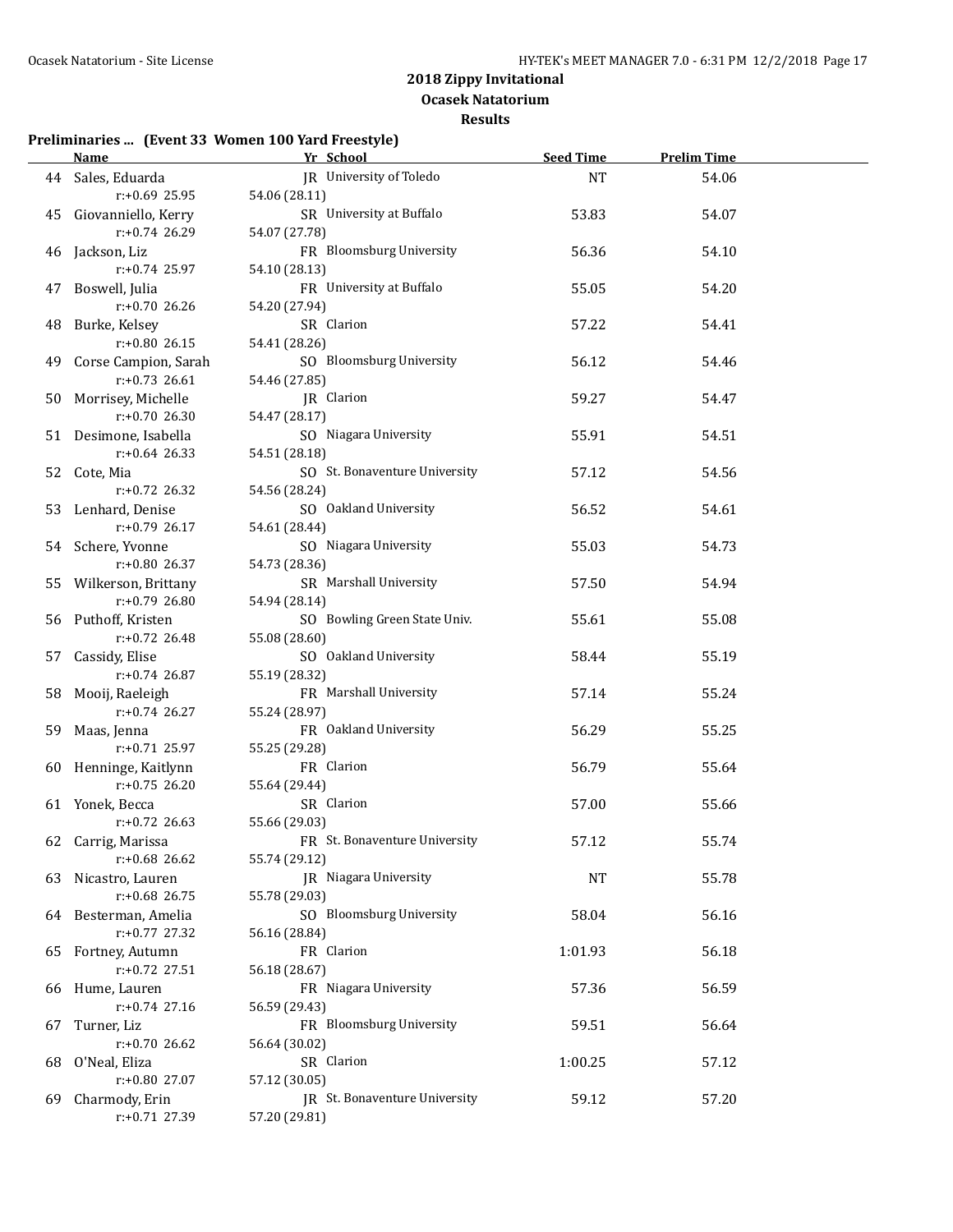**Ocasek Natatorium**

**Results**

# **Preliminaries ... (Event 33 Women 100 Yard Freestyle)**

|           | <b>Name</b>                         | Yr School                     |                               | <b>Seed Time</b>   | <b>Prelim Time</b>     |  |
|-----------|-------------------------------------|-------------------------------|-------------------------------|--------------------|------------------------|--|
|           | 70 Weber, Emma                      |                               | SO Niagara University         | 58.76              | 57.47                  |  |
|           | $r: +0.71$ 27.56                    | 57.47 (29.91)                 |                               |                    |                        |  |
|           | 71 Wagoner, Kathleen                |                               | SR Niagara University         | <b>NT</b>          | 58.03                  |  |
|           | $r: +0.64$ 27.36                    | 58.03 (30.67)                 |                               |                    |                        |  |
|           | 72 Hochgraf, Marlane                |                               | SR Niagara University         | 1:00.77            | 58.33                  |  |
|           | r:+0.78 27.99                       | 58.33 (30.34)                 |                               |                    |                        |  |
| 73        | Oberholzer, Zanre                   |                               | FR St. Bonaventure University | 1:00.67            | 58.54                  |  |
|           | r:13.56 27.90                       | 58.54 (30.64)                 |                               |                    |                        |  |
|           | 74 Mariotti, Isabel                 |                               | FR Niagara University         | <b>NT</b>          | 58.63                  |  |
|           | r:+0.74 27.80                       | 58.63 (30.83)                 |                               |                    |                        |  |
| 75        | Neff, Kelsey                        |                               | SR Bloomsburg University      | 1:01.73            | 58.67                  |  |
|           | r:+0.81 28.47                       | 58.67 (30.20)                 |                               |                    |                        |  |
| 76        | Bos, Bo-Anne                        |                               | SO Niagara University         | 1:02.27            | 59.02                  |  |
|           | r:+0.82 28.08                       | 59.02 (30.94)                 |                               |                    |                        |  |
| 77        | Marchioni, Julie                    |                               | FR Bloomsburg University      | 1:02.98            | 59.56                  |  |
|           | $r: +0.73$ 28.47                    | 59.56 (31.09)                 |                               |                    |                        |  |
|           | 78 Heintzelman, Madi                |                               | SR Bloomsburg University      | 1:01.90            | 1:00.30                |  |
|           | r:+3.10 28.71                       | 1:00.30 (31.59)               |                               |                    |                        |  |
|           |                                     | SO Clarion                    |                               | 1:07.20            | 1:02.10                |  |
| 79.       | Bennett, Kassie<br>$r: +0.71$ 30.25 |                               |                               |                    |                        |  |
|           |                                     | 1:02.10 (31.85)<br>FR Clarion |                               |                    |                        |  |
| 80        | Ernst, Morgan                       |                               |                               | 1:04.01            | 1:02.45                |  |
|           | r:+0.81 29.68                       | 1:02.45 (32.77)               |                               |                    |                        |  |
|           | Clements, Elloise                   |                               | FR Oakland University         | NT                 | X                      |  |
| ---       | Sullivan, Lauren                    |                               | SO Bowling Green State Univ.  | <b>NT</b>          | X52.72                 |  |
|           | $r: +0.71$ 25.23                    | 52.72 (27.49)                 |                               |                    |                        |  |
| ---       | Lochridge, Annie                    |                               | SO Akron, University of       | <b>NT</b>          | <b>DFS</b>             |  |
|           | Declared false start                |                               |                               |                    |                        |  |
|           | Posso, Nastassja                    |                               | <b>IR</b> Niagara University  | <b>NT</b>          | <b>DFS</b>             |  |
|           | Declared false start                |                               |                               |                    |                        |  |
|           | Engel, Ragen                        |                               | SR Akron, University of       | 50.11              | <b>DFS</b>             |  |
|           | Declared false start                |                               |                               |                    |                        |  |
|           | Di Marzio, Angelica                 |                               | <b>IR</b> Marshall University | 56.02              | <b>DFS</b>             |  |
|           | Declared false start                |                               |                               |                    |                        |  |
|           | Martin, Cara                        |                               | SO Marshall University        | 58.49              | <b>DFS</b>             |  |
|           | Declared false start                |                               |                               |                    |                        |  |
| ---       | Tasselmyer, Hayley                  |                               | SO Niagara University         | 54.70              | <b>DFS</b>             |  |
|           | Declared false start                |                               |                               |                    |                        |  |
|           | Event 34 Men 100 Yard Freestyle     |                               |                               |                    |                        |  |
|           | <b>Meet Record:</b><br>43.66 #      | 2013                          | Viacheslav Shchukin           |                    | <b>St. Bonaventure</b> |  |
|           | Pool Record:<br>43.66 * 2013        |                               | <b>Viacheslav Shchukin</b>    |                    | <b>St. Bonaventure</b> |  |
|           | 41.88 D1 A                          |                               |                               |                    |                        |  |
|           | 43.80 D1B                           |                               |                               |                    |                        |  |
|           | Name                                | Yr School                     |                               | <b>Prelim Time</b> | <b>Finals Time</b>     |  |
| A - Final | 1 Huch, Paul                        |                               | SR Oakland University         | 46.22              | 44.05                  |  |
|           | r:+0.69 20.95                       | 44.05 (23.10)                 |                               |                    |                        |  |
|           |                                     |                               | FR Niagara University         | 44.93              | 44.60                  |  |
| 2         | Intas, Dom<br>$r: +0.68$ 21.33      | 44.60 (23.27)                 |                               |                    |                        |  |
|           |                                     |                               | SR Bloomsburg University      |                    |                        |  |
| 3         | Dix, Kyle<br>r:+0.67 21.78          | 45.37 (23.59)                 |                               | 46.03              | 45.37                  |  |
|           |                                     |                               |                               |                    |                        |  |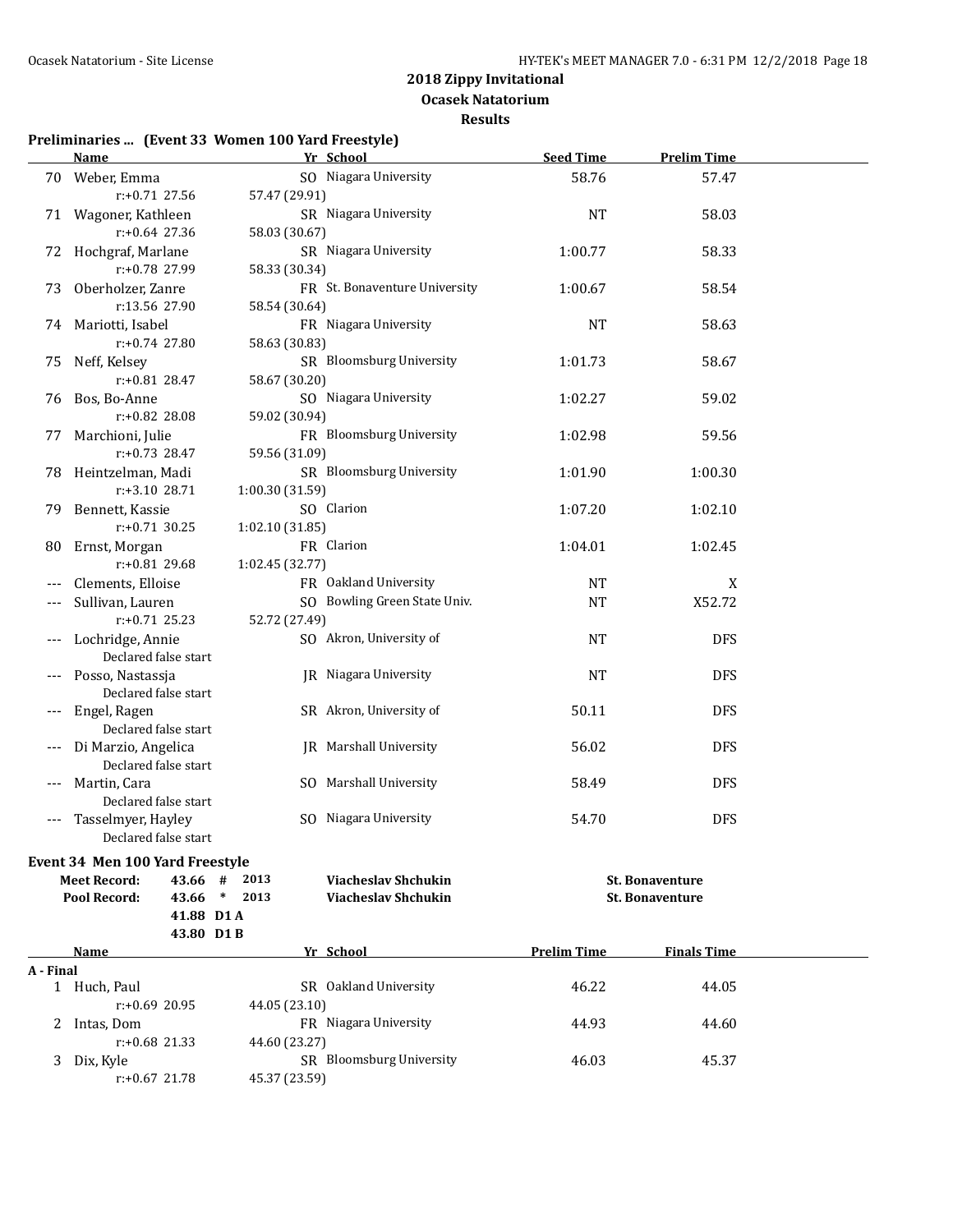**Ocasek Natatorium**

#### **Results**

# **A - Final ... (Event 34 Men 100 Yard Freestyle)**

|                  | <b>Name</b>            | Yr School                     | <b>Prelim Time</b> | <b>Finals Time</b> |  |
|------------------|------------------------|-------------------------------|--------------------|--------------------|--|
|                  | 4 Folz, Joseph         | JR Clarion                    | 46.41              | 45.78              |  |
|                  | r:+0.67 21.99          | 45.78 (23.79)                 |                    |                    |  |
|                  | 5 Thruston, Josh       | JR Clarion                    | 46.04              | 45.89              |  |
|                  | r:+0.68 21.94          | 45.89 (23.95)                 |                    |                    |  |
|                  | 6 Davis, Benjamin      | FR Oakland University         | 46.00              | 46.40              |  |
|                  | r:+0.71 22.56          | 46.40 (23.84)                 |                    |                    |  |
|                  | 7 Hummel, Collin       | SO Bloomsburg University      | 46.59              | 46.41              |  |
|                  | $r: +0.65$ 21.66       | 46.41 (24.75)                 |                    |                    |  |
|                  | 8 Mangner, Joey        | SO Oakland University         | 46.57              | 46.48              |  |
|                  | $r: +0.66$ 22.10       | 46.48 (24.38)                 |                    |                    |  |
| <b>B</b> - Final |                        |                               |                    |                    |  |
|                  | 9 Rogers, Nick         | SR Niagara University         | 47.02              | 46.15              |  |
|                  | r:+0.72 22.60          | 46.15 (23.55)                 |                    |                    |  |
|                  | 10 Wyant, Jordan       | JR Bloomsburg University      | 47.06              | 46.33              |  |
|                  | $r: +0.64$ 22.14       | 46.33 (24.19)                 |                    |                    |  |
|                  | 11 Miceli, Zac         | JR Oakland University         | 46.92              | 46.50              |  |
|                  | r:11.38 22.67          | 46.50 (23.83)                 |                    |                    |  |
|                  | 12 Marshall, Robert    | SR St. Bonaventure University | 47.03              | 46.86              |  |
|                  | $r: +0.64$ 22.87       | 46.86 (23.99)                 |                    |                    |  |
|                  | 13 Trevino, Gabe       | SO Oakland University         | 47.13              | 46.87              |  |
|                  | $r: +0.65$ 22.35       | 46.87 (24.52)                 |                    |                    |  |
|                  | 14 Ruffolo, Jacob      | FR St. Bonaventure University | 47.00              | 47.49              |  |
|                  | $r: +0.75$ 22.90       | 47.49 (24.59)                 |                    |                    |  |
|                  | 15 Malafronte, Joe     | JR St. Bonaventure University | 47.63              | 47.61              |  |
|                  | $r: +0.67$ 22.64       | 47.61 (24.97)                 |                    |                    |  |
|                  | 16 Swartfager, Marcus  | SO St. Bonaventure University | 47.45              | 47.93              |  |
|                  | r:+0.73 22.87          | 47.93 (25.06)                 |                    |                    |  |
| C - Final        | 17 Yant, Jacob         | FR Clarion                    | 47.84              | 47.36              |  |
|                  | $r: +0.66$ 22.73       | 47.36 (24.63)                 |                    |                    |  |
|                  | *18 Nicholas, Chauncey | FR St. Bonaventure University | 47.66              | 47.76              |  |
|                  | $r: +0.71$ 23.35       | 47.76 (24.41)                 |                    |                    |  |
|                  | *18 Bauer, Colin       | JR Bloomsburg University      | 47.63              | 47.76              |  |
|                  | $r: +0.80$ 22.64       | 47.76 (25.12)                 |                    |                    |  |
|                  | 20 Leskowicz, Danny    | SR Niagara University         | 48.32              | 47.87              |  |
|                  | $r: +0.74$ 22.92       | 47.87 (24.95)                 |                    |                    |  |
|                  | 21 Haywood, Lucas      | JR Bloomsburg University      | 47.93              | 47.92              |  |
|                  | r:+0.68 22.87          | 47.92 (25.05)                 |                    |                    |  |
|                  | 22 Lowe, William       | FR St. Bonaventure University | 48.12              | 48.36              |  |
|                  | r:+0.66 23.36          | 48.36 (25.00)                 |                    |                    |  |
|                  | 23 Agnew, Pat          | FR Bloomsburg University      | 47.80              | 48.39              |  |
|                  | r:+0.72 23.33          | 48.39 (25.06)                 |                    |                    |  |
|                  | 24 Thomas, Alec        | FR St. Bonaventure University | 48.14              | 48.73              |  |
|                  | r:+0.68 23.58          | 48.73 (25.15)                 |                    |                    |  |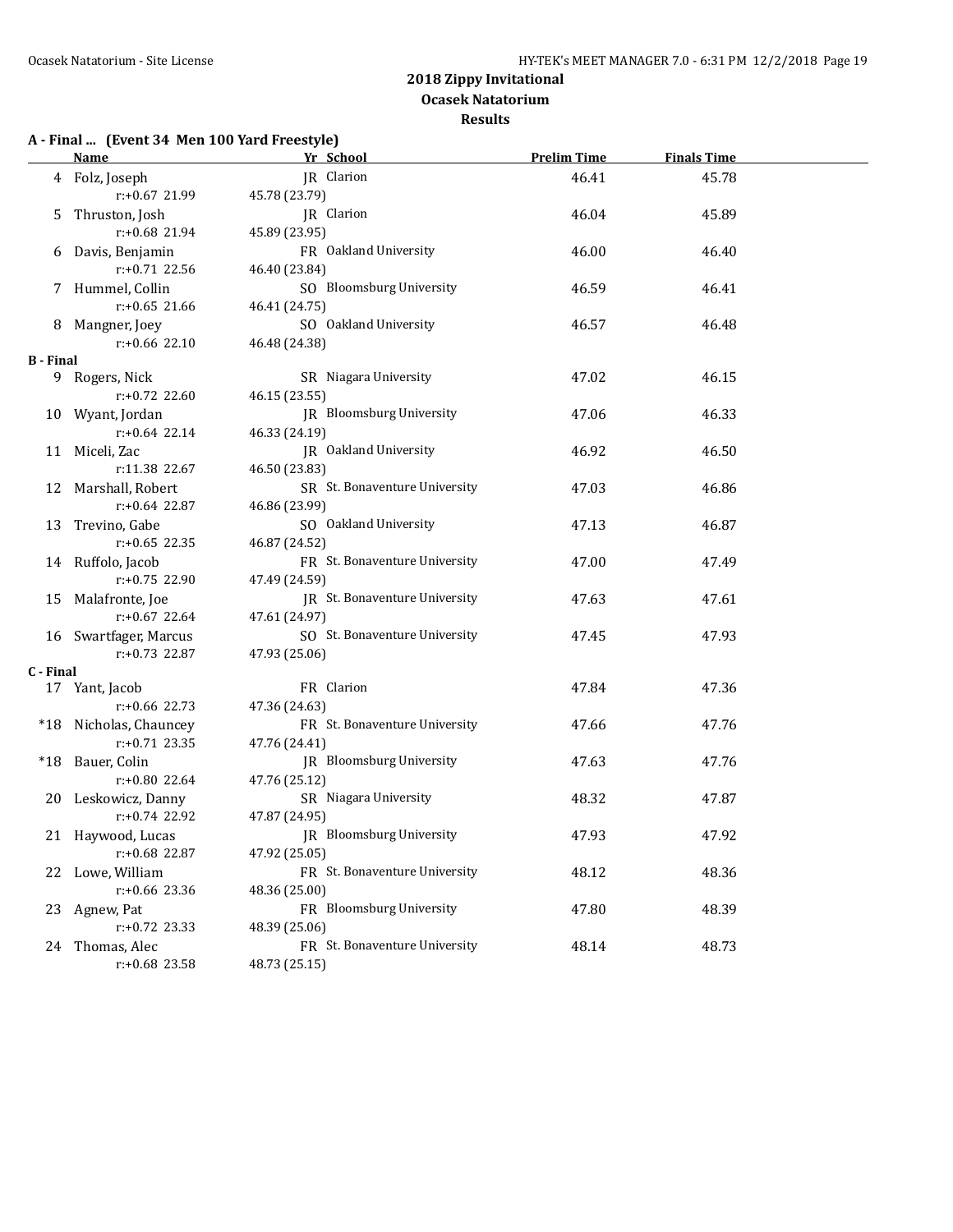|    | Event 34 Men 100 Yard Freestyle |               |                                 |                  |                        |              |
|----|---------------------------------|---------------|---------------------------------|------------------|------------------------|--------------|
|    | 43.66 #<br><b>Meet Record:</b>  | 2013          | Viacheslav Shchukin             |                  | <b>St. Bonaventure</b> |              |
|    | Pool Record:                    | 43.66 * 2013  | <b>Viacheslav Shchukin</b>      |                  | <b>St. Bonaventure</b> |              |
|    | 41.88 D1 A                      |               |                                 |                  |                        |              |
|    | 43.80 D1B                       |               |                                 |                  |                        |              |
|    | <b>Name</b>                     |               | Yr School                       | <b>Seed Time</b> | <b>Prelim Time</b>     |              |
|    | <b>Preliminaries</b>            |               |                                 |                  |                        |              |
|    | 1 Intas, Dom                    |               | FR Niagara University           | 46.98            | 44.93                  | q            |
|    | r:+0.66 21.68                   | 44.93 (23.25) |                                 |                  |                        |              |
|    | 2 Davis, Benjamin               |               | FR Oakland University           | 47.99            | 46.00                  | q            |
|    | $r: +0.69$ 22.33                | 46.00 (23.67) |                                 |                  |                        |              |
| 3  | Dix, Kyle                       |               | SR Bloomsburg University        | 46.33            | 46.03                  | q            |
|    | r:11.73 21.92                   | 46.03 (24.11) |                                 |                  |                        |              |
| 4  | Thruston, Josh                  |               | JR Clarion                      | 47.56            | 46.04                  | q            |
|    | r:+0.72 21.77                   | 46.04 (24.27) |                                 |                  |                        |              |
| 5. | Aguilar-Fernandez, Rudy         |               | SO Oakland University           | 47.70            | 46.11                  | $\mathbf q$  |
|    | r:+0.67 22.26                   | 46.11 (23.85) |                                 |                  |                        |              |
| 6  | Huch, Paul                      |               | SR Oakland University           | 44.97            | 46.22                  | $\mathsf{q}$ |
|    | r:+0.71 21.94                   | 46.22 (24.28) |                                 |                  |                        |              |
| 7  | Folz, Joseph                    |               | JR Clarion                      | 47.11            | 46.41                  | $\mathbf q$  |
|    | r:+0.71 22.58                   | 46.41 (23.83) |                                 |                  |                        |              |
|    | 8 Mangner, Joey                 |               | SO Oakland University           | 47.39            | 46.57                  | $\mathbf q$  |
|    | $r: +0.66$ 22.37                | 46.57 (24.20) |                                 |                  |                        |              |
|    | 9 Hummel, Collin                |               | SO Bloomsburg University        | 48.68            | 46.59                  | q            |
|    | r:+0.68 22.02                   | 46.59 (24.57) |                                 |                  |                        |              |
| 10 | Miceli, Zac                     |               | JR Oakland University           | 47.59            | 46.92                  | $\mathsf{q}$ |
|    | r:+0.67 22.80                   | 46.92 (24.12) |                                 |                  |                        |              |
|    | 11 Ruffolo, Jacob               |               | FR St. Bonaventure University   | 47.76            | 47.00                  | $\mathsf{q}$ |
|    | r:+0.71 22.55                   | 47.00 (24.45) |                                 |                  |                        |              |
|    | 12 Rogers, Nick                 |               | SR Niagara University           | 47.96            | 47.02                  | $\mathsf{q}$ |
|    | $r: +0.71$ 22.69                | 47.02 (24.33) |                                 |                  |                        |              |
|    | 13 Marshall, Robert             |               | SR St. Bonaventure University   | 48.32            | 47.03                  | q            |
|    | $r: +0.63$ 22.42                | 47.03 (24.61) |                                 |                  |                        |              |
|    | 14 Wyant, Jordan                |               | JR Bloomsburg University        | 47.31            | 47.06                  | q            |
|    | $r: +0.66$ 22.33                | 47.06 (24.73) |                                 |                  |                        |              |
|    | 15 Trevino, Gabe                |               | SO Oakland University           | 46.99            | 47.13                  | q            |
|    | $r: +0.66$ 22.73                | 47.13 (24.40) |                                 |                  |                        |              |
|    | 16 Swartfager, Marcus           |               | SO St. Bonaventure University   | 48.22            | 47.45 q                |              |
|    | r:+0.70 22.84                   | 47.45 (24.61) |                                 |                  |                        |              |
| 17 | Fry, Jace                       |               | FR Bloomsburg University        | 48.59            | 47.48                  | q            |
|    | r:+0.65 22.69                   | 47.48 (24.79) |                                 |                  |                        |              |
| 18 | Malafronte, Joe                 |               | JR St. Bonaventure University   | 48.48            | 47.63                  | q            |
|    | r:+0.66 22.81                   | 47.63 (24.82) |                                 |                  |                        |              |
| 19 | Bauer, Colin                    |               | <b>IR</b> Bloomsburg University | 49.45            | J47.63                 | q            |
|    | r:+0.69 22.37                   | 47.63 (25.26) |                                 |                  |                        |              |
| 20 | Nicholas, Chauncey              |               | FR St. Bonaventure University   | 49.55            | 47.66                  | q            |
|    | $r: +0.76$ 23.25                | 47.66 (24.41) |                                 |                  |                        |              |
|    | 21 Agnew, Pat                   |               | FR Bloomsburg University        | 50.84            | 47.80                  | q            |
|    | $r: +0.71$ 23.15                | 47.80 (24.65) |                                 |                  |                        |              |
| 22 | Yant, Jacob                     |               | FR Clarion                      | 49.95            | 47.84                  | q            |
|    | r:+0.70 23.16                   | 47.84 (24.68) |                                 |                  |                        |              |
| 23 | Haywood, Lucas                  |               | JR Bloomsburg University        | 48.96            | 47.93                  | q            |
|    | r:+0.75 22.80                   | 47.93 (25.13) |                                 |                  |                        |              |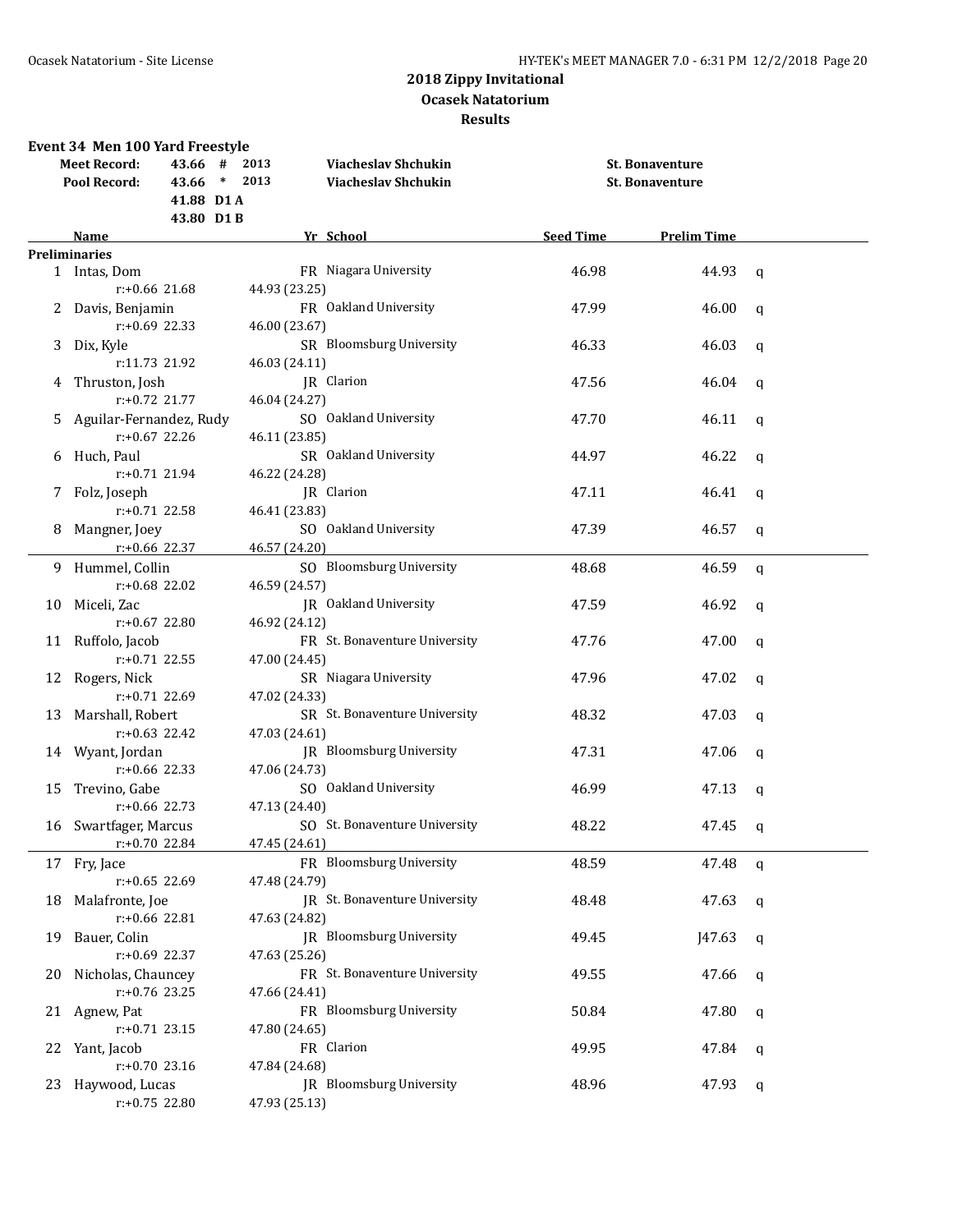**Results**

### **Preliminaries ... (Event 34 Men 100 Yard Freestyle) Name Yr School Seed Time Prelim Time** 24 Lowe, William **FR** St. Bonaventure University 49.67 48.12 q r:+0.69 23.05 48.12 (25.07) 25 Thomas, Alec **FR St. Bonaventure University** 50.62 48.14 r:+0.67 23.50 48.14 (24.64) 26 Leskowicz, Danny SR Niagara University 51.50 48.32 r:12.59 23.15 48.32 (25.17) 27 Green, Jason SO St. Bonaventure University 49.77 48.37 r:+0.67 23.15 48.37 (25.22) 28 Boehme, Doug JR Bloomsburg University 51.44 51.44 48.78 r:+6.18 23.75 48.78 (25.03) 29 Baker, Logan **FR** Bloomsburg University 49.69 48.87 r:+0.63 23.30 48.87 (25.57) 30 Swanson, Tate SO Clarion 50.64 50.64 48.90 r:+0.70 23.04 48.90 (25.86) 31 Junk, Cameron FR Bloomsburg University 50.94 48.94 r:+0.71 23.54 48.94 (25.40) 32 Steiner, Hayden SO Clarion 50.96 49.09 r:+0.73 23.53 49.09 (25.56) 33 Wasielewski, Parker FR Oakland University 52.17 49.18 r:+0.70 23.31 49.18 (25.87) 34 Connor, Jimmy FR Clarion 51.75 49.32 r:+0.69 23.37 49.32 (25.95) 35 DeJonge, Philip FR Oakland University 48.00 49.42 r:+0.71 23.53 49.42 (25.89) 36 Luey, Nate SO Clarion 54.65 49.63 r:+3.39 23.78 49.63 (25.85) 37 Reed, Tyler **IR Bloomsburg University** 50.68 49.69 r:+0.59 23.49 49.69 (26.20) 38 Bevevino, Frank JR Clarion JR Clarion 54.54 50.04 r:13.18 23.87 50.04 (26.17) 39 Matthews, Emmett FR Clarion 52.33 50.22 r:+0.64 23.98 50.22 (26.24) 40 Erdley, Seth **JR** St. Bonaventure University 54.60 51.22 r:+9.91 24.51 51.22 (26.71) 41 Marvin, Matt **FR** Bloomsburg University 52.51 51.26 r:+0.79 24.45 51.26 (26.81) 42 Jarski, Alex **FR** Niagara University **NT** NT 53.62 r:+0.71 25.65 53.62 (27.97) **Event 35 Women 200 Yard Breaststroke Meet Record: 2:08.51 # 2017 Paloma Marrero Akron Pool Record: 2:08.51 \* 2017 Paloma Marrero Akron 2:06.94 D1 A 2:13.97 D1 B Name Yr School Prelim Time Finals Time A - Final** 1 Fischer, Andrea FR Akron, University of 2:20.23 2:14.33 r:+0.76 30.45 1:05.05 (34.60) 1:39.94 (34.89) 2:14.33 (34.39) 2 Baumer, Grace  $\overline{R}$  University at Buffalo  $2:17.35$  2:16.30 r:+0.72 31.14 1:05.74 (34.60) 1:40.89 (35.15) 2:16.30 (35.41) 3 Pash, Jackie JR Akron, University of 2:19.41 2:16.63 r:+9.19 31.48 1:06.24 (34.76) 1:41.30 (35.06) 2:16.63 (35.33)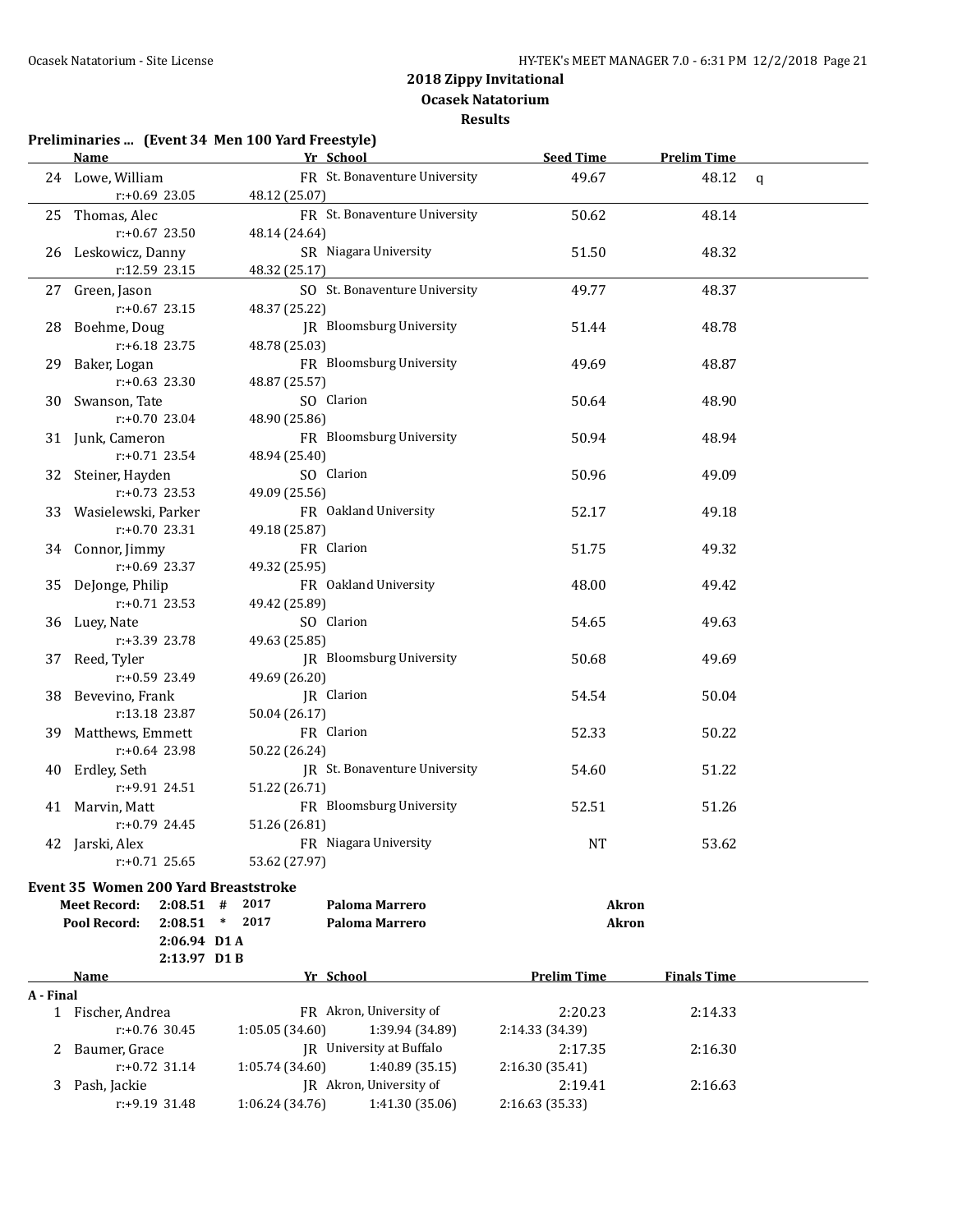**Ocasek Natatorium**

### **Results**

### **A - Final ... (Event 35 Women 200 Yard Breaststroke)**

|           | <b>Name</b>            | Yr School                       |                               | <b>Prelim Time</b> | <b>Finals Time</b> |  |
|-----------|------------------------|---------------------------------|-------------------------------|--------------------|--------------------|--|
|           | 4 Bailey, Taylor       |                                 | FR Oakland University         | 2:17.79            | 2:16.99            |  |
|           | $r: +0.73$ 31.13       | 1:06.21 (35.08)                 | 1:41.45 (35.24)               | 2:16.99 (35.54)    |                    |  |
|           | 5 McDowell, Sydney     |                                 | SO Oakland University         | 2:19.79            | 2:17.31            |  |
|           | $r: +0.75$ 30.96       | 1:06.11(35.15)                  | 1:41.79 (35.68)               | 2:17.31 (35.52)    |                    |  |
|           | 6 Tiller, Sharne       |                                 | SR University at Buffalo      | 2:19.31            | 2:18.04            |  |
|           | $r: +0.71$ 31.43       | 1:06.20(34.77)                  | 1:41.77 (35.57)               | 2:18.04 (36.27)    |                    |  |
|           | 7 Andrusak, Jordan     |                                 | SO Bowling Green State Univ.  | 2:20.01            | 2:19.53            |  |
|           | $r: +0.65$ 31.56       | 1:06.93 (35.37)                 | 1:42.80 (35.87)               | 2:19.53 (36.73)    |                    |  |
|           | 8 Vitolins, Anna       |                                 | JR University at Buffalo      | 2:20.46            | 2:20.02            |  |
|           | $r: +0.75$ 31.82       | 1:07.50(35.68)                  | 1:43.74 (36.24)               | 2:20.02 (36.28)    |                    |  |
| B - Final |                        |                                 |                               |                    |                    |  |
|           | 9 Lochridge, Annie     |                                 | SO Akron, University of       | 2:20.96            | 2:17.49            |  |
|           | r:+8.00 32.68          | 1:07.79 (35.11)                 | 1:42.50 (34.71)               | 2:17.49 (34.99)    |                    |  |
|           | 10 Wharton, Ally       |                                 | SO Akron, University of       | 2:21.23            | 2:18.37            |  |
|           | $r: +0.69$ 31.06       | 1:06.29 (35.23)                 | 1:42.12 (35.83)               | 2:18.37 (36.25)    |                    |  |
|           | 11 Kimmel, Rachel      |                                 | FR St. Bonaventure University | 2:21.38            | 2:20.72            |  |
|           | r:+0.73 32.91          | 1:08.23 (35.32)                 | 1:44.72 (36.49)               | 2:20.72 (36.00)    |                    |  |
|           | 12 Emaus, Katlynn      |                                 | SR Oakland University         | 2:22.06            | 2:21.29            |  |
|           | $r: +0.71$ 31.93       | 1:07.62 (35.69)                 | 1:44.06 (36.44)               | 2:21.29 (37.23)    |                    |  |
|           | 13 Donagan, Erin       |                                 | FR Oakland University         | 2:22.70            | 2:21.38            |  |
|           | r:+0.77 32.91          | 1:08.71(35.80)                  | 1:44.80 (36.09)               | 2:21.38 (36.58)    |                    |  |
|           | 14 Krull, Jenna        |                                 | SO University at Buffalo      | 2:22.42            | 2:21.45            |  |
|           | r:+0.71 32.69          | 1:08.75(36.06)                  | 1:45.38 (36.63)               | 2:21.45 (36.07)    |                    |  |
|           | 15 Borgerding, Nicole  |                                 | SR Bowling Green State Univ.  | 2:21.23            | 2:21.80            |  |
|           | $r: +0.67$ 31.52       | 1:07.24 (35.72)                 | 1:44.33 (37.09)               | 2:21.80 (37.47)    |                    |  |
|           | 16 Smith, Mary Clare   | SO Clarion                      |                               | 2:22.51            | 2:25.87            |  |
|           | $r: +0.72$ 32.02       | 1:08.06 (36.04) 1:46.62 (38.56) |                               | 2:25.87 (39.25)    |                    |  |
| C - Final |                        |                                 |                               |                    |                    |  |
|           | 17 Verbrugge, Emily    |                                 | SR Bowling Green State Univ.  | 2:23.08            | 2:23.53            |  |
|           | r:+0.79 33.23          | 1:08.68(35.45)                  | 1:45.92 (37.24)               | 2:23.53 (37.61)    |                    |  |
|           | 18 Tasselmyer, Hayley  |                                 | SO Niagara University         | 2:25.35            | 2:23.75            |  |
|           | r:+0.76 32.95          | 1:10.24 (37.29)                 | 1:47.75 (37.51)               | 2:23.75 (36.00)    |                    |  |
|           | 19 Sperring, Allison   |                                 | SO University of Toledo       | 2:26.26            | 2:23.85            |  |
|           | r:+0.84 32.95          | 1:09.56(36.61)                  | 1:46.58 (37.02)               | 2:23.85 (37.27)    |                    |  |
|           | 20 Carpenter, Samantha |                                 | SR Bloomsburg University      | 2:27.05            | 2:24.68            |  |
|           | r:+0.76 32.89          | 1:09.98 (37.09)                 | 1:47.61 (37.63)               | 2:24.68 (37.07)    |                    |  |
|           | 21 Cahill, Cami        |                                 | JR University of Toledo       | 2:27.85            | 2:26.24            |  |
|           | r:+0.78 33.36          | 1:10.58 (37.22)                 | 1:48.32 (37.74)               | 2:26.24 (37.92)    |                    |  |
|           | 22 Jagga, Justine      |                                 | JR Marshall University        | 2:26.36            | 2:26.55            |  |
|           | $r: +0.74$ 32.86       | 1:09.38 (36.52)                 | 1:47.66 (38.28)               | 2:26.55 (38.89)    |                    |  |
| 23        | Perretta, Kasie        |                                 | SO Bowling Green State Univ.  | 2:26.68            | 2:26.69            |  |
|           | $r: +0.70$ 32.88       | 1:09.98 (37.10)                 | 1:48.15 (38.17)               | 2:26.69 (38.54)    |                    |  |
|           | 24 Hughes, Rachel      |                                 | SO Marshall University        | 2:26.49            | 2:26.91            |  |
|           | r:+0.79 33.19          | 1:10.37 (37.18)                 | 1:47.90 (37.53)               | 2:26.91 (39.01)    |                    |  |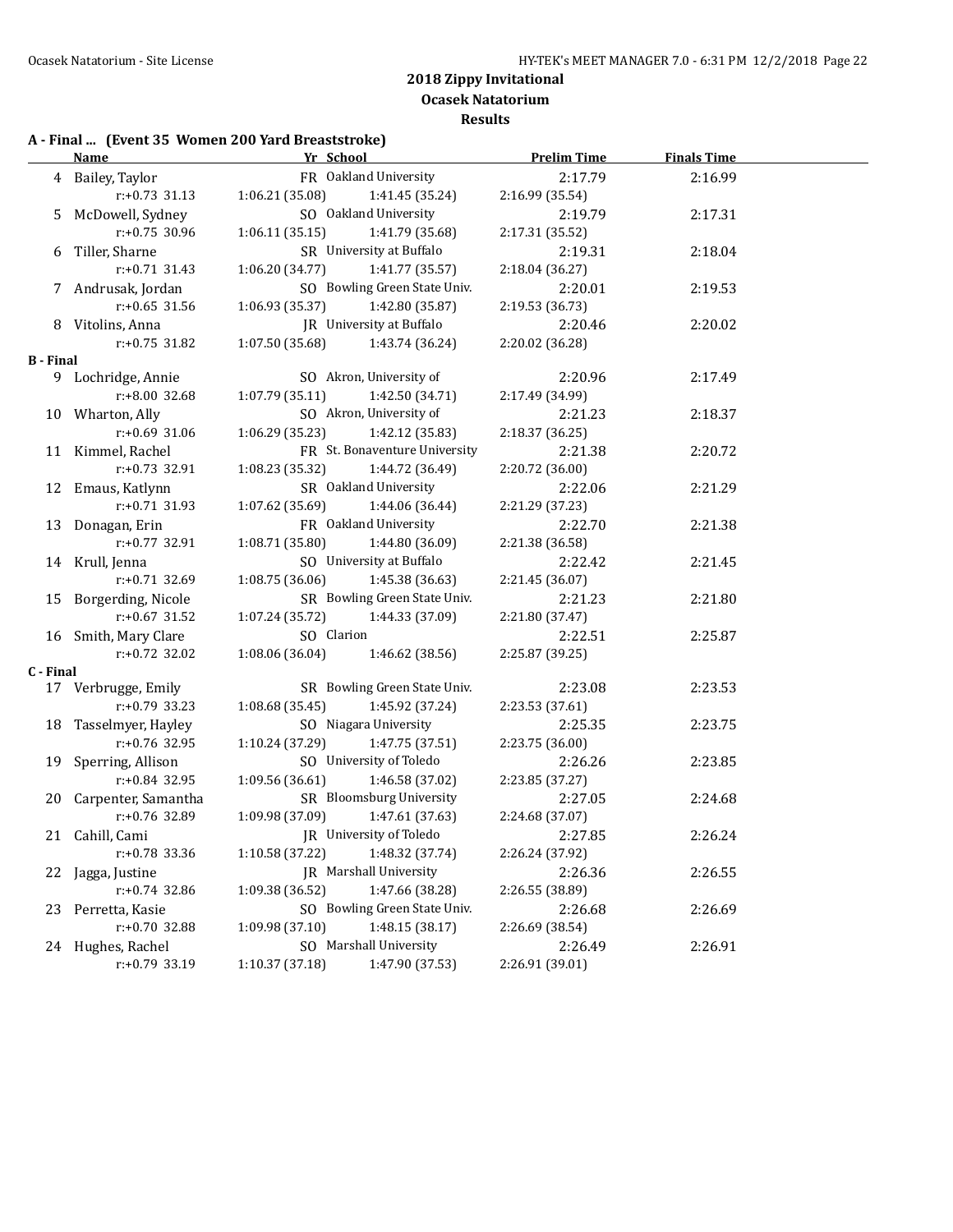|     | <b>Event 35 Women 200 Yard Breaststroke</b> |                  |        |                 |                               |                  |              |                    |             |
|-----|---------------------------------------------|------------------|--------|-----------------|-------------------------------|------------------|--------------|--------------------|-------------|
|     | <b>Meet Record:</b>                         | $2:08.51$ #      |        | 2017            | Paloma Marrero                |                  | <b>Akron</b> |                    |             |
|     | Pool Record:                                | 2:08.51          | $\ast$ | 2017            | Paloma Marrero                |                  | <b>Akron</b> |                    |             |
|     |                                             | 2:06.94 D1A      |        |                 |                               |                  |              |                    |             |
|     |                                             | $2:13.97$ D1B    |        |                 |                               |                  |              |                    |             |
|     | Name                                        |                  |        |                 | Yr School                     | <b>Seed Time</b> |              | <b>Prelim Time</b> |             |
|     | <b>Preliminaries</b>                        |                  |        |                 |                               |                  |              |                    |             |
|     | 1 Baumer, Grace                             |                  |        |                 | JR University at Buffalo      | 2:16.37          |              | 2:17.35            | $\mathbf q$ |
|     |                                             | $r: +0.77$ 31.27 |        | 1:06.54(35.27)  | 1:41.72 (35.18)               | 2:17.35 (35.63)  |              |                    |             |
| 2   | Bailey, Taylor                              |                  |        |                 | FR Oakland University         | 2:20.55          |              | 2:17.79            | q           |
|     |                                             | $r: +0.73$ 31.25 |        | 1:06.12 (34.87) | 1:41.31 (35.19)               | 2:17.79 (36.48)  |              |                    |             |
| 3   | Tiller, Sharne                              |                  |        |                 | SR University at Buffalo      | 2:18.59          |              | 2:19.31            | q           |
|     |                                             | $r: +0.70$ 31.88 |        | 1:07.39 (35.51) | 1:43.34 (35.95)               | 2:19.31 (35.97)  |              |                    |             |
|     | 4 Pash, Jackie                              |                  |        |                 | JR Akron, University of       | 2:19.61          |              | 2:19.41            | q           |
|     |                                             | $r: +6.48$ 32.05 |        | 1:07.58 (35.53) | 1:43.25 (35.67)               | 2:19.41 (36.16)  |              |                    |             |
| 5   | McDowell, Sydney                            |                  |        |                 | SO Oakland University         | 2:20.19          |              | 2:19.79            | q           |
|     |                                             | $r: +0.74$ 31.25 |        | 1:06.96 (35.71) | 1:43.65 (36.69)               | 2:19.79 (36.14)  |              |                    |             |
| 6   | Andrusak, Jordan                            |                  |        |                 | SO Bowling Green State Univ.  | 2:21.67          |              | 2:20.01            | $\mathbf q$ |
|     |                                             | $r: +0.66$ 31.44 |        | 1:06.61(35.17)  | 1:42.62 (36.01)               | 2:20.01 (37.39)  |              |                    |             |
|     | 7 Fischer, Andrea                           |                  |        |                 | FR Akron, University of       | 2:19.24          |              | 2:20.23            | q           |
|     |                                             | $r: +6.12$ 31.71 |        | 1:07.95 (36.24) | 1:44.23 (36.28)               | 2:20.23 (36.00)  |              |                    |             |
|     | 8 Vitolins, Anna                            |                  |        |                 | JR University at Buffalo      | 2:20.63          |              | 2:20.46            | q           |
|     |                                             | $r: +0.77$ 32.18 |        | 1:07.97 (35.79) | 1:44.21 (36.24)               | 2:20.46 (36.25)  |              |                    |             |
|     | 9 Lochridge, Annie                          |                  |        |                 | SO Akron, University of       | 2:22.93          |              | 2:20.96            | $\mathbf q$ |
|     |                                             | $r: +0.73$ 34.05 |        | 1:09.54 (35.49) | 1:45.78 (36.24)               | 2:20.96 (35.18)  |              |                    |             |
|     | *10 Borgerding, Nicole                      |                  |        |                 | SR Bowling Green State Univ.  | 2:24.43          |              | 2:21.23            | q           |
|     |                                             | $r: +0.69$ 31.44 |        | 1:07.03 (35.59) | 1:43.78 (36.75)               | 2:21.23 (37.45)  |              |                    |             |
| *10 | Wharton, Ally                               |                  |        |                 | SO Akron, University of       | 2:20.74          |              | 2:21.23            | $\mathbf q$ |
|     |                                             | $r: +0.70$ 31.80 |        | 1:07.87 (36.07) | 1:44.47 (36.60)               | 2:21.23 (36.76)  |              |                    |             |
| 12  | Kimmel, Rachel                              |                  |        |                 | FR St. Bonaventure University | 2:20.66          |              | 2:21.38            | $\mathbf q$ |
|     |                                             | $r: +0.72$ 32.23 |        | 1:08.11 (35.88) | 1:44.82 (36.71)               | 2:21.38 (36.56)  |              |                    |             |
| 13  | Emaus, Katlynn                              |                  |        |                 | SR Oakland University         | 2:21.53          |              | 2:22.06            | q           |
|     |                                             | $r: +0.72$ 32.04 |        | 1:07.91 (35.87) | 1:44.76 (36.85)               | 2:22.06 (37.30)  |              |                    |             |
|     | 14 Krull, Jenna                             |                  |        |                 | SO University at Buffalo      | 2:23.49          |              | 2:22.42            | $\mathbf q$ |
|     |                                             | $r: +0.72$ 32.70 |        | 1:08.11 (35.41) | 1:45.46 (37.35)               | 2:22.42 (36.96)  |              |                    |             |
|     | Smith, Mary Clare                           |                  |        |                 | SO Clarion                    | 2:30.55          |              | 2:22.51            |             |
| 15  |                                             | $r: +0.69$ 31.80 |        | 1:07.54 (35.74) | 1:44.18 (36.64)               | 2:22.51 (38.33)  |              |                    | q           |
|     |                                             |                  |        |                 | FR Oakland University         | 2:20.73          |              | 2:22.70            |             |
|     | 16 Donagan, Erin                            |                  |        |                 |                               |                  |              |                    | q           |
|     |                                             | $r: +0.77$ 32.63 |        | 1:08.47 (35.84) | 1:45.09 (36.62)               | 2:22.70 (37.61)  |              |                    |             |
|     | 17 Verbrugge, Emily                         |                  |        |                 | SR Bowling Green State Univ.  | 2:24.97          |              | 2:23.08            | q           |
|     |                                             | $r+0.74$ 31.61   |        | 1:07.85 (36.24) | 1:45.36 (37.51)               | 2:23.08 (37.72)  |              |                    |             |
| 18  | Gjerde, Oda                                 |                  |        |                 | SR Marshall University        | 2:28.49          |              | 2:24.72            | q           |
|     |                                             | $r: +0.82$ 33.06 |        | 1:09.70 (36.64) | 1:46.93 (37.23)               | 2:24.72 (37.79)  |              |                    |             |
| 19  | Tasselmyer, Hayley                          |                  |        |                 | SO Niagara University         | 2:27.98          |              | 2:25.35            | q           |
|     |                                             | $r: +0.75$ 32.83 |        | 1:10.25 (37.42) | 1:48.57 (38.32)               | 2:25.35 (36.78)  |              |                    |             |
| 20  | Sperring, Allison                           |                  |        |                 | SO University of Toledo       | 2:30.87          |              | 2:26.26            | q           |
|     |                                             | $r: +0.84$ 33.48 |        | 1:11.04 (37.56) | 1:48.36 (37.32)               | 2:26.26 (37.90)  |              |                    |             |
| 21  | Jagga, Justine                              |                  |        |                 | <b>IR</b> Marshall University | 2:35.49          |              | 2:26.36            | q           |
|     |                                             | $r: +0.82$ 33.01 |        | 1:09.70 (36.69) | 1:47.79 (38.09)               | 2:26.36 (38.57)  |              |                    |             |
|     | 22 Hughes, Rachel                           |                  |        |                 | SO Marshall University        | 2:35.67          |              | 2:26.49            | q           |
|     |                                             | $r+0.80$ 32.50   |        | 1:08.91 (36.41) | 1:46.98 (38.07)               | 2:26.49 (39.51)  |              |                    |             |
|     | 23 Perretta, Kasie                          |                  |        |                 | SO Bowling Green State Univ.  | 2:30.82          |              | 2:26.68            | q           |
|     |                                             | $r.+0.71$ 32.21  |        | 1:08.98 (36.77) | 1:47.03 (38.05)               | 2:26.68 (39.65)  |              |                    |             |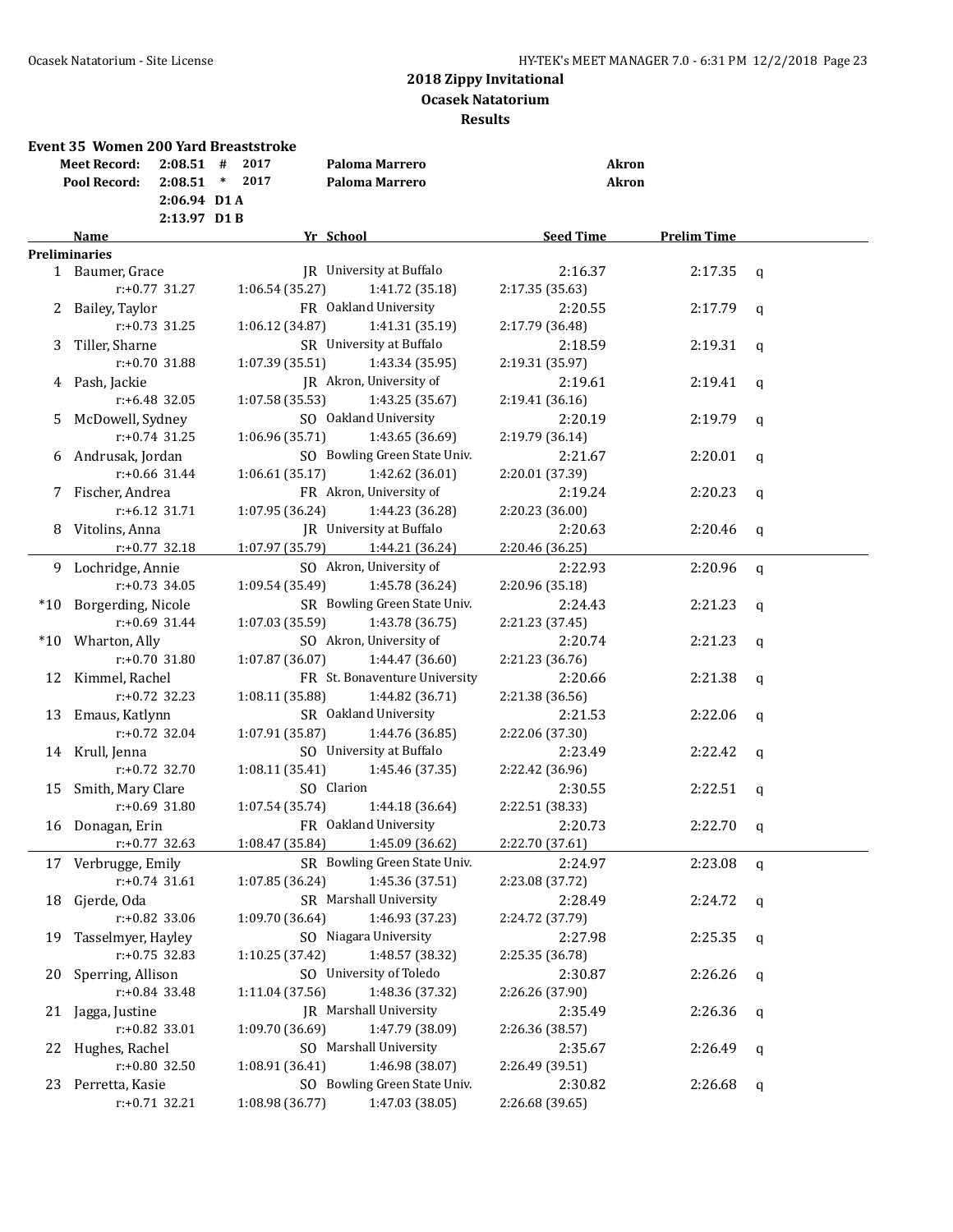# **Preliminaries ... (Event 35 Women 200 Yard Breaststroke)**

|           | <b>Name</b>                             | Yr School       |                               | <b>Seed Time</b>   | <b>Prelim Time</b> |              |
|-----------|-----------------------------------------|-----------------|-------------------------------|--------------------|--------------------|--------------|
|           | 24 Carpenter, Samantha                  |                 | SR Bloomsburg University      | 2:33.10            | 2:27.05            | $\mathbf{q}$ |
|           | r:+0.79 33.33                           | 1:10.68 (37.35) | 1:49.87 (39.19)               | 2:27.05 (37.18)    |                    |              |
|           | 25 Cahill, Cami                         |                 | JR University of Toledo       | 2:33.51            | 2:27.85            |              |
|           | r:+0.77 33.44                           | 1:11.93 (38.49) | 1:50.32 (38.39)               | 2:27.85 (37.53)    |                    |              |
|           | 26 Wegener, Lauren                      |                 | FR University of Toledo       | 2:33.15            | 2:28.80            |              |
|           | $r: +0.73$ 33.54                        | 1:10.70 (37.16) | 1:49.66 (38.96)               | 2:28.80 (39.14)    |                    |              |
| 27        | Strevett, Olivia                        |                 | SR Oakland University         | 2:30.00            | 2:29.91            |              |
|           | $r: +0.75$ 33.92                        | 1:11.75 (37.83) | 1:50.44 (38.69)               | 2:29.91 (39.47)    |                    |              |
| 28        | Graham, Emerson                         |                 | FR St. Bonaventure University | 2:33.77            | 2:30.34            |              |
|           | $r: +0.72$ 32.85                        | 1:10.05 (37.20) | 1:49.80 (39.75)               | 2:30.34 (40.54)    |                    |              |
| 29.       | Chalus, Candice                         | FR Clarion      |                               | 2:30.60            | 2:30.50            |              |
|           | r:+0.77 32.54                           | 1:09.90 (37.36) | 1:49.70 (39.80)               | 2:30.50 (40.80)    |                    |              |
| 30        | Morrisey, Michelle                      | JR Clarion      |                               | 2:46.86            | 2:31.53            |              |
|           | $r: +0.73$ 33.63                        | 1:11.38 (37.75) | 1:50.86 (39.48)               | 2:31.53 (40.67)    |                    |              |
| 31        | Bane, Kristen                           |                 | SO Bloomsburg University      | 2:39.94            | 2:33.65            |              |
|           | $r: +0.76$ 34.25                        | 1:13.12 (38.87) | 1:53.35 (40.23)               | 2:33.65 (40.30)    |                    |              |
|           | 32 Murray, Erin                         |                 | SO Niagara University         | 2:43.92            | 2:37.30            |              |
|           | r:+0.59 34.30                           | 1:14.53 (40.23) | 1:56.13(41.60)                | 2:37.30 (41.17)    |                    |              |
| 33        | Wagoner, Jenna                          |                 | FR Niagara University         | 2:40.40            | 2:37.87            |              |
|           | r:+0.78 34.95                           | 1:14.27 (39.32) | 1:55.28 (41.01)               | 2:37.87 (42.59)    |                    |              |
|           | 34 Webber, Sarah                        |                 | JR Niagara University         | 2:44.69            | 2:38.93            |              |
|           | r:+0.71 34.98                           | 1:14.29 (39.31) | 1:55.39 (41.10)               | 2:38.93 (43.54)    |                    |              |
| 35        | Weber, Emma                             |                 | SO Niagara University         | 2:48.61            | 2:49.02            |              |
|           | $r: +0.74$ 38.16                        | 1:20.49 (42.33) | 2:04.59 (44.10)               | 2:49.02 (44.43)    |                    |              |
| $---$     | Garcia, Paula                           |                 | SO Akron, University of       | 2:14.64            | <b>DFS</b>         |              |
|           | Declared false start                    |                 |                               |                    |                    |              |
|           | --- Owens, Carlie                       |                 | FR Bloomsburg University      | 2:28.00            | <b>DFS</b>         |              |
|           | Declared false start                    |                 |                               |                    |                    |              |
|           | Event 36 Men 200 Yard Breaststroke      |                 |                               |                    |                    |              |
|           | $1:54.31$ # 2016<br><b>Meet Record:</b> |                 | <b>Alex Evdokimov</b>         | Cornell            |                    |              |
|           | $1:54.31$ * 2016<br>Pool Record:        |                 | <b>Alex Evdokimov</b>         | Cornell            |                    |              |
|           | 1:52.94 D1 A                            |                 |                               |                    |                    |              |
|           | 1:58.43 D1B                             |                 |                               |                    |                    |              |
|           | Name                                    | Yr School       |                               | <b>Prelim Time</b> | <b>Finals Time</b> |              |
| A - Final |                                         |                 |                               |                    |                    |              |
|           | 1 Eriksson, Tony                        |                 | SR Oakland University         | 2:08.87            | 2:01.37            |              |
|           | r:+0.65 26.98                           | 57.64 (30.66)   | 1:29.56 (31.92)               | 2:01.37 (31.81)    |                    |              |
| 2         | Collinson, Hylton                       |                 | JR St. Bonaventure University | 2:06.77            | 2:04.00            |              |
|           | r:+0.69 27.89                           | 59.17 (31.28)   | 1:31.03 (31.86)               | 2:04.00 (32.97)    |                    |              |
| 3         | Aboelenin, Tarek                        |                 | SO Oakland University         | 2:05.95            | 2:04.26            |              |
|           | $r: +0.74$ 27.66                        | 58.77 (31.11)   | 1:30.74 (31.97)               | 2:04.26 (33.52)    |                    |              |
| 4         | Green, Jason                            |                 | SO St. Bonaventure University | 2:08.02            | 2:05.93            |              |
|           | $r: +0.67$ 28.27                        | 59.88 (31.61)   | 1:32.48 (32.60)               | 2:05.93 (33.45)    |                    |              |
| 5         | Evans, Andrew                           |                 | FR Oakland University         | 2:10.57            | 2:07.57            |              |
|           | r:+0.74 28.20                           | 1:00.93 (32.73) | 1:33.89 (32.96)               | 2:07.57 (33.68)    |                    |              |
| 6         | Cancro, Noah                            |                 | SO Bloomsburg University      | 2:11.17            | 2:09.54            |              |
|           | r:+0.71 28.48                           | 1:01.38 (32.90) | 1:35.18 (33.80)               | 2:09.54 (34.36)    |                    |              |
| 7         | Rockwood, Gary                          |                 | FR Niagara University         | 2:11.40            | 2:09.60            |              |
|           | r:+0.66 28.75                           | 1:01.16 (32.41) | 1:34.85 (33.69)               | 2:09.60 (34.75)    |                    |              |
| 8         | Rocchi, Matt                            |                 | JR Bloomsburg University      | 2:10.88            | 2:10.25            |              |
|           | $r: +0.65$ 27.74                        | 1:00.03 (32.29) | 1:34.53 (34.50)               | 2:10.25 (35.72)    |                    |              |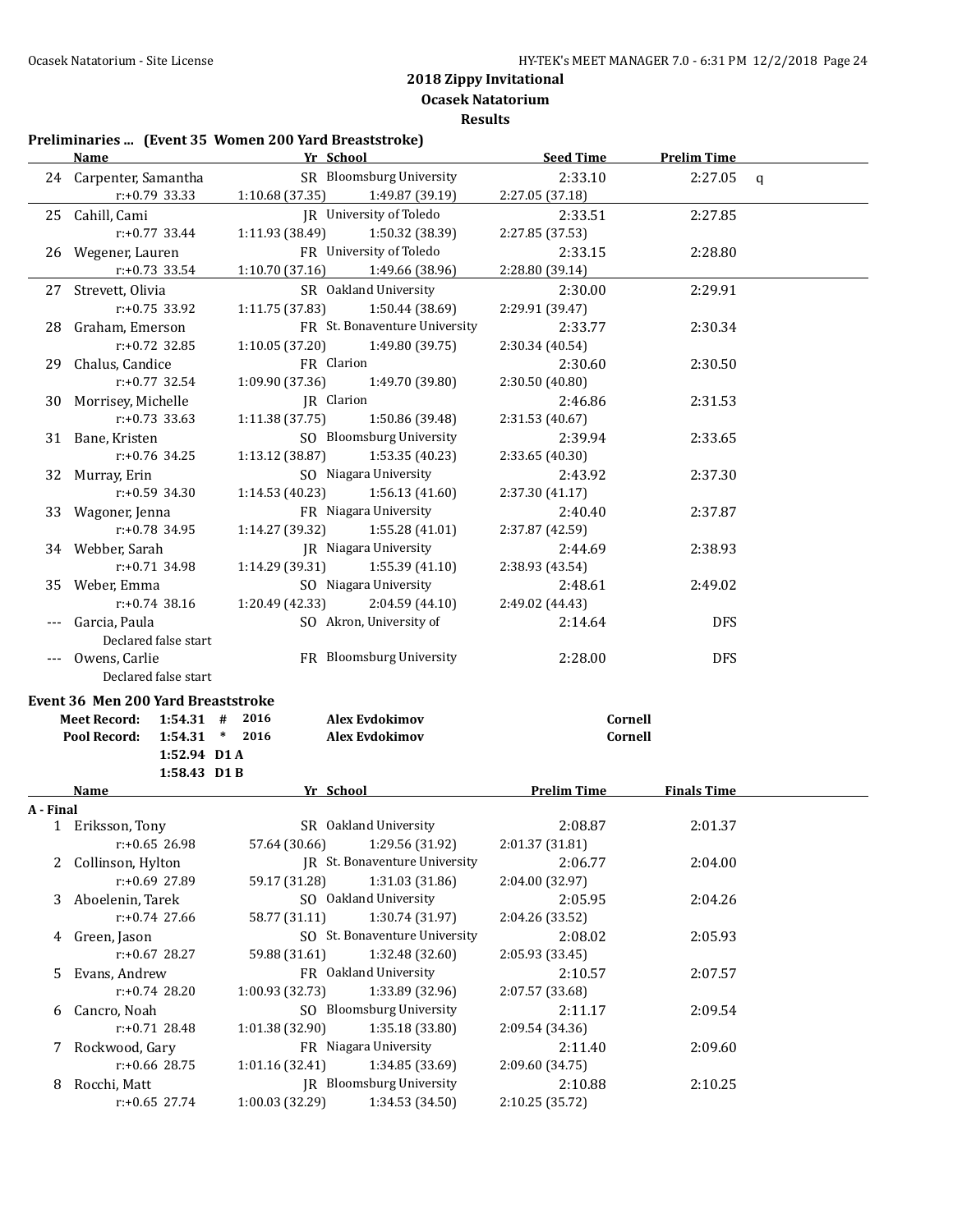**Results**

# **B - Final ... (Event 36 Men 200 Yard Breaststroke)**

|                  | <b>Name</b>                               | Yr School                                                   | <b>Prelim Time</b>         | <b>Finals Time</b>     |  |
|------------------|-------------------------------------------|-------------------------------------------------------------|----------------------------|------------------------|--|
| <b>B</b> - Final |                                           |                                                             |                            |                        |  |
|                  | 9 Melchor, Edgar                          | JR Niagara University                                       | 2:12.06                    | 2:10.81                |  |
|                  | $r+0.69$ 29.33                            | 1:02.94(33.61)<br>1:36.87 (33.93)                           | 2:10.81 (33.94)            |                        |  |
|                  | 10 Madey, Nick                            | FR Bloomsburg University                                    | 2:15.44                    | 2:11.85                |  |
|                  | r:10.34 30.56                             | 1:04.33 (33.77)<br>1:39.36 (35.03)                          | 2:11.85 (32.49)            |                        |  |
|                  | 11 Winograd, Nick                         | SR Niagara University                                       | 2:14.14                    | 2:14.47                |  |
|                  | $r: +0.72$ 29.37                          | 1:03.31 (33.94)<br>1:38.57 (35.26)                          | 2:14.47 (35.90)            |                        |  |
|                  | 12 Sepuca, Joseph                         | SO St. Bonaventure University                               | 2:19.31                    | 2:15.77                |  |
|                  | $r: +0.66$ 30.33                          | 1:04.40 (34.07)<br>1:40.22 (35.82)                          | 2:15.77 (35.55)            |                        |  |
|                  |                                           | SR Niagara University                                       | 2:16.38                    | 2:15.98                |  |
|                  | 13 Rintel, Andreas                        |                                                             |                            |                        |  |
|                  | $r: +0.66$ 29.51                          | 1:03.60(34.09)<br>1:39.65 (36.05)                           | 2:15.98 (36.33)            |                        |  |
|                  | 14 Esposito, Ben                          | FR Niagara University                                       | 2:18.04                    | 2:18.00                |  |
|                  | r:+0.72 29.82                             | 1:04.27 (34.45)<br>1:40.55 (36.28)                          | 2:18.00 (37.45)            |                        |  |
|                  | 15 Sagasta, Justin                        | SR Niagara University                                       | 2:17.98                    | 2:18.44                |  |
|                  | $r: +0.62$ 30.50                          | 1:05.17 (34.67)<br>1:40.94 (35.77)                          | 2:18.44 (37.50)            |                        |  |
|                  | 16 Larson, Brett                          | JR Oakland University                                       | 2:19.89                    | 2:19.13                |  |
|                  | $r: +0.67$ 31.26                          | 1:06.85 (35.59)<br>1:43.49 (36.64)                          | 2:19.13 (35.64)            |                        |  |
| C - Final        |                                           |                                                             |                            |                        |  |
|                  | 17 Matthews, Emmett                       | FR Clarion                                                  | 2:20.51                    | 2:15.78                |  |
|                  | r:13.47 30.49                             | 1:04.29 (33.80)<br>1:39.71 (35.42)                          | 2:15.78 (36.07)            |                        |  |
|                  | 18 Marvin, Matt                           | FR Bloomsburg University                                    | 2:24.30                    | 2:18.55                |  |
|                  | $r: +0.77$ 30.10                          | 1:40.92 (37.01)<br>1:03.91 (33.81)                          | 2:18.55 (37.63)            |                        |  |
|                  | 19 Shertzer, Hayden                       | SO Clarion                                                  | 2:26.34                    | 2:26.97                |  |
|                  | $r: +0.83$ 32.66                          | 1:09.88 (37.22)<br>1:48.65 (38.77)                          | 2:26.97 (38.32)            |                        |  |
|                  | 20 Swartfager, Marcus                     | SO St. Bonaventure University                               | 2:28.42                    | 2:30.98                |  |
|                  | r:+0.72 33.02                             | 1:11.17(38.15)<br>1:50.88 (39.71)                           | 2:30.98(40.10)             |                        |  |
|                  |                                           |                                                             |                            |                        |  |
|                  | <b>Event 36 Men 200 Yard Breaststroke</b> |                                                             |                            |                        |  |
|                  | Meet Record: 1:54.31 # 2016               | <b>Alex Evdokimov</b>                                       | Cornell                    |                        |  |
|                  | Pool Record:<br>$1:54.31$ * 2016          | <b>Alex Evdokimov</b>                                       | Cornell                    |                        |  |
|                  | 1:52.94 D1 A                              |                                                             |                            |                        |  |
|                  | 1:58.43 D1B                               |                                                             |                            |                        |  |
|                  | Name                                      | Yr School                                                   | Seed Time                  | <b>Prelim Time</b>     |  |
|                  | <b>Preliminaries</b>                      | SO Oakland University                                       |                            |                        |  |
|                  | 1 Aboelenin, Tarek                        |                                                             | 2:06.41                    | 2:05.95<br>q           |  |
|                  | $r: +0.75$ 28.46                          | 1:00.88 (32.42)<br>1:34.48 (33.60)                          | 2:05.95 (31.47)            |                        |  |
|                  | 2 Collinson, Hylton                       | IR St. Bonaventure University                               | 2:08.92                    | 2:06.77<br>q           |  |
|                  | $r: +0.67$ 28.44                          | 1:00.41 (31.97)<br>1:33.07 (32.66)                          | 2:06.77 (33.70)            |                        |  |
| 3                | Green, Jason                              | SO St. Bonaventure University                               | 2:13.46                    | 2:08.02<br>q           |  |
|                  | r:+0.67 28.88                             | 1:34.16 (33.07)<br>1:01.09(32.21)                           | 2:08.02 (33.86)            |                        |  |
| 4                | Eriksson, Tony                            | SR Oakland University                                       | 2:05.99                    | 2:08.87<br>$\mathbf q$ |  |
|                  | r:+0.71 28.07                             | 1:00.93(32.86)<br>1:34.74 (33.81)                           | 2:08.87 (34.13)            |                        |  |
| 5                | Evans, Andrew                             | FR Oakland University                                       | 2:09.79                    | 2:10.57<br>q           |  |
|                  | r:+0.76 28.84                             | 1:36.04 (33.99)<br>1:02.05 (33.21)                          | 2:10.57 (34.53)            |                        |  |
| 6                | Rocchi, Matt                              | JR Bloomsburg University                                    | 2:15.77                    | 2:10.88<br>q           |  |
|                  | r:+0.67 29.80                             | 1:02.91 (33.11)<br>1:37.32 (34.41)                          | 2:10.88 (33.56)            |                        |  |
|                  | 7 Cancro, Noah                            | SO Bloomsburg University                                    | 2:19.75                    | 2:11.17<br>$\mathbf q$ |  |
|                  | r:+0.70 29.21                             | 1:02.68 (33.47)<br>1:37.09 (34.41)                          | 2:11.17 (34.08)            |                        |  |
| 8                | Rockwood, Gary                            | FR Niagara University                                       | 2:15.60                    | 2:11.40<br>q           |  |
|                  |                                           |                                                             |                            |                        |  |
|                  |                                           |                                                             |                            |                        |  |
|                  | r:+0.69 29.32                             | 1:02.87 (33.55)<br>1:37.08 (34.21)                          | 2:11.40 (34.32)            |                        |  |
|                  | 9 Melchor, Edgar<br>$r: +0.71$ 29.23      | JR Niagara University<br>1:02.80 (33.57)<br>1:36.84 (34.04) | 2:12.90<br>2:12.06 (35.22) | 2:12.06<br>q           |  |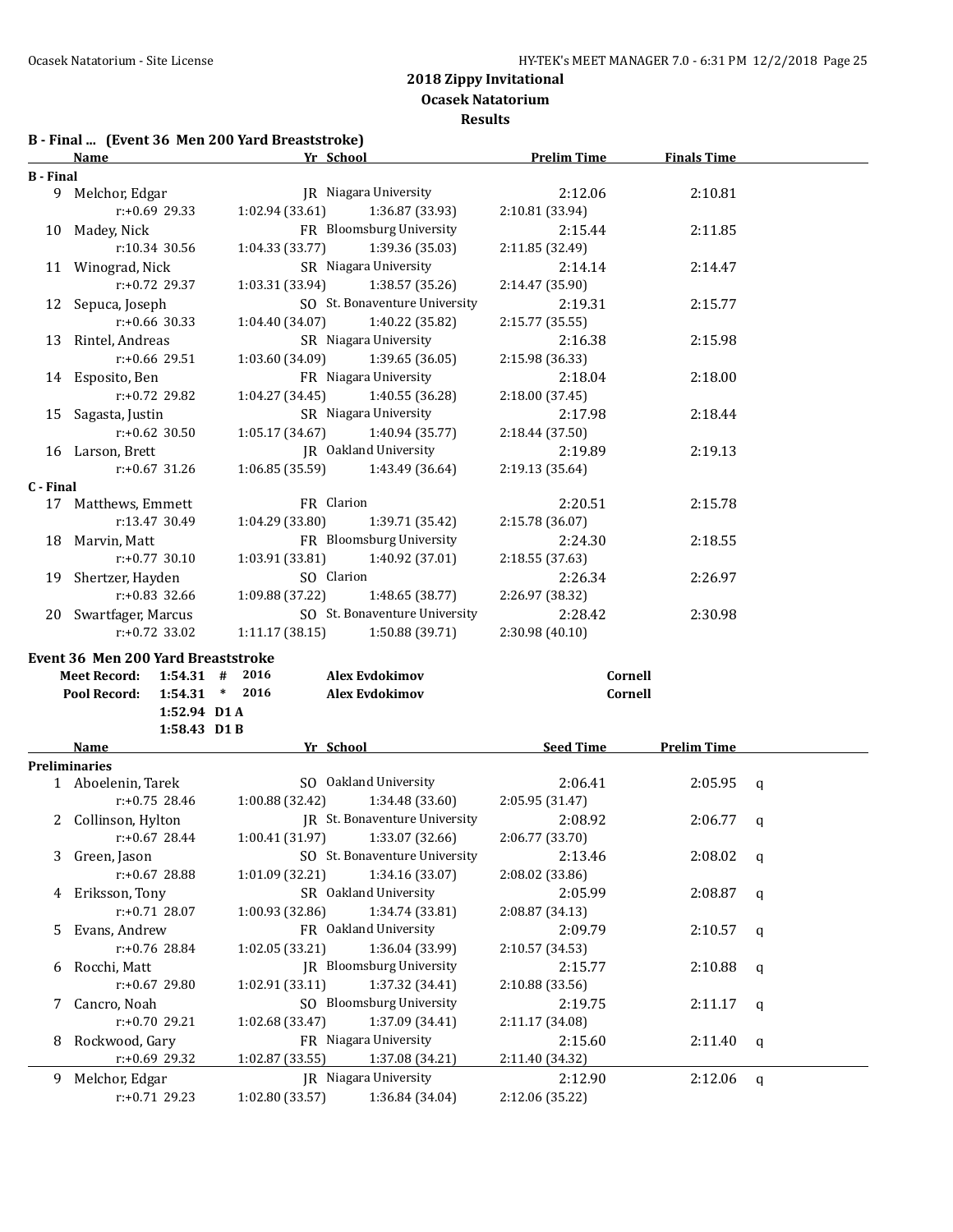**Ocasek Natatorium**

### **Results**

### **Preliminaries ... (Event 36 Men 200 Yard Breaststroke)**

|                  | <u>Name</u>                              | Yr School                                                  | <b>Seed Time</b>   | <b>Prelim Time</b>      |  |
|------------------|------------------------------------------|------------------------------------------------------------|--------------------|-------------------------|--|
|                  | 10 Winograd, Nick                        | SR Niagara University                                      | <b>NT</b>          | 2:14.14<br>$\mathsf{q}$ |  |
|                  | $r: +0.72$ 30.45                         | 1:04.50(34.05)<br>1:39.25 (34.75)                          | 2:14.14 (34.89)    |                         |  |
|                  | 11 Madey, Nick                           | FR Bloomsburg University                                   | 2:21.10            | 2:15.44<br>q            |  |
|                  | r:+0.72 31.79                            | 1:06.16 (34.37)<br>1:41.82 (35.66)                         | 2:15.44 (33.62)    |                         |  |
|                  | 12 Rintel, Andreas                       | SR Niagara University                                      | NT                 | 2:16.38<br>q            |  |
|                  | r:+0.64 29.97                            | 1:05.41(35.44)<br>1:40.70 (35.29)                          | 2:16.38 (35.68)    |                         |  |
| 13               | Sagasta, Justin                          | SR Niagara University                                      | 2:27.15            | 2:17.98<br>q            |  |
|                  | $r: +0.63$ 30.41                         | 1:40.63 (35.41)<br>1:05.22(34.81)                          | 2:17.98 (37.35)    |                         |  |
|                  | 14 Esposito, Ben                         | FR Niagara University                                      | 2:28.11            | 2:18.04<br>q            |  |
|                  | $r: +0.71$ 30.80                         | 1:05.51 (34.71)<br>1:41.41 (35.90)                         | 2:18.04 (36.63)    |                         |  |
|                  | 15 Sepuca, Joseph                        | SO St. Bonaventure University                              | 2:19.72            | 2:19.31<br>q            |  |
|                  | $r: +0.63$ 30.36                         | 1:05.54 (35.18)<br>1:42.06 (36.52)                         | 2:19.31 (37.25)    |                         |  |
|                  | 16 Larson, Brett                         | JR Oakland University                                      | 2:23.57            | 2:19.89<br>q            |  |
|                  | $r: +0.67$ 30.97                         | 1:06.45 (35.48)<br>1:42.14 (35.69)                         | 2:19.89 (37.75)    |                         |  |
| 17               | Matthews, Emmett                         | FR Clarion                                                 | 2:22.15            | 2:20.51<br>$\mathbf q$  |  |
|                  | $r: +0.66$ 31.30                         | 1:06.46 (35.16)<br>1:43.35 (36.89)                         | 2:20.51 (37.16)    |                         |  |
| 18               | Marvin, Matt                             | FR Bloomsburg University                                   | 2:30.64            | 2:24.30<br>q            |  |
|                  | $r: +0.77$ 31.68                         | 1:45.86 (37.71)<br>1:08.15 (36.47)                         | 2:24.30 (38.44)    |                         |  |
| 19               | Shertzer, Hayden                         | SO Clarion                                                 | 2:33.91            | 2:26.34<br>q            |  |
|                  | r:+0.78 31.61                            | 1:08.75 (37.14)<br>1:48.20 (39.45)                         | 2:26.34 (38.14)    |                         |  |
|                  | 20 Swartfager, Marcus                    | SO St. Bonaventure University                              | NT                 | 2:28.42<br>q            |  |
|                  | r:+0.71 32.49                            | 1:49.32 (39.27)<br>1:10.05 (37.56)                         | 2:28.42 (39.10)    |                         |  |
|                  |                                          |                                                            |                    |                         |  |
|                  | <b>Event 37 Women 200 Yard Butterfly</b> |                                                            |                    |                         |  |
|                  | <b>Meet Record:</b><br>$1:57.52$ # 2018  | Paulina Nogaj                                              | <b>Akron</b>       |                         |  |
|                  |                                          |                                                            |                    |                         |  |
|                  | Pool Record:                             | $1:53.50$ * 2018<br><b>Regan Smith</b>                     | <b>RIPT</b>        |                         |  |
|                  | 1:53.48 D1 A                             |                                                            |                    |                         |  |
|                  | 1:59.23 D1 B<br>Name                     | Yr School                                                  |                    | <b>Finals Time</b>      |  |
| A - Final        |                                          |                                                            | <b>Prelim Time</b> |                         |  |
|                  | 1 Nogaj, Paulina                         | SO Akron, University of                                    | 2:00.56            | 1:57.52# D1 B           |  |
|                  | $r: +0.79$ 26.53                         | 56.19 (29.66)<br>1:26.91 (30.72)                           | 1:57.52 (30.61)    |                         |  |
|                  | 2 Vargas, Mackenzie                      | JR Akron, University of                                    | 2:02.34            | 1:58.99<br>D1 B         |  |
|                  | r:+0.69 26.89                            | 56.76 (29.87)<br>1:27.55 (30.79)                           | 1:58.99 (31.44)    |                         |  |
|                  | *3 Roitenberg, Nicole                    | SO University at Buffalo                                   | 2:02.21            | 2:01.54                 |  |
|                  | r:+0.73 27.55                            | 58.57 (31.02)<br>1:30.14 (31.57)                           | 2:01.54 (31.40)    |                         |  |
|                  | *3 Bonezzi, Jessica                      | JR Akron, University of                                    | 2:02.86            | 2:01.54                 |  |
|                  | r:+0.72 27.29                            | 57.86 (30.57) 1:29.59 (31.73)                              | 2:01.54 (31.95)    |                         |  |
|                  | 5 Hennings, Sarah                        | SO Bowling Green State Univ.                               | 2:03.05            | 2:01.85                 |  |
|                  | r:+0.76 28.02                            | 59.06 (31.04)<br>1:29.66 (30.60)                           | 2:01.85 (32.19)    |                         |  |
| 6                | Sovinsky, Sydnie                         | SO University at Buffalo                                   | 2:03.85            | 2:02.63                 |  |
|                  | r:+0.75 27.11                            | 57.86 (30.75)<br>1:29.43 (31.57)                           | 2:02.63 (33.20)    |                         |  |
| 7                | Cote, Mia                                | SO St. Bonaventure University                              | 2:06.57            | 2:02.97                 |  |
|                  | r:+0.73 27.01                            | 57.49 (30.48)<br>1:29.57 (32.08)                           | 2:02.97 (33.40)    |                         |  |
| 8                | Cislo, Mady                              | FR Oakland University                                      | 2:06.56            | 2:04.54                 |  |
|                  | r:+0.81 28.14                            | 59.21 (31.07)<br>1:31.38 (32.17)                           | 2:04.54 (33.16)    |                         |  |
|                  |                                          |                                                            |                    |                         |  |
|                  | 9 Smith, Hannah                          | SR Akron, University of                                    | 2:07.26            | 2:04.25                 |  |
| <b>B</b> - Final | r:+0.71 28.26                            | 1:31.96 (32.26)<br>59.70 (31.44)                           | 2:04.25 (32.29)    |                         |  |
| 10               | Schaffer, Maddie                         | SR Marshall University<br>59.09 (31.18)<br>1:31.32 (32.23) | 2:07.17            | 2:04.98                 |  |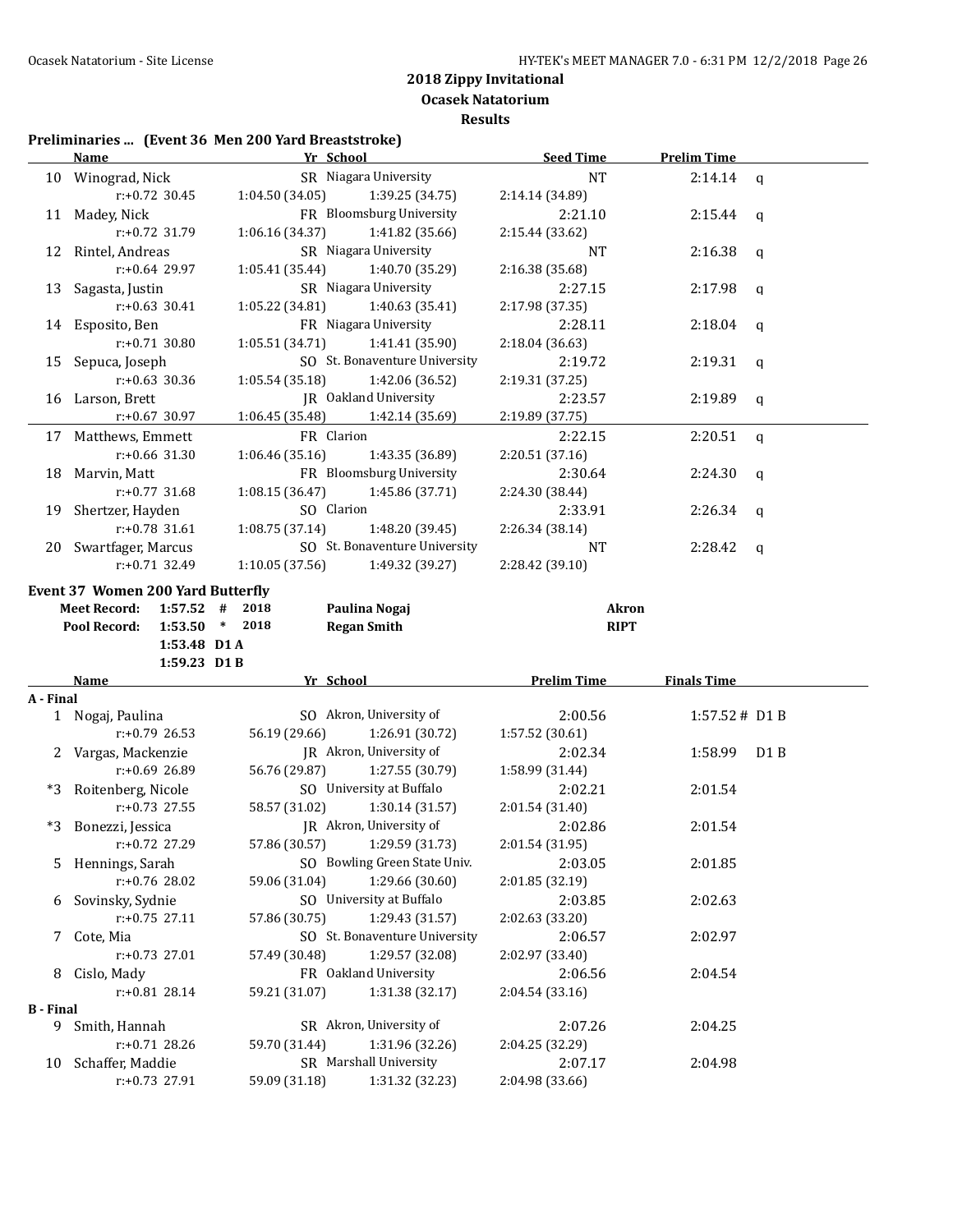# **B - Final ... (Event 37 Women 200 Yard Butterfly)**

|           | Yr School<br><b>Name</b>                 |                                    | <b>Prelim Time</b> | <b>Finals Time</b> |   |
|-----------|------------------------------------------|------------------------------------|--------------------|--------------------|---|
|           | 11 Clements, Elloise                     | FR Oakland University              | 2:09.47            | 2:06.54            |   |
|           | r:+0.77 27.92                            | 59.78 (31.86)<br>1:33.13 (33.35)   | 2:06.54 (33.41)    |                    |   |
|           | 12 Norris, Hailey                        | FR Oakland University              | 2:09.00            | 2:07.96            |   |
|           | r:+0.79 28.58                            | 1:00.57 (31.99)<br>1:34.33 (33.76) | 2:07.96 (33.63)    |                    |   |
|           | 13 Ruddock, Michaela                     | JR Bowling Green State Univ.       | 2:09.21            | 2:08.12            |   |
|           | $r: +0.66$ 28.63                         | 1:00.97 (32.34)<br>1:34.26 (33.29) | 2:08.12 (33.86)    |                    |   |
|           | 14 Charlton, Hannah                      | JR Niagara University              | 2:09.27            | 2:08.21            |   |
|           | $r: +0.73$ 28.02                         | 59.74 (31.72)<br>1:33.23 (33.49)   | 2:08.21 (34.98)    |                    |   |
|           | 15 Wegener, Lauren                       | FR University of Toledo            | 2:09.02            | 2:09.28            |   |
|           | r:+9.06 28.14                            | 1:00.16(32.02)<br>1:34.34 (34.18)  | 2:09.28 (34.94)    |                    |   |
|           | 16 Schaef, Claire                        | FR St. Bonaventure University      | 2:07.45            | 2:11.04            |   |
|           | $r: +0.81$ 29.75                         | $1:02.94(33.19)$ $1:37.28(34.34)$  | 2:11.04 (33.76)    |                    |   |
| C - Final |                                          |                                    |                    |                    |   |
|           | 17 Taylor, Sophie                        | FR University of Toledo            | 2:10.58            | 2:06.06            |   |
|           | r:+0.74 27.29                            | 59.08 (31.79)<br>1:32.13 (33.05)   | 2:06.06 (33.93)    |                    |   |
|           | 18 Sales, Eduarda                        | JR University of Toledo            | 2:11.36            | 2:08.52            |   |
|           | r:+0.70 26.86                            | 58.06 (31.20)<br>1:31.20 (33.14)   | 2:08.52 (37.32)    |                    |   |
|           | 19 Cahill, Bailey                        | SR University of Toledo            | 2:12.88            | 2:08.78            |   |
|           | $r: +0.73$ 28.16                         | 59.93 (31.77)<br>1:33.42 (33.49)   | 2:08.78 (35.36)    |                    |   |
|           | 20 Gavin, Zoe                            | FR Niagara University              | 2:11.44            | 2:11.61            |   |
|           | $r: +0.73$ 28.75                         | 1:01.68 (32.93)<br>1:36.18 (34.50) | 2:11.61 (35.43)    |                    |   |
|           | *21 Wilkerson, Brittany                  | SR Marshall University             | 2:12.81            | 2:12.14            |   |
|           | r:+0.82 29.58                            | 1:02.29 (32.71)<br>1:36.31 (34.02) | 2:12.14 (35.83)    |                    |   |
|           | *21 Boodt, Rachel                        | JR Oakland University              | 2:11.53            | 2:12.14            |   |
|           | $r: +0.75$ 29.55                         | 1:02.85 (33.30)<br>1:37.53 (34.68) | 2:12.14 (34.61)    |                    |   |
|           | 23 McCartney, Makenna                    | SO St. Bonaventure University      | 2:10.61            | 2:13.68            |   |
|           | r:+0.75 29.88                            | 1:04.17 (34.29)<br>1:39.26 (35.09) | 2:13.68 (34.42)    |                    |   |
|           | 24 Duric, Jovana                         | FR University of Toledo            | 2:12.80            | 2:20.48            |   |
|           | $r: +0.85$ 30.66                         | 1:06.10 (35.44)<br>1:42.94 (36.84) | 2:20.48 (37.54)    |                    |   |
|           | <b>Event 37 Women 200 Yard Butterfly</b> |                                    |                    |                    |   |
|           | $1:57.52$ # 2018<br><b>Meet Record:</b>  | Paulina Nogaj                      | Akron              |                    |   |
|           | $1:53.50$ * 2018<br>Pool Record:         | <b>Regan Smith</b>                 | <b>RIPT</b>        |                    |   |
|           | 1:53.48 D1 A                             |                                    |                    |                    |   |
|           | $1:59.23$ D1B                            |                                    |                    |                    |   |
|           | Name                                     | Yr School                          | Seed Time          | <b>Prelim Time</b> |   |
|           | <b>Preliminaries</b>                     |                                    |                    |                    |   |
|           | 1 Nogaj, Paulina                         | SO Akron, University of            | 2:00.77            | 2:00.56            | q |
|           | r:+0.79 27.30                            | 57.70 (30.40)<br>1:29.47 (31.77)   | 2:00.56 (31.09)    |                    |   |
|           | 2 Roitenberg, Nicole                     | SO University at Buffalo           | 2:02.93            | 2:02.21            | q |
|           | r:+6.41 28.00                            | 58.85 (30.85)<br>1:30.38 (31.53)   | 2:02.21 (31.83)    |                    |   |
| 3         | Vargas, Mackenzie                        | JR Akron, University of            | 2:01.84            | 2:02.34            | q |
|           | $r: +0.67$ 27.41                         | 58.25 (30.84)<br>1:30.05 (31.80)   | 2:02.34 (32.29)    |                    |   |
| 4         | Bonezzi, Jessica                         | JR Akron, University of            | 2:02.80            | 2:02.86            | q |
|           | $r: +0.72$ 27.64                         | 58.68 (31.04)<br>1:30.95 (32.27)   | 2:02.86 (31.91)    |                    |   |
| 5         | Hennings, Sarah                          | SO Bowling Green State Univ.       | 2:05.41            | 2:03.05            | q |
|           | r:11.18 27.90                            | 1:30.95 (30.99)<br>59.96 (32.06)   | 2:03.05 (32.10)    |                    |   |
| 6         | Sovinsky, Sydnie                         | SO University at Buffalo           | 2:06.35            | 2:03.85            | q |
|           | $r: +0.77$ 27.75                         | 1:30.98 (31.92)<br>59.06 (31.31)   | 2:03.85 (32.87)    |                    |   |
|           | 7 Cislo, Mady                            | FR Oakland University              | 2:04.18            | 2:06.56            | q |
|           | r:+0.81 28.53                            | 1:00.25 (31.72)<br>1:33.13 (32.88) | 2:06.56 (33.43)    |                    |   |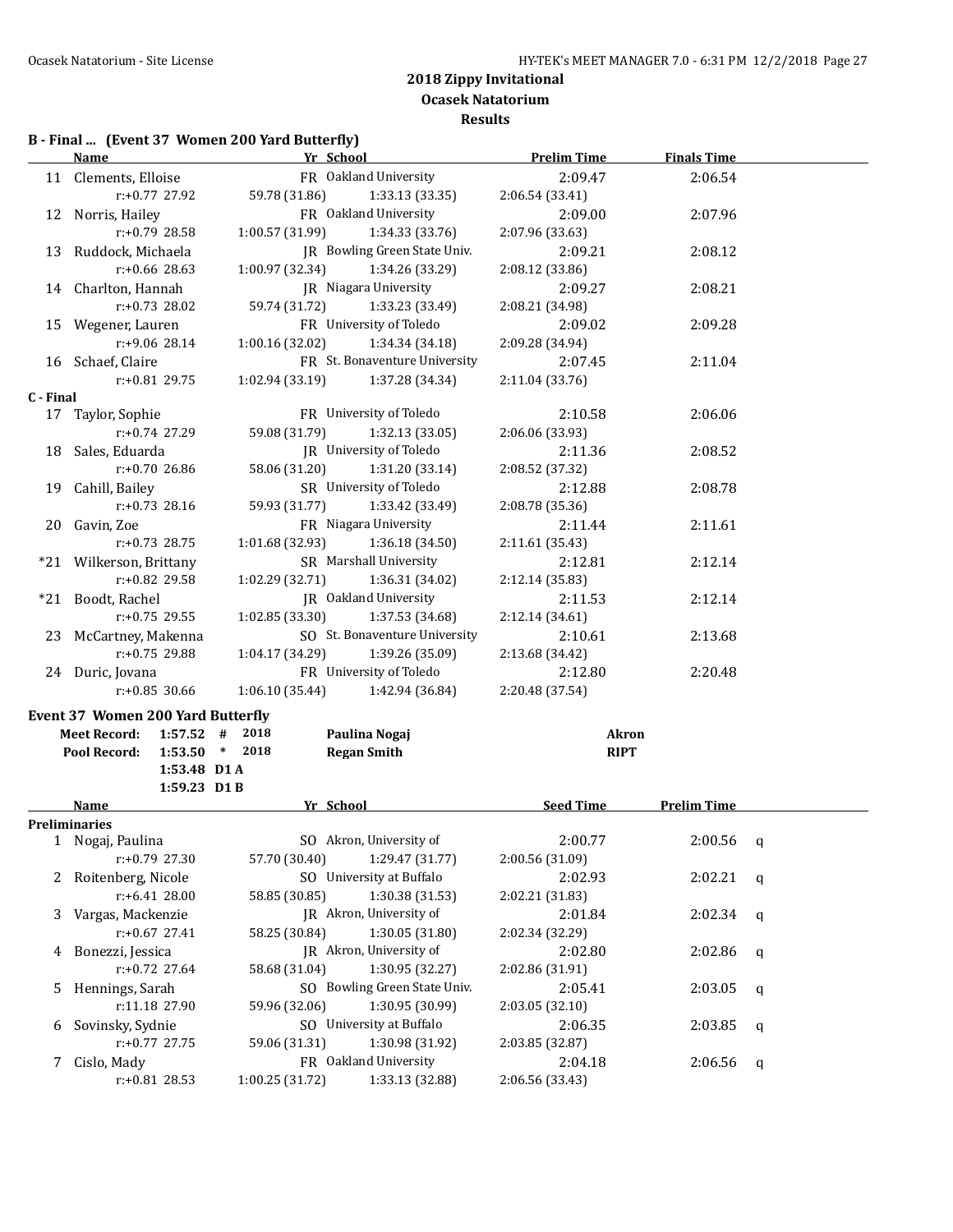#### **Preliminaries ... (Event 37 Women 200 Yard Butterfly)**

|     | <b>Name</b>                    | Yr School                                                 | <b>Seed Time</b>           | <b>Prelim Time</b> |              |
|-----|--------------------------------|-----------------------------------------------------------|----------------------------|--------------------|--------------|
| 8   | Cote, Mia                      | SO St. Bonaventure University                             | 2:09.77                    | 2:06.57            | $\mathsf{q}$ |
|     | r:+0.73 28.12                  | 59.96 (31.84)<br>1:33.05 (33.09)                          | 2:06.57 (33.52)            |                    |              |
| 9   | Schaffer, Maddie               | SR Marshall University                                    | 2:08.97                    | 2:07.17            | $\mathbf q$  |
|     | $r: +0.71$ 28.56               | 1:00.49 (31.93)<br>1:33.34 (32.85)                        | 2:07.17 (33.83)            |                    |              |
| 10  | Smith, Hannah                  | SR Akron, University of                                   | 2:07.12                    | 2:07.26            | q            |
|     | r:+0.69 28.42                  | 1:00.12 (31.70)<br>1:33.09 (32.97)                        | 2:07.26 (34.17)            |                    |              |
|     | 11 Schaef, Claire              | FR St. Bonaventure University                             | 2:10.34                    | 2:07.45            | q            |
|     | r:+0.75 28.94                  | 1:33.91 (32.83)<br>1:01.08(32.14)                         | 2:07.45 (33.54)            |                    |              |
|     | 12 Wanner, Caroline            | SR Marshall University                                    | 2:10.66                    | 2:08.83            | q            |
|     | $r: +0.73$                     | $1:00.13$ ()<br>1:34.31 (34.18)                           | 2:08.83 (34.52)            |                    |              |
|     | 13 Norris, Hailey              | FR Oakland University                                     | 2:10.76                    | 2:09.00            | q            |
|     | r:+0.79 28.61                  | 1:34.10 (33.64)<br>1:00.46 (31.85)                        | 2:09.00 (34.90)            |                    |              |
|     | 14 Wegener, Lauren             | FR University of Toledo                                   | 2:12.71                    | 2:09.02            | q            |
|     | $r: +0.73$ 28.97               | 1:01.28 (32.31)<br>1:35.09 (33.81)                        | 2:09.02 (33.93)            |                    |              |
| 15  | Ruddock, Michaela              | JR Bowling Green State Univ.                              | 2:11.51                    | 2:09.21            | q            |
|     | r:+0.66 28.81                  | 1:01.26 (32.45)<br>1:34.79 (33.53)                        | 2:09.21 (34.42)            |                    |              |
| 16  | Charlton, Hannah               | JR Niagara University                                     | 2:13.73                    | 2:09.27            | q            |
|     | r:+0.75 27.80                  | 59.24 (31.44)<br>1:33.44 (34.20)                          | 2:09.27 (35.83)            |                    |              |
| 17  | Clements, Elloise              | FR Oakland University                                     | 2:09.56                    | 2:09.47            | $\mathbf q$  |
|     | r:+0.78 28.23                  | 1:00.81 (32.58)<br>1:34.99 (34.18)                        | 2:09.47 (34.48)            |                    |              |
| 18  | Taylor, Sophie                 | FR University of Toledo                                   | NT                         | 2:10.58            | q            |
|     | $r: +0.73$ 28.06               | 1:00.21(32.15)<br>1:34.39 (34.18)                         | 2:10.58 (36.19)            |                    |              |
| 19  | McCartney, Makenna             | SO St. Bonaventure University                             | 2:21.88                    | 2:10.61            | q            |
|     | r:+0.74 29.48                  | 1:36.65 (33.73)<br>1:02.92 (33.44)                        | 2:10.61 (33.96)            |                    |              |
| 20  | Sales, Eduarda                 | JR University of Toledo                                   | 2:05.89                    | 2:11.36            | q            |
|     | r:+0.68 27.40                  | 59.86 (32.46)<br>1:34.43 (34.57)<br>FR Niagara University | 2:11.36 (36.93)            |                    |              |
|     | 21 Gavin, Zoe<br>r:+0.75 28.98 | 1:36.72 (34.41)                                           | 2:16.19                    | 2:11.44            | q            |
|     |                                | 1:02.31 (33.33)<br>JR Oakland University                  | 2:11.44 (34.72)<br>2:10.99 |                    |              |
| 22  | Boodt, Rachel<br>r:+0.75 29.17 | 1:01.85 (32.68)<br>1:36.38 (34.53)                        | 2:11.53 (35.15)            | 2:11.53            | q            |
| 23  | Duric, Jovana                  | FR University of Toledo                                   | NT                         | 2:12.80            | q            |
|     | r:+0.92 30.46                  | 1:04.20 (33.74)<br>1:38.43 (34.23)                        | 2:12.80 (34.37)            |                    |              |
|     | 24 Wilkerson, Brittany         | SR Marshall University                                    | 2:16.57                    | 2:12.81            | q            |
|     | r:+0.83 29.58                  | 1:02.61 (33.03)<br>1:37.46 (34.85)                        | 2:12.81 (35.35)            |                    |              |
|     | 25 Cahill, Bailey              | SR University of Toledo                                   | 2:14.39                    | 2:12.88            |              |
|     | $r: +0.72$ 28.04               | 1:00.00(31.96)<br>1:34.84 (34.84)                         | 2:12.88 (38.04)            |                    |              |
|     | 26 Wardner, Katrina            | SO St. Bonaventure University                             | 2:13.98                    | 2:13.01            |              |
|     | $r: +0.72$                     | 1:37.52 (36.26)<br>1:01.26()                              | 2:13.01 (35.49)            |                    |              |
|     | 27 Sampson, Emma               | SO University of Toledo                                   | NT                         | 2:13.09            |              |
|     | $r: +0.74$ 28.68               | 1:01.73 (33.05)<br>1:36.52 (34.79)                        | 2:13.09 (36.57)            |                    |              |
| 28  | Valli, Raena                   | SR Clarion                                                | 2:23.09                    | 2:13.39            |              |
|     | r:+0.75 29.39                  | 1:37.26 (34.82)<br>1:02.44 (33.05)                        | 2:13.39 (36.13)            |                    |              |
| 29. | Burgess, Hannah                | SR Oakland University                                     | 2:10.36                    | 2:13.49            |              |
|     | r:+0.78 29.54                  | 1:37.45 (34.65)<br>1:02.80 (33.26)                        | 2:13.49 (36.04)            |                    |              |
| 30  | Straszacker, Kristen           | SO University of Toledo                                   | 2:16.72                    | 2:14.29            |              |
|     | $r: +0.75$ 28.76               | 1:37.06 (35.17)<br>1:01.89 (33.13)                        | 2:14.29 (37.23)            |                    |              |
|     | 31 Carroll, Sammie             | SR Bloomsburg University                                  | 2:17.00                    | 2:14.33            |              |
|     | r:+0.72 30.22                  | 1:02.91 (32.69)<br>1:37.10 (34.19)                        | 2:14.33 (37.23)            |                    |              |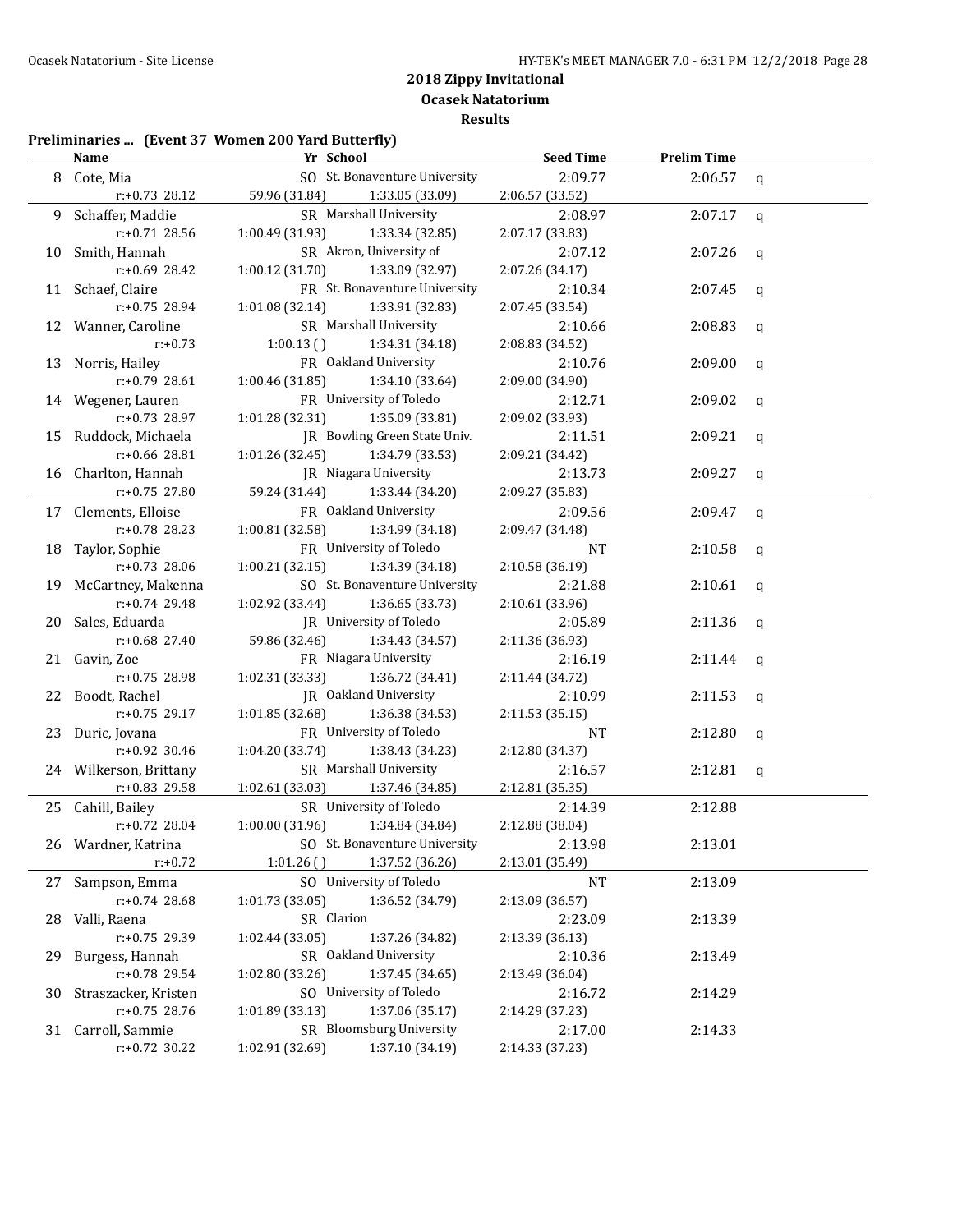**Ocasek Natatorium Results**

# **Preliminaries ... (Event 37 Women 200 Yard Butterfly)**

|           | <b>Name</b>                            | Yr School                          | <b>Seed Time</b>   | <b>Prelim Time</b> |  |
|-----------|----------------------------------------|------------------------------------|--------------------|--------------------|--|
|           | 32 Labue, Delaney                      | SO Niagara University              | 2:16.75            | 2:14.83            |  |
|           | r:+0.70 29.95                          | 1:03.49 (33.54)<br>1:38.54 (35.05) | 2:14.83 (36.29)    |                    |  |
|           | 33 Smith, Emily                        | FR Bloomsburg University           | 2:19.75            | 2:14.90            |  |
|           | r:+0.75 29.95                          | 1:03.73 (33.78)<br>1:39.28 (35.55) | 2:14.90 (35.62)    |                    |  |
|           | 34 Jellison, Danielle                  | SO Clarion                         | 2:21.21            | 2:16.95            |  |
|           | r:+0.83 29.07                          | 1:03.01 (33.94)<br>1:39.39 (36.38) | 2:16.95 (37.56)    |                    |  |
|           | 35 Burnard, Meghan                     | JR Bowling Green State Univ.       | 2:17.99            | 2:17.01            |  |
|           | $r: +0.74$ 29.96                       | 1:04.30 (34.34)<br>1:39.41 (35.11) | 2:17.01 (37.60)    |                    |  |
|           | 36 Newman, Abbey                       | JR Clarion                         | 2:25.50            | 2:19.39            |  |
|           | $r: +0.71$ 29.52                       | 1:04.25 (34.73)<br>1:41.13 (36.88) | 2:19.39 (38.26)    |                    |  |
|           | 37 Fortney, Autumn                     | FR Clarion                         | 2:26.76            | 2:20.06            |  |
|           | $r: +0.72$ 29.50                       | 1:03.96 (34.46)<br>1:41.81 (37.85) | 2:20.06 (38.25)    |                    |  |
|           | 38 Kling, Abby                         | SR Bloomsburg University           | 2:24.75            | 2:20.78            |  |
|           | r:+0.79 31.68                          | 1:07.20 (35.52)<br>1:44.07 (36.87) | 2:20.78 (36.71)    |                    |  |
|           |                                        | SO Clarion                         | 2:28.13            |                    |  |
|           | 39 Harvey, Kelly                       |                                    |                    | 2:21.03            |  |
|           | $r: +0.87$ 30.47                       | 1:05.72 (35.25)<br>1:43.20 (37.48) | 2:21.03 (37.83)    |                    |  |
| 40        | Marchioni, Julie                       | FR Bloomsburg University           | 2:28.36            | 2:29.43            |  |
|           | $r: +0.75$ 32.60                       | 1:10.21(37.61)<br>1:50.13 (39.92)  | 2:29.43 (39.30)    |                    |  |
| ---       | Robins, Hannah                         | <b>IR</b> Marshall University      | 2:14.70            | <b>DFS</b>         |  |
|           | Declared false start                   |                                    |                    |                    |  |
|           | Fazekas, Sadie                         | SR Akron, University of            | 2:00.85            | <b>DFS</b>         |  |
|           | Declared false start                   |                                    |                    |                    |  |
|           | Wharton, Ally                          | SO Akron, University of            | 2:15.75            | <b>DFS</b>         |  |
|           | Declared false start                   |                                    |                    |                    |  |
| $---$     | Paige, Kamryn                          | FR St. Bonaventure University      | 2:24.00            | <b>DFS</b>         |  |
|           | Declared false start                   |                                    |                    |                    |  |
|           | <b>Event 38 Men 200 Yard Butterfly</b> |                                    |                    |                    |  |
|           | <b>Meet Record:</b><br>$1:47.21$ #     | 2016<br><b>Vincent Declercq</b>    | Cornell            |                    |  |
|           | Pool Record:<br>$1:47.21$ * 2016       | <b>Vincent Declercq</b>            | Cornell            |                    |  |
|           | 1:41.02 D1 A                           |                                    |                    |                    |  |
|           | $1:46.69$ D1B                          |                                    |                    |                    |  |
|           | Name                                   | Yr School                          | <b>Prelim Time</b> | <b>Finals Time</b> |  |
| A - Final |                                        |                                    |                    |                    |  |
|           | 1 Phelps, Colton                       | FR Oakland University              | 1:54.84            | 1:51.68            |  |
|           | $r: +0.73$ 25.22                       | 53.94 (28.72)<br>1:23.57 (29.63)   | 1:51.68 (28.11)    |                    |  |
|           | 2 Aguilar-Fernandez, Rudy              | SO Oakland University              | 1:52.64            | 1:52.31            |  |
|           | $r: +0.69$ 24.60                       | 53.41 (28.81)<br>1:22.63 (29.22)   | 1:52.31 (29.68)    |                    |  |
| 3         | Stier, Dalton                          | FR Niagara University              | 1:53.33            | 1:52.74            |  |
|           | $r: +0.75$ 25.25                       | 1:22.58 (29.20)<br>53.38 (28.13)   | 1:52.74 (30.16)    |                    |  |
| 4         | Flowers, Mack                          | SO Oakland University              | 1:56.22            | 1:53.33            |  |
|           | $r: +0.61$ 25.12                       | 54.04 (28.92)<br>1:24.15 (30.11)   | 1:53.33 (29.18)    |                    |  |
| 5.        | Balderrama, Guido                      | JR St. Bonaventure University      | 1:54.00            | 1:53.96            |  |
|           | r:+0.70 25.29                          | 53.82 (28.53)<br>1:23.84 (30.02)   | 1:53.96 (30.12)    |                    |  |
|           | 6 Hrebelnyi, Danylo                    | FR Oakland University              | 1:53.57            | 1:54.23            |  |
|           | $r: +0.69$ 25.14                       | 54.44 (29.30)<br>1:24.77 (30.33)   | 1:54.23 (29.46)    |                    |  |
| 7         | Collinson, Hylton                      | JR St. Bonaventure University      | 1:57.22            | 1:58.80            |  |
|           | $r: +0.71$ 25.73                       | 55.25 (29.52)<br>1:26.16 (30.91)   | 1:58.80 (32.64)    |                    |  |
| 8         |                                        |                                    |                    |                    |  |
|           | VanderWeide, Ben                       | SR Oakland University              | 1:57.42            | 1:59.32            |  |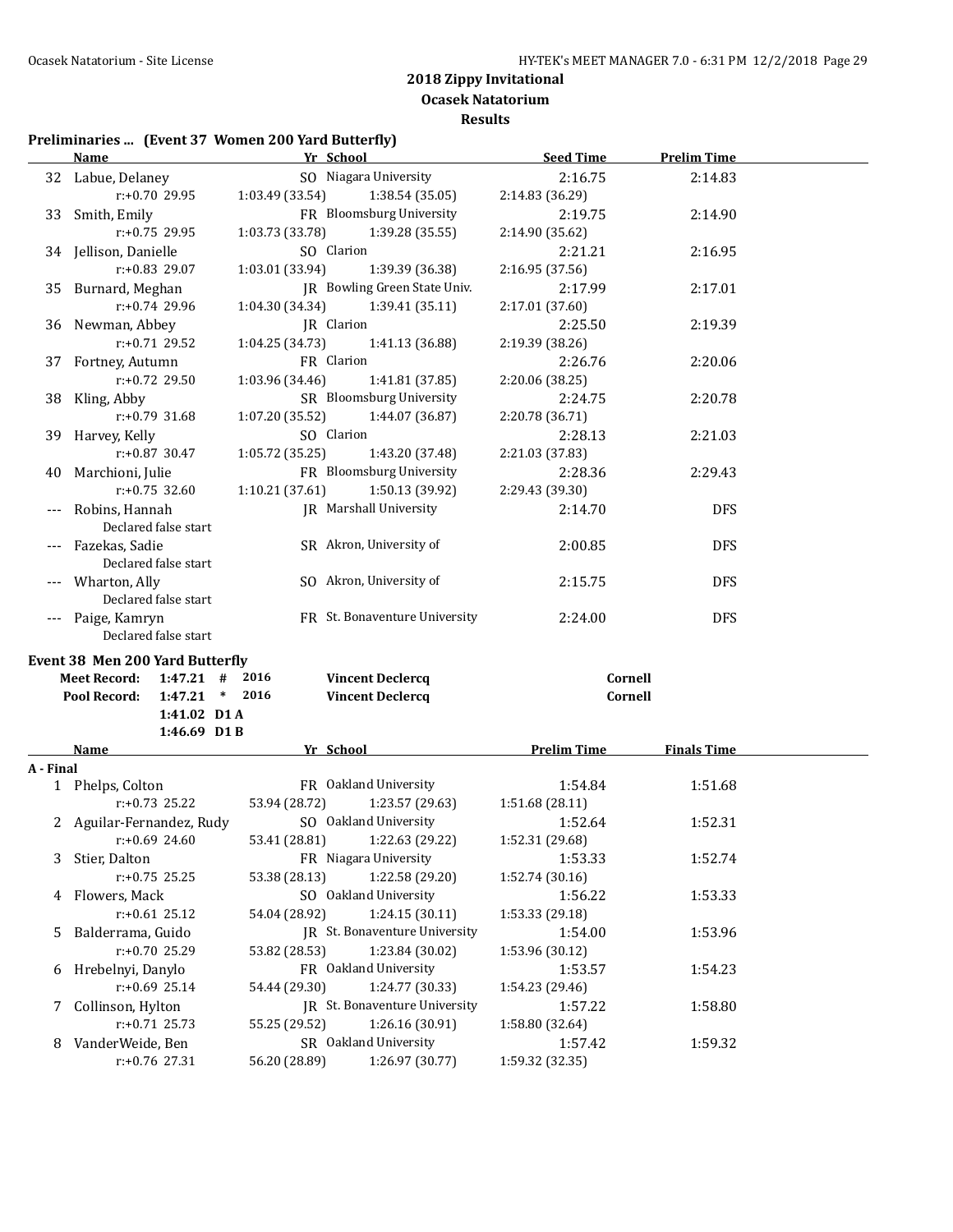**Results**

# **B - Final ... (Event 38 Men 200 Yard Butterfly)**

|                  | <b>Name</b>                         | Yr School                                                    | <b>Prelim Time</b>         | <b>Finals Time</b> |              |
|------------------|-------------------------------------|--------------------------------------------------------------|----------------------------|--------------------|--------------|
| <b>B</b> - Final |                                     |                                                              |                            |                    |              |
|                  | 9 Ronen, Daniel                     | SR Niagara University                                        | 1:58.46                    | 1:55.72            |              |
|                  | $r: +0.67$ 26.07                    | 1:25.08 (29.91)<br>55.17 (29.10)                             | 1:55.72 (30.64)            |                    |              |
|                  | 10 Fry, Jace                        | FR Bloomsburg University                                     | 1:57.45                    | 1:55.73            |              |
|                  | $r: +0.67$ 25.22                    | 54.22 (29.00)<br>1:24.65 (30.43)                             | 1:55.73 (31.08)            |                    |              |
|                  | 11 Lofgren, Patrik                  | SR Oakland University                                        | 1:58.27                    | 1:55.93            |              |
|                  | r:+0.72 25.92                       | 55.08 (29.16)<br>1:25.25 (30.17)                             | 1:55.93 (30.68)            |                    |              |
|                  | 12 Schulz, Matt                     | SR Bloomsburg University                                     | 2:00.58                    | 1:59.48            |              |
|                  | $r: +0.63$ 27.07                    | 57.40 (30.33)<br>1:29.09 (31.69)                             | 1:59.48 (30.39)            |                    |              |
|                  | 13 Ortiz, Zachary                   | SR Oakland University                                        | 1:58.41                    | 2:02.37            |              |
|                  | $r: +0.59$ 26.97                    | 57.89 (30.92)<br>1:30.09 (32.20)                             | 2:02.37 (32.28)            |                    |              |
|                  | 14 Bevevino, Frank                  | JR Clarion                                                   | 2:02.36                    | 2:05.16            |              |
|                  | $r$ :+0.69 26.62                    | 58.35 (31.73)<br>1:32.03 (33.68)                             | 2:05.16 (33.13)            |                    |              |
|                  | 15 Kowalski, Maxim                  | FR Bloomsburg University                                     | 2:04.50                    | 2:05.31            |              |
|                  | $r: +0.70$ 27.16                    | 59.15 (31.99)<br>1:32.87 (33.72)                             | 2:05.31 (32.44)            |                    |              |
|                  |                                     | SO Clarion                                                   | 2:04.43                    |                    |              |
|                  | 16 Canter, Drew<br>$r: +0.75$ 27.93 | 59.18 (31.25)<br>1:32.62 (33.44)                             | 2:06.05 (33.43)            | 2:06.05            |              |
| C - Final        |                                     |                                                              |                            |                    |              |
|                  | 17 Steiner, Hayden                  | SO Clarion                                                   | 2:06.28                    | 2:05.22            |              |
|                  | $r: +0.74$ 26.00                    | 56.86 (30.86)<br>1:30.22 (33.36)                             | 2:05.22 (35.00)            |                    |              |
|                  | 18 Reed, Tyler                      | JR Bloomsburg University                                     | 2:09.81                    | 2:06.31            |              |
|                  | $r: +0.57$ 26.94                    | 58.48 (31.54)<br>1:31.65 (33.17)                             | 2:06.31 (34.66)            |                    |              |
|                  | 19 Verdejo, Kevin                   | <b>IR</b> Niagara University                                 | 2:09.45                    | 2:07.42            |              |
|                  | $r: +0.65$ 28.07                    | 59.92 (31.85)<br>1:32.67 (32.75)                             | 2:07.42 (34.75)            |                    |              |
|                  |                                     |                                                              |                            |                    |              |
|                  | Event 38 Men 200 Yard Butterfly     |                                                              |                            |                    |              |
|                  | Meet Record: 1:47.21 # 2016         | <b>Vincent Declercq</b>                                      | Cornell                    |                    |              |
|                  | Pool Record: 1:47.21 * 2016         | <b>Vincent Declercq</b>                                      | Cornell                    |                    |              |
|                  | 1:41.02 D1 A                        |                                                              |                            |                    |              |
|                  | 1:46.69 D1 B                        |                                                              |                            |                    |              |
|                  | Name                                | Yr School                                                    | <b>Seed Time</b>           | <b>Prelim Time</b> |              |
|                  | <b>Preliminaries</b>                |                                                              |                            |                    |              |
|                  | 1 Aguilar-Fernandez, Rudy           | SO Oakland University                                        | 1:59.99                    | 1:52.64            | q            |
|                  | $r: +0.68$ 24.73                    |                                                              |                            |                    |              |
|                  |                                     | 53.59 (28.86)<br>1:23.21 (29.62)                             | 1:52.64 (29.43)            |                    |              |
|                  | 2 Stier, Dalton                     | FR Niagara University                                        | 1:55.13                    | 1:53.33            | q            |
|                  | $r: +0.73$ 25.50                    | 54.35 (28.85)<br>1:23.47 (29.12)                             | 1:53.33 (29.86)            |                    |              |
|                  | 3 Hrebelnyi, Danylo                 | FR Oakland University                                        | 1:56.16                    | 1:53.57            | q            |
|                  | $r: +0.70$ 25.99                    | 55.42 (29.43)<br>1:25.13 (29.71)                             | 1:53.57 (28.44)            |                    |              |
| 4                | Balderrama, Guido                   | JR St. Bonaventure University                                | 1:54.54                    | 1:54.00            | q            |
|                  | $r: +0.69$ 25.65                    | 1:23.93 (29.45)<br>54.48 (28.83)                             | 1:54.00 (30.07)            |                    |              |
| 5.               | Phelps, Colton                      | FR Oakland University                                        | 1:52.04                    | 1:54.84            | q            |
|                  | $r: +0.76$ 26.05                    | 1:25.55 (30.22)<br>55.33 (29.28)                             | 1:54.84 (29.29)            |                    |              |
| 6                | Flowers, Mack                       | SO Oakland University                                        | 1:55.63                    | 1:56.22            | q            |
|                  | $r: +0.63$ 24.93                    | 1:25.00 (31.03)<br>53.97 (29.04)                             | 1:56.22 (31.22)            |                    |              |
| 7                | Nawn, Philip                        | SR Bloomsburg University                                     | 2:02.31                    | 1:56.48            | q            |
|                  | $r: +0.73$ 25.67                    | 1:25.11(30.00)<br>55.11 (29.44)                              | 1:56.48 (31.37)            |                    |              |
| 8                | Collinson, Hylton                   | JR St. Bonaventure University                                | 2:03.77                    | 1:57.22            | q            |
|                  | r:+0.68 25.77                       | 1:25.82 (30.93)<br>54.89 (29.12)                             | 1:57.22 (31.40)            |                    |              |
|                  | 9 VanderWeide, Ben                  | SR Oakland University                                        | 1:58.99                    | 1:57.42            | $\mathbf{q}$ |
|                  | $r: +0.76$ 26.94                    | 1:26.47 (30.18)<br>56.29 (29.35)                             | 1:57.42 (30.95)            |                    |              |
|                  | 10 Fry, Jace<br>r:+0.70 26.79       | FR Bloomsburg University<br>57.09 (30.30)<br>1:27.68 (30.59) | 2:01.22<br>1:57.45 (29.77) | 1:57.45            | q            |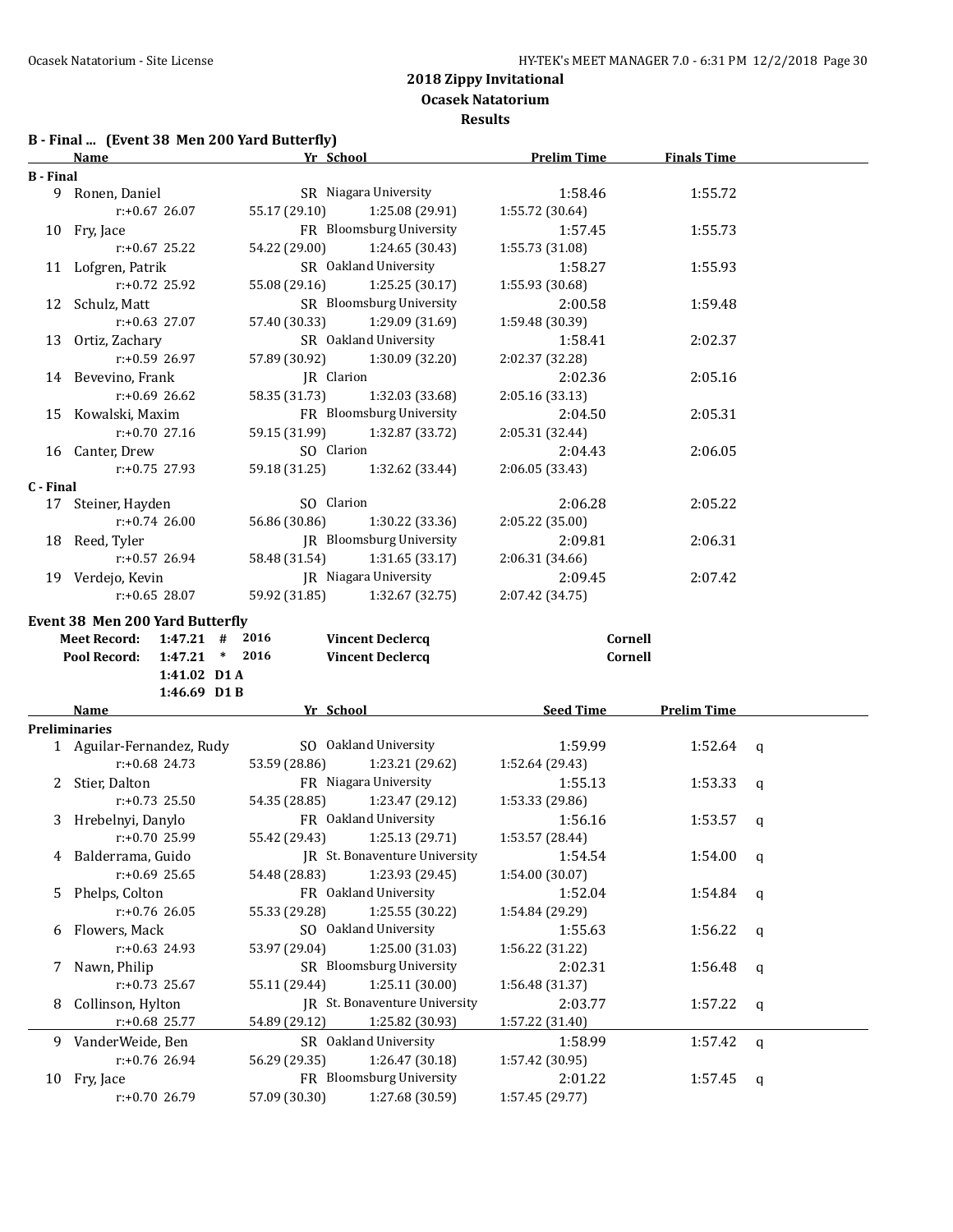**Results**

# **Preliminaries ... (Event 38 Men 200 Yard Butterfly)**

|     | <b>Name</b>                                    |  | Yr School           |                                               | <b>Seed Time</b>                                 | <b>Prelim Time</b>          |                              |
|-----|------------------------------------------------|--|---------------------|-----------------------------------------------|--------------------------------------------------|-----------------------------|------------------------------|
|     | 11 Lofgren, Patrik                             |  |                     | SR Oakland University                         | 1:57.68                                          | 1:58.27                     | $\mathbf q$                  |
|     | r:+0.73 26.69                                  |  | 56.16 (29.47)       | 1:26.98 (30.82)                               | 1:58.27 (31.29)                                  |                             |                              |
|     | 12 Ortiz, Zachary                              |  |                     | SR Oakland University                         | 1:58.99                                          | 1:58.41                     | q                            |
|     | r:+0.58 26.32                                  |  | 56.43 (30.11)       | 1:27.42 (30.99)                               | 1:58.41 (30.99)                                  |                             |                              |
|     | 13 Ronen, Daniel                               |  |                     | SR Niagara University                         | 2:03.21                                          | 1:58.46                     | q                            |
|     | r:+0.67 26.95                                  |  | 56.66 (29.71)       | 1:27.21 (30.55)                               | 1:58.46 (31.25)                                  |                             |                              |
|     | 14 Schulz, Matt                                |  |                     | SR Bloomsburg University                      | 2:06.57                                          | 2:00.58                     | q                            |
|     | $r: +0.62$ 26.81                               |  | 56.31 (29.50)       | 1:27.84 (31.53)                               | 2:00.58 (32.74)                                  |                             |                              |
|     | 15 Wyant, Jordan                               |  |                     | JR Bloomsburg University                      | 2:05.82                                          | 2:01.96                     | q                            |
|     | $r: +0.67$ 26.64                               |  | 56.96 (30.32)       | 1:29.09 (32.13)                               | 2:01.96 (32.87)                                  |                             |                              |
|     | 16 Bevevino, Frank                             |  |                     | JR Clarion                                    | 2:11.98                                          | 2:02.36                     | q                            |
|     | r:+0.66 26.91                                  |  | 57.84 (30.93)       | 1:29.93 (32.09)                               | 2:02.36 (32.43)                                  |                             |                              |
|     | 17 Canter, Drew                                |  |                     | SO Clarion                                    | 2:15.62                                          | 2:04.43                     | $\mathbf q$                  |
|     | r:+0.77 27.49                                  |  | 58.44 (30.95)       | 1:31.40 (32.96)                               | 2:04.43 (33.03)                                  |                             |                              |
|     | 18 Kowalski, Maxim                             |  |                     | FR Bloomsburg University                      | 2:10.36                                          | 2:04.50                     | q                            |
|     | r:+0.69 27.97                                  |  | 59.58 (31.61)       | 1:32.69 (33.11)                               | 2:04.50 (31.81)                                  |                             |                              |
| 19  | Madey, Nick                                    |  |                     | FR Bloomsburg University                      | 2:12.51                                          | 2:04.99                     | q                            |
|     | r:+0.72 28.22                                  |  | 59.64 (31.42)       | 1:32.11 (32.47)                               | 2:04.99 (32.88)                                  |                             |                              |
|     | 20 Steiner, Hayden                             |  |                     | SO Clarion                                    | 2:11.76                                          | 2:06.28                     | $\mathbf q$                  |
|     | r:+0.72 27.12                                  |  | 58.42 (31.30)       | 1:31.42 (33.00)                               | 2:06.28 (34.86)                                  |                             |                              |
|     | 21 Verdejo, Kevin                              |  |                     | JR Niagara University                         | 2:11.97                                          | 2:09.45                     | $\mathbf q$                  |
|     | r:+0.70 28.55                                  |  | 1:01.21(32.66)      | 1:35.43 (34.22)                               | 2:09.45 (34.02)                                  |                             |                              |
|     | 22 Reed, Tyler                                 |  |                     | JR Bloomsburg University                      | 2:08.55                                          | 2:09.81                     | $\mathbf q$                  |
|     | r:+0.58 27.76                                  |  | 59.72 (31.96)       | 1:34.51 (34.79)                               | 2:09.81 (35.30)                                  |                             |                              |
| --- | Hilliard, Carson                               |  |                     | FR Bloomsburg University                      | 2:14.13                                          | <b>DFS</b>                  |                              |
|     | Declared false start                           |  |                     |                                               |                                                  |                             |                              |
|     | <b>Event 39 Women 400 Yard Freestyle Relay</b> |  |                     |                                               |                                                  |                             |                              |
|     |                                                |  | $3:17.46$ # 12/2018 | Akron, University of                          | <b>Akron</b>                                     |                             |                              |
|     | <b>Meet Record:</b>                            |  |                     |                                               |                                                  |                             |                              |
|     |                                                |  |                     | S Fazekas, S Watson, M Waggoner, S Henell     |                                                  |                             |                              |
|     | Pool Record:                                   |  | $3:17.46$ * 2018    | Akron, University of                          | <b>Akron</b>                                     |                             |                              |
|     |                                                |  |                     | S Fazekas, S Watson, M Waggoner, S Henell     |                                                  |                             |                              |
|     | 3:14.97 D1 A                                   |  |                     |                                               |                                                  |                             |                              |
|     | 3:16.82 D1B                                    |  |                     |                                               |                                                  |                             |                              |
|     | Team                                           |  |                     | <b>Relay</b>                                  | <b>Seed Time</b>                                 | <b>Finals Time</b>          |                              |
|     | 1 Akron, University of                         |  |                     | $\rm{Z}$                                      | 3:19.91                                          | 3:17.46#                    |                              |
|     | 1) Fazekas, Sadie SR                           |  |                     | 2) r:0.41 Watson, Sarah FR                    | 3) r:0.45 Waggoner, Morgan JR                    | 4) r:0.30 Henell, Sofia FR  |                              |
|     | r:+0.66 23.80                                  |  |                     | 49.74 (49.74) 1:13.35 (23.61)                 | 1:38.67 (48.93)                                  |                             |                              |
|     | 2:02.49 (23.82)                                |  | 2:28.16 (49.49)     | 2:51.65 (23.49)                               | 3:17.46 (49.30)                                  |                             |                              |
|     | 2 University at Buffalo                        |  |                     | A                                             | 3:23.51                                          | 3:21.86                     |                              |
|     | 1) Ernst, Andrea JR                            |  |                     | 2) r:0.35 Lawton, Jillian SO                  | 3) r:0.03 Burns, Katie JR                        |                             | 4) r:0.16 Schultheis, Cat SR |
|     | $r+0.69$ 24.10                                 |  | 50.24 (50.24)       | 1:14.06 (23.82)                               | 1:40.54 (50.30)                                  |                             |                              |
|     | 2:04.53 (23.99)                                |  | 2:31.56 (51.02)     | 2:55.33 (23.77)                               | 3:21.86 (50.30)                                  |                             |                              |
| 3   | Akron, University of                           |  |                     | I                                             | 3:24.32                                          | 3:22.55                     |                              |
|     | 1) Cooper, Lauren FR                           |  |                     | 2) r:0.17 Movold, Avery FR                    | 3) r:0.25 Nogaj, Paulina SO                      |                             | 4) r:0.21 Nebraska, Ellie JR |
|     | r:+0.75 24.88                                  |  | 52.27 (52.27)       | 1:16.15 (23.88)                               | 1:42.90 (50.63)                                  |                             |                              |
|     | 2:07.10 (24.20)                                |  | 2:32.80 (49.90)     | 2:56.57 (23.77)<br>A                          | 3:22.55 (49.75)                                  |                             |                              |
| 4   | Oakland University                             |  |                     |                                               | 3:30.84                                          | 3:24.87                     |                              |
|     | 1) Marsh, Karlee SO<br>r:+8.05 24.91           |  | 52.27 (52.27)       | 2) r:0.20 Lefler, Amber SR<br>1:16.82 (24.55) | 3) r:0.45 Abbasse, Kirstyn JR<br>1:43.77 (51.50) | 4) r:0.34 Colwell, Katie JR |                              |
|     | 2:08.49 (24.72)                                |  | 2:35.70 (51.93)     | 2:59.20 (23.50)                               | 3:24.87 (49.17)                                  |                             |                              |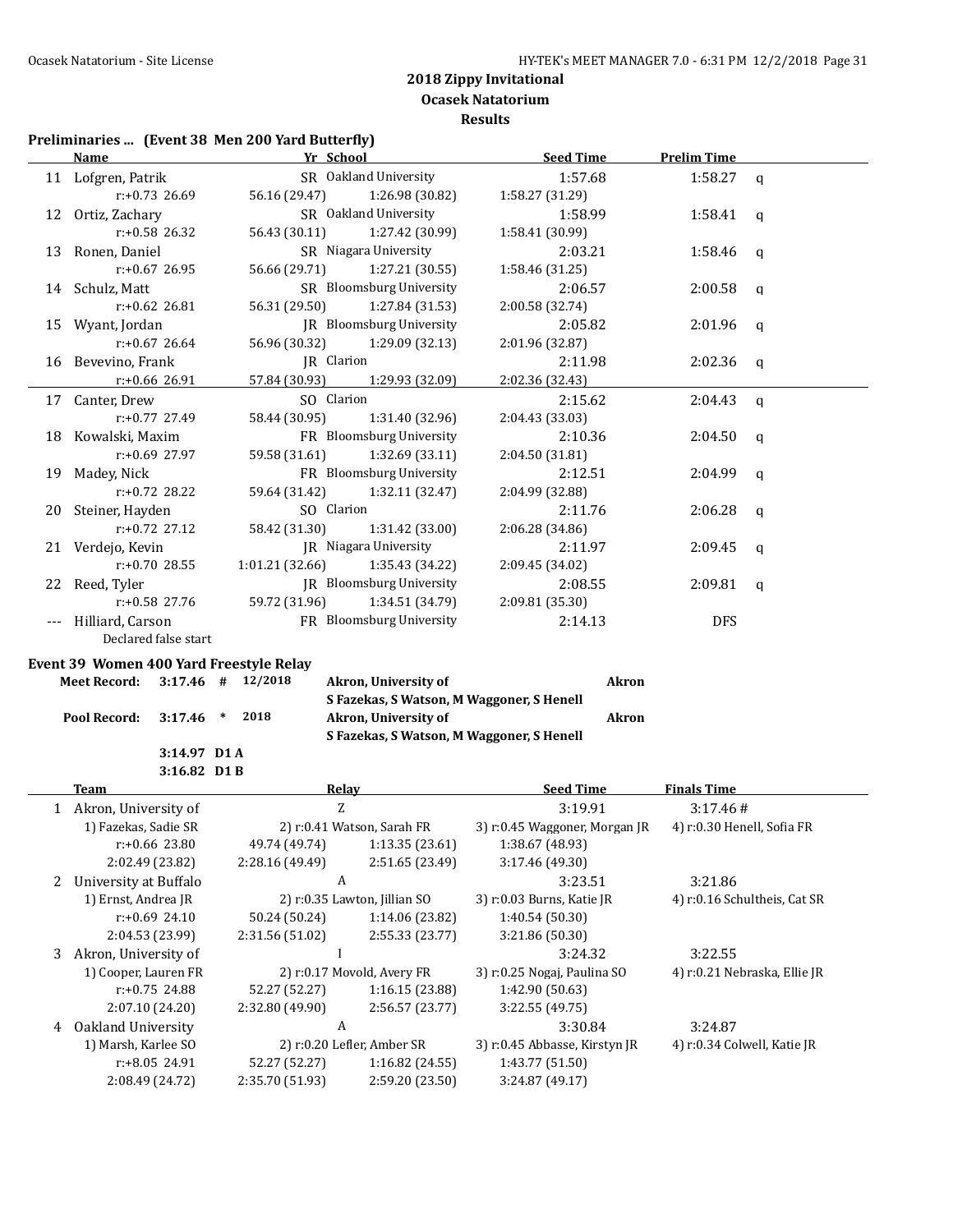**Ocasek Natatorium**

**Results**

### **(Event 39 Women 400 Yard Freestyle Relay)**

|    | <u>Team</u><br><b>Relay</b>                      |                  |                                  | <b>Seed Time</b>                                               | <b>Finals Time</b>               |
|----|--------------------------------------------------|------------------|----------------------------------|----------------------------------------------------------------|----------------------------------|
| 5. | Bowling Green State Univ.                        |                  | A                                | 3:31.99                                                        | 3:25.15                          |
|    | 1) Platts, Daisy FR                              |                  | 2) r:0.03 Eriksson, Anna FR      | 3) r:0.32 Wohlert, Franziska SR                                | 4) r:0.30 Franks, Ashleigh SO    |
|    | r:+0.79 24.97                                    | 51.72 (51.72)    | 1:16.17 (24.45)                  | 1:42.96 (51.24)                                                |                                  |
|    | 2:07.22 (24.26)                                  | 2:33.49 (50.53)  | 2:58.18 (24.69)                  | 3:25.15 (51.66)                                                |                                  |
| 6  | Marshall University                              | A                |                                  | 3:28.61                                                        | 3:25.38                          |
|    | 1) Stovall, Maggie SR                            |                  |                                  | 2) r:-0.11 Bendziewicz, Catherine J3) r:0.28 O'Dell, Jordyn JR | 4) r:0.28 Coles, Darby SO        |
|    | r:+0.71 24.95                                    | 52.30 (52.30)    | 1:16.45(24.15)                   | 1:42.77 (50.47)                                                |                                  |
|    | 2:07.11 (24.34)                                  | 2:34.29 (51.52)  | 2:58.49 (24.20)                  | 3:25.38 (51.09)                                                |                                  |
|    | 7 Oakland University                             | B                |                                  | 3:35.28                                                        | 3:28.41                          |
|    | 1) Abramczyk, Bethany SR                         |                  | 2) r:0.37 Donagan, Erin FR       | 3) r:0.38 LaGrand, Susan FR                                    | 4) r:0.18 Shinske, Grace JR      |
|    | $r: +0.71$ 25.49                                 | 52.93 (52.93)    | 1:17.42 (24.49)                  | 1:44.58 (51.65)                                                |                                  |
|    | 2:09.36 (24.78)                                  | 2:36.86 (52.28)  | 3:01.48 (24.62)                  | 3:28.41 (51.55)                                                |                                  |
| 8  | <b>Bloomsburg University</b>                     | $\boldsymbol{A}$ |                                  | 3:39.50                                                        | 3:28.47                          |
|    | 1) Mooney, Lindsay SO                            |                  | 2) r:0.43 Ball, Shannon JR       | 3) r:0.27 Boylan, Marykate SR                                  | 4) r:0.31 Cubbler, Becca JR      |
|    | r:+0.73 24.84                                    | 51.94 (51.94)    | 1:17.47 (25.53)                  | 1:45.05 (53.11)                                                |                                  |
|    | 2:09.64 (24.59)                                  | 2:37.06 (52.01)  | 3:01.63 (24.57)                  | 3:28.47 (51.41)                                                |                                  |
| 9  | University of Toledo                             |                  | A                                | 3:37.16                                                        | 3:29.09                          |
|    | 1) Eriksson, Lisa SO                             |                  | 2) r:0.27 Jeffreys, Ashley FR    | 3) r:0.26 Dunphy, Anna JR                                      | 4) r:0.21 Taylor, Sophie FR      |
|    | $r: +0.75$ 24.53                                 | 51.24 (51.24)    | 1:16.44(25.20)                   | 1:44.65 (53.41)                                                |                                  |
|    | 2:09.51 (24.86)                                  | 2:37.03 (52.38)  | 3:01.91 (24.88)                  | 3:29.09 (52.06)                                                |                                  |
| 10 | University at Buffalo                            | B                |                                  | 3:32.42                                                        | 3:29.36                          |
|    | 1) Krull, Jenna SO                               |                  | 2) r:0.11 Sapio, Olivia SO       | 3) r:0.29 Naccarella, Toni FR                                  | 4) r:0.42 Jacumski, Maddy SR     |
|    | r:+0.72 25.19                                    | 52.90 (52.90)    | 1:17.24 (24.34)                  | 1:44.15 (51.25)                                                |                                  |
|    | 2:08.52 (24.37)                                  | 2:35.50 (51.35)  | 3:01.11(25.61)                   | 3:29.36 (53.86)                                                |                                  |
|    | 11 St. Bonaventure University                    | A                |                                  | 3:39.93                                                        | 3:30.23                          |
|    | 1) Taylor, Rachel SR                             |                  | 2) r:0.08 Wardner, Katrina SO    | 3) r:0.17 Cote, Mia SO                                         | 4) r:0.20 Janssen, Ivana FR      |
|    | r:+0.72 25.74                                    | 54.05 (54.05)    | 1:18.67 (24.62)                  | 1:45.81 (51.76)                                                |                                  |
|    | 2:10.79 (24.98)                                  | 2:38.60 (52.79)  | 3:02.69 (24.09)                  | 3:30.23 (51.63)                                                |                                  |
| 12 | <b>Marshall University</b>                       | $\, {\bf B}$     |                                  | 3:42.31                                                        | 3:30.61                          |
|    | 1) Robins, Hannah JR                             |                  | 2) r:0.36 Raines, Regan FR       | 3) r:0.29 Wanner, Caroline SR                                  | 4) r:0.46 Walker, Elisha JR      |
|    | $r: +0.63$ 25.01                                 | 52.76 (52.76)    | 1:17.57 (24.81)                  | 1:45.09 (52.33)                                                |                                  |
|    | 2:10.01 (24.92)                                  | 2:37.68 (52.59)  | 3:03.16 (25.48)<br>B             | 3:30.61 (52.93)                                                | 3:30.68                          |
| 13 | Bowling Green State Univ.<br>1) House, Kellie FR |                  | 2) r:0.37 Andrews, Maddy SO      | 3:33.71<br>3) r:0.10 Sullivan, Lauren SO                       | 4) r:0.40 Jones, Shaunna SO      |
|    | r:+0.80 25.63                                    | 53.45 (53.45)    | 1:18.39 (24.94)                  | 1:45.75 (52.30)                                                |                                  |
|    | 2:10.19 (24.44)                                  | 2:37.63 (51.88)  | 3:02.95 (25.32)                  | 3:30.68 (53.05)                                                |                                  |
|    | 14 Clarion                                       |                  | A                                | 3:43.22                                                        | 3:32.54                          |
|    | 1) Newman, Abbey JR                              |                  | 2) r:0.28 Manglaviti, Morgan JR  | 3) r:0.44 Wayne, Gabi SO                                       | 4) r:0.13 Collini, Letizia JR    |
|    | $r: +0.74$ 25.55                                 | 53.68 (53.68)    | 1:18.70 (25.02)                  | 1:46.25 (52.57)                                                |                                  |
|    | 2:11.51 (25.26)                                  | 2:39.84 (53.59)  | 3:04.87 (25.03)                  | 3:32.54 (52.70)                                                |                                  |
| 15 | Niagara University                               | A                |                                  | 3:41.92                                                        | 3:33.77                          |
|    | 1) Tasselmyer, Hayley SO                         |                  | 2) r:0.40 Schere, Yvonne SO      | 3) r:0.35 Desimone, Isabella SO                                | 4) r:0.24 Labue, Delaney SO      |
|    | r:+0.79 25.80                                    | 53.66 (53.66)    | 1:19.26 (25.60)                  | 1:46.82 (53.16)                                                |                                  |
|    | 2:12.28 (25.46)                                  | 2:40.24 (53.42)  | 3:05.34(25.10)                   | 3:33.77 (53.53)                                                |                                  |
| 16 | Oakland University                               | $\mathsf C$      |                                  | 3:39.82                                                        | x3:35.51                         |
|    | 1) Huang, Jewel FR                               |                  | 2) r:0.22 Maas, Jenna FR         | 3) r:0.28 Cassidy, Elise SO                                    | 4) r:0.29 Lenhard, Denise SO     |
|    | r:+0.68 25.07                                    | 52.50 (52.50)    | 1:18.37 (25.87)                  | 1:46.97 (54.47)                                                |                                  |
|    | 2:12.46 (25.49)                                  | 2:40.84 (53.87)  | 3:06.96 (26.12)                  | 3:35.51 (54.67)                                                |                                  |
| 17 | <b>Marshall University</b>                       | С                |                                  | 3:45.71                                                        | x3:35.96                         |
|    | 1) Mooij, Raeleigh FR                            |                  | 2) r:0.32 Di Marzio, Angelica JR | 3) r:0.49 Gjerde, Oda SR                                       | 4) r:0.10 Wilkerson, Brittany SR |
|    | r:11.42 25.92                                    | 54.33 (54.33)    | 1:19.85 (25.52)                  | 1:47.48 (53.15)                                                |                                  |
|    | 2:13.74 (26.26)                                  | 2:41.67 (54.19)  | 3:07.68 (26.01)                  | 3:35.96 (54.29)                                                |                                  |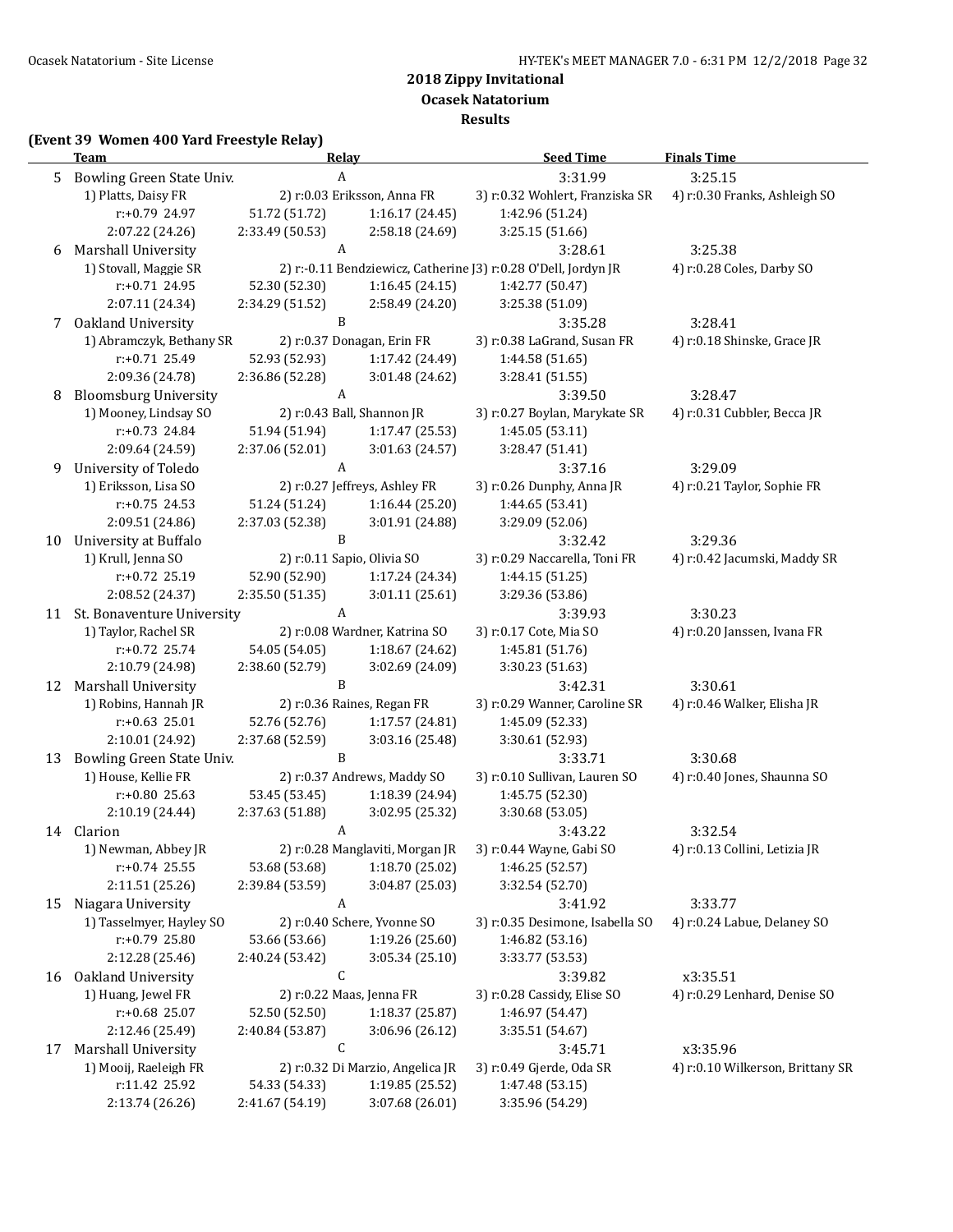**Ocasek Natatorium**

**Results**

### **(Event 39 Women 400 Yard Freestyle Relay)**

| C<br>3:36.40<br>x3:36.28<br>Bowling Green State Univ.<br>18<br>1) Lavigne, Noelle SO<br>2) r:0.50 Neely, Caroline SR<br>3) r:0.27 Edwards, Mary SR<br>4) r:0.10 Puthoff, Kristen SO<br>$r: +0.74$ 26.05<br>54.84 (54.84)<br>1:20.72 (25.88)<br>1:49.00 (54.16)<br>2:14.07 (25.07)<br>2:41.82 (52.82)<br>3:07.37 (25.55)<br>3:36.28 (54.46)<br>B<br>University of Toledo<br>3:36.44<br>19<br>NT<br>1) O'Sullivan, Maureen JR<br>2) r:0.31 Ekleberry, Samantha FR 3) r:0.26 Storm, Gracie SO<br>4) r:0.22 Sales, Eduarda JR<br>r:+0.76 25.82<br>54.41 (54.41)<br>1:20.19 (25.78)<br>1:48.27 (53.86)<br>2:14.00 (25.73)<br>2:42.86 (54.59)<br>3:08.08 (25.22)<br>3:36.44 (53.58)<br><b>Bloomsburg University</b><br>B<br>3:46.18<br>3:37.69<br>20<br>1) Corse Campion, Sarah SO<br>2) r:0.58 Besterman, Amelia SO<br>3) r:0.37 Wadsworth, Kiera JR<br>4) r:0.47 Jackson, Liz FR<br>$r: +0.72$ 26.07<br>53.84 (53.84)<br>1:21.15 (27.31)<br>1:50.45 (56.61)<br>2:15.79 (25.34)<br>2:44.20 (53.75)<br>3:10.02 (25.82)<br>3:37.69 (53.49)<br>B<br>21<br>Clarion<br>3:45.00<br>3:38.78<br>1) Morrisey, Michelle JR<br>2) r:0.59 Henninge, Kaitlynn FR<br>3) r:0.25 Yonek, Becca SR<br>4) r:0.23 Burke, Kelsey SR<br>$r: +0.7026.11$<br>54.49 (54.49)<br>1:20.65(26.16)<br>1:50.26 (55.77)<br>2:16.19 (25.93)<br>2:44.88 (54.62)<br>3:10.27 (25.39)<br>3:38.78 (53.90)<br>B<br>Niagara University<br>3:41.27<br>3:54.47<br>22<br>1) Hume, Lauren FR<br>2) r:0.09 Nicastro, Lauren JR<br>3) r:0.48 Weber, Emma SO<br>4) r:0.16 Charlton, Hannah JR<br>$r: +0.75$ 26.42<br>55.41 (55.41)<br>1:21.38 (25.97)<br>1:50.43 (55.02)<br>2:17.39 (26.96)<br>2:47.31 (56.88)<br>3:13.19 (25.88)<br>3:41.27 (53.96)<br>B<br>St. Bonaventure University<br>3:52.89<br>3:41.98<br>23<br>1) Kimmel, Rachel FR<br>2) r:0.38 Charmody, Erin JR<br>3) r:0.18 Carrig, Marissa FR<br>4) r:0.21 McCartney, Makenna SO<br>r:+0.72 26.95<br>55.20 (55.20)<br>1:21.52 (26.32)<br>1:50.44 (55.24)<br>2:16.42 (25.98)<br>3:12.73 (26.84)<br>2:45.89 (55.45)<br>3:41.98 (56.09)<br>C<br>24 Bloomsburg University<br>x3:44.65<br>3:54.05<br>1) Smith, Emily FR<br>2) r:0.56 Marchioni, Julie FR<br>3) r:0.39 Bane, Kristen SO<br>4) r:0.41 Turner, Liz FR<br>r:+0.73 26.59<br>56.01 (56.01)<br>1:53.22 (57.21)<br>1:22.84 (26.83)<br>2:19.41 (26.19)<br>2:49.30 (56.08)<br>3:15.26 (25.96)<br>3:44.65 (55.35)<br>$\mathsf C$<br>Niagara University<br><b>NT</b><br>x3:57.16<br>25<br>1) Ramos, Caroline FR<br>2) r:0.38 Bos, Bo-Anne SO<br>3) r:0.45 Mariotti, Isabel FR<br>4) r:+0.0 Gavin, Zoe FR<br>r:+4.08 28.82<br>1:00.79 (1:00.79)<br>1:28.75 (27.96)<br>2:00.41 (59.62)<br>2:59.53 (59.12)<br>2:28.24 (27.83)<br>3:26.47 (26.94)<br>3:57.16 (57.63)<br>P<br>Akron, University of<br>DQ<br>3:31.06<br>Early take-off swimmer #3<br>1) Pash, Jackie JR<br>3) r:-0.07 Christophersen, Emily SI4) r:0.20 Smith, Hannah SR<br>2) r:0.44 Gardner, Olivia FR<br>r:+0.81 25.36<br>52.25 (52.25)<br>1:17.38 (25.13)<br>1:45.05 (52.80)<br>2:09.64 (24.59)<br>2:37.15 (52.10)<br>3:02.73 (25.58)<br>DQ (53.82)<br>University of Toledo<br><b>DFS</b><br>C<br>NT.<br>Declared false start<br>Event 40 Men 400 Yard Freestyle Relay<br>2016<br><b>Meet Record:</b><br>$2:57.78$ #<br><b>Cornell University</b><br>Cornell<br>J Mahoney, J Brenneman, I Evdokimov, L Reisch<br>2016<br>Pool Record:<br><b>Cornell University</b><br>Cornell<br>2:57.78<br>$\ast$<br>J Mahoney, J Brenneman, I Evdokimov, L Reisch<br>2:51.39 D1 A<br>2:52.72 D1B<br><b>Relay</b><br><b>Seed Time</b><br><b>Finals Time</b><br><b>Team</b><br>$\boldsymbol{A}$<br>1 Oakland University<br>3:07.91<br>3:00.90<br>1) Aguilar-Fernandez, Rudy SO<br>2) r:0.12 Eriksson, Tony SR<br>3) r:0.14 Gayne, William SO<br>4) r:0.25 Huch, Paul SR<br>$r: +0.68$ 22.14<br>1:31.54 (45.33)<br>46.21 (46.21)<br>1:07.63 (21.42)<br>1:52.60 (21.06) | <b>Team</b> |                 | <u>Relay</u> |                 | <b>Seed Time</b> | <b>Finals Time</b> |
|-----------------------------------------------------------------------------------------------------------------------------------------------------------------------------------------------------------------------------------------------------------------------------------------------------------------------------------------------------------------------------------------------------------------------------------------------------------------------------------------------------------------------------------------------------------------------------------------------------------------------------------------------------------------------------------------------------------------------------------------------------------------------------------------------------------------------------------------------------------------------------------------------------------------------------------------------------------------------------------------------------------------------------------------------------------------------------------------------------------------------------------------------------------------------------------------------------------------------------------------------------------------------------------------------------------------------------------------------------------------------------------------------------------------------------------------------------------------------------------------------------------------------------------------------------------------------------------------------------------------------------------------------------------------------------------------------------------------------------------------------------------------------------------------------------------------------------------------------------------------------------------------------------------------------------------------------------------------------------------------------------------------------------------------------------------------------------------------------------------------------------------------------------------------------------------------------------------------------------------------------------------------------------------------------------------------------------------------------------------------------------------------------------------------------------------------------------------------------------------------------------------------------------------------------------------------------------------------------------------------------------------------------------------------------------------------------------------------------------------------------------------------------------------------------------------------------------------------------------------------------------------------------------------------------------------------------------------------------------------------------------------------------------------------------------------------------------------------------------------------------------------------------------------------------------------------------------------------------------------------------------------------------------------------------------------------------------------------------------------------------------------------------------------------------------------------------------------------------------------------------------------------------------------------------------------------------------------------------------------------------------------------------------------------------------------------------------------------------------------------------------------------------------------------------------------------------------------------------------------------------------|-------------|-----------------|--------------|-----------------|------------------|--------------------|
|                                                                                                                                                                                                                                                                                                                                                                                                                                                                                                                                                                                                                                                                                                                                                                                                                                                                                                                                                                                                                                                                                                                                                                                                                                                                                                                                                                                                                                                                                                                                                                                                                                                                                                                                                                                                                                                                                                                                                                                                                                                                                                                                                                                                                                                                                                                                                                                                                                                                                                                                                                                                                                                                                                                                                                                                                                                                                                                                                                                                                                                                                                                                                                                                                                                                                                                                                                                                                                                                                                                                                                                                                                                                                                                                                                                                                                                                             |             |                 |              |                 |                  |                    |
|                                                                                                                                                                                                                                                                                                                                                                                                                                                                                                                                                                                                                                                                                                                                                                                                                                                                                                                                                                                                                                                                                                                                                                                                                                                                                                                                                                                                                                                                                                                                                                                                                                                                                                                                                                                                                                                                                                                                                                                                                                                                                                                                                                                                                                                                                                                                                                                                                                                                                                                                                                                                                                                                                                                                                                                                                                                                                                                                                                                                                                                                                                                                                                                                                                                                                                                                                                                                                                                                                                                                                                                                                                                                                                                                                                                                                                                                             |             |                 |              |                 |                  |                    |
|                                                                                                                                                                                                                                                                                                                                                                                                                                                                                                                                                                                                                                                                                                                                                                                                                                                                                                                                                                                                                                                                                                                                                                                                                                                                                                                                                                                                                                                                                                                                                                                                                                                                                                                                                                                                                                                                                                                                                                                                                                                                                                                                                                                                                                                                                                                                                                                                                                                                                                                                                                                                                                                                                                                                                                                                                                                                                                                                                                                                                                                                                                                                                                                                                                                                                                                                                                                                                                                                                                                                                                                                                                                                                                                                                                                                                                                                             |             |                 |              |                 |                  |                    |
|                                                                                                                                                                                                                                                                                                                                                                                                                                                                                                                                                                                                                                                                                                                                                                                                                                                                                                                                                                                                                                                                                                                                                                                                                                                                                                                                                                                                                                                                                                                                                                                                                                                                                                                                                                                                                                                                                                                                                                                                                                                                                                                                                                                                                                                                                                                                                                                                                                                                                                                                                                                                                                                                                                                                                                                                                                                                                                                                                                                                                                                                                                                                                                                                                                                                                                                                                                                                                                                                                                                                                                                                                                                                                                                                                                                                                                                                             |             |                 |              |                 |                  |                    |
|                                                                                                                                                                                                                                                                                                                                                                                                                                                                                                                                                                                                                                                                                                                                                                                                                                                                                                                                                                                                                                                                                                                                                                                                                                                                                                                                                                                                                                                                                                                                                                                                                                                                                                                                                                                                                                                                                                                                                                                                                                                                                                                                                                                                                                                                                                                                                                                                                                                                                                                                                                                                                                                                                                                                                                                                                                                                                                                                                                                                                                                                                                                                                                                                                                                                                                                                                                                                                                                                                                                                                                                                                                                                                                                                                                                                                                                                             |             |                 |              |                 |                  |                    |
|                                                                                                                                                                                                                                                                                                                                                                                                                                                                                                                                                                                                                                                                                                                                                                                                                                                                                                                                                                                                                                                                                                                                                                                                                                                                                                                                                                                                                                                                                                                                                                                                                                                                                                                                                                                                                                                                                                                                                                                                                                                                                                                                                                                                                                                                                                                                                                                                                                                                                                                                                                                                                                                                                                                                                                                                                                                                                                                                                                                                                                                                                                                                                                                                                                                                                                                                                                                                                                                                                                                                                                                                                                                                                                                                                                                                                                                                             |             |                 |              |                 |                  |                    |
|                                                                                                                                                                                                                                                                                                                                                                                                                                                                                                                                                                                                                                                                                                                                                                                                                                                                                                                                                                                                                                                                                                                                                                                                                                                                                                                                                                                                                                                                                                                                                                                                                                                                                                                                                                                                                                                                                                                                                                                                                                                                                                                                                                                                                                                                                                                                                                                                                                                                                                                                                                                                                                                                                                                                                                                                                                                                                                                                                                                                                                                                                                                                                                                                                                                                                                                                                                                                                                                                                                                                                                                                                                                                                                                                                                                                                                                                             |             |                 |              |                 |                  |                    |
|                                                                                                                                                                                                                                                                                                                                                                                                                                                                                                                                                                                                                                                                                                                                                                                                                                                                                                                                                                                                                                                                                                                                                                                                                                                                                                                                                                                                                                                                                                                                                                                                                                                                                                                                                                                                                                                                                                                                                                                                                                                                                                                                                                                                                                                                                                                                                                                                                                                                                                                                                                                                                                                                                                                                                                                                                                                                                                                                                                                                                                                                                                                                                                                                                                                                                                                                                                                                                                                                                                                                                                                                                                                                                                                                                                                                                                                                             |             |                 |              |                 |                  |                    |
|                                                                                                                                                                                                                                                                                                                                                                                                                                                                                                                                                                                                                                                                                                                                                                                                                                                                                                                                                                                                                                                                                                                                                                                                                                                                                                                                                                                                                                                                                                                                                                                                                                                                                                                                                                                                                                                                                                                                                                                                                                                                                                                                                                                                                                                                                                                                                                                                                                                                                                                                                                                                                                                                                                                                                                                                                                                                                                                                                                                                                                                                                                                                                                                                                                                                                                                                                                                                                                                                                                                                                                                                                                                                                                                                                                                                                                                                             |             |                 |              |                 |                  |                    |
|                                                                                                                                                                                                                                                                                                                                                                                                                                                                                                                                                                                                                                                                                                                                                                                                                                                                                                                                                                                                                                                                                                                                                                                                                                                                                                                                                                                                                                                                                                                                                                                                                                                                                                                                                                                                                                                                                                                                                                                                                                                                                                                                                                                                                                                                                                                                                                                                                                                                                                                                                                                                                                                                                                                                                                                                                                                                                                                                                                                                                                                                                                                                                                                                                                                                                                                                                                                                                                                                                                                                                                                                                                                                                                                                                                                                                                                                             |             |                 |              |                 |                  |                    |
|                                                                                                                                                                                                                                                                                                                                                                                                                                                                                                                                                                                                                                                                                                                                                                                                                                                                                                                                                                                                                                                                                                                                                                                                                                                                                                                                                                                                                                                                                                                                                                                                                                                                                                                                                                                                                                                                                                                                                                                                                                                                                                                                                                                                                                                                                                                                                                                                                                                                                                                                                                                                                                                                                                                                                                                                                                                                                                                                                                                                                                                                                                                                                                                                                                                                                                                                                                                                                                                                                                                                                                                                                                                                                                                                                                                                                                                                             |             |                 |              |                 |                  |                    |
|                                                                                                                                                                                                                                                                                                                                                                                                                                                                                                                                                                                                                                                                                                                                                                                                                                                                                                                                                                                                                                                                                                                                                                                                                                                                                                                                                                                                                                                                                                                                                                                                                                                                                                                                                                                                                                                                                                                                                                                                                                                                                                                                                                                                                                                                                                                                                                                                                                                                                                                                                                                                                                                                                                                                                                                                                                                                                                                                                                                                                                                                                                                                                                                                                                                                                                                                                                                                                                                                                                                                                                                                                                                                                                                                                                                                                                                                             |             |                 |              |                 |                  |                    |
|                                                                                                                                                                                                                                                                                                                                                                                                                                                                                                                                                                                                                                                                                                                                                                                                                                                                                                                                                                                                                                                                                                                                                                                                                                                                                                                                                                                                                                                                                                                                                                                                                                                                                                                                                                                                                                                                                                                                                                                                                                                                                                                                                                                                                                                                                                                                                                                                                                                                                                                                                                                                                                                                                                                                                                                                                                                                                                                                                                                                                                                                                                                                                                                                                                                                                                                                                                                                                                                                                                                                                                                                                                                                                                                                                                                                                                                                             |             |                 |              |                 |                  |                    |
|                                                                                                                                                                                                                                                                                                                                                                                                                                                                                                                                                                                                                                                                                                                                                                                                                                                                                                                                                                                                                                                                                                                                                                                                                                                                                                                                                                                                                                                                                                                                                                                                                                                                                                                                                                                                                                                                                                                                                                                                                                                                                                                                                                                                                                                                                                                                                                                                                                                                                                                                                                                                                                                                                                                                                                                                                                                                                                                                                                                                                                                                                                                                                                                                                                                                                                                                                                                                                                                                                                                                                                                                                                                                                                                                                                                                                                                                             |             |                 |              |                 |                  |                    |
|                                                                                                                                                                                                                                                                                                                                                                                                                                                                                                                                                                                                                                                                                                                                                                                                                                                                                                                                                                                                                                                                                                                                                                                                                                                                                                                                                                                                                                                                                                                                                                                                                                                                                                                                                                                                                                                                                                                                                                                                                                                                                                                                                                                                                                                                                                                                                                                                                                                                                                                                                                                                                                                                                                                                                                                                                                                                                                                                                                                                                                                                                                                                                                                                                                                                                                                                                                                                                                                                                                                                                                                                                                                                                                                                                                                                                                                                             |             |                 |              |                 |                  |                    |
|                                                                                                                                                                                                                                                                                                                                                                                                                                                                                                                                                                                                                                                                                                                                                                                                                                                                                                                                                                                                                                                                                                                                                                                                                                                                                                                                                                                                                                                                                                                                                                                                                                                                                                                                                                                                                                                                                                                                                                                                                                                                                                                                                                                                                                                                                                                                                                                                                                                                                                                                                                                                                                                                                                                                                                                                                                                                                                                                                                                                                                                                                                                                                                                                                                                                                                                                                                                                                                                                                                                                                                                                                                                                                                                                                                                                                                                                             |             |                 |              |                 |                  |                    |
|                                                                                                                                                                                                                                                                                                                                                                                                                                                                                                                                                                                                                                                                                                                                                                                                                                                                                                                                                                                                                                                                                                                                                                                                                                                                                                                                                                                                                                                                                                                                                                                                                                                                                                                                                                                                                                                                                                                                                                                                                                                                                                                                                                                                                                                                                                                                                                                                                                                                                                                                                                                                                                                                                                                                                                                                                                                                                                                                                                                                                                                                                                                                                                                                                                                                                                                                                                                                                                                                                                                                                                                                                                                                                                                                                                                                                                                                             |             |                 |              |                 |                  |                    |
|                                                                                                                                                                                                                                                                                                                                                                                                                                                                                                                                                                                                                                                                                                                                                                                                                                                                                                                                                                                                                                                                                                                                                                                                                                                                                                                                                                                                                                                                                                                                                                                                                                                                                                                                                                                                                                                                                                                                                                                                                                                                                                                                                                                                                                                                                                                                                                                                                                                                                                                                                                                                                                                                                                                                                                                                                                                                                                                                                                                                                                                                                                                                                                                                                                                                                                                                                                                                                                                                                                                                                                                                                                                                                                                                                                                                                                                                             |             |                 |              |                 |                  |                    |
|                                                                                                                                                                                                                                                                                                                                                                                                                                                                                                                                                                                                                                                                                                                                                                                                                                                                                                                                                                                                                                                                                                                                                                                                                                                                                                                                                                                                                                                                                                                                                                                                                                                                                                                                                                                                                                                                                                                                                                                                                                                                                                                                                                                                                                                                                                                                                                                                                                                                                                                                                                                                                                                                                                                                                                                                                                                                                                                                                                                                                                                                                                                                                                                                                                                                                                                                                                                                                                                                                                                                                                                                                                                                                                                                                                                                                                                                             |             |                 |              |                 |                  |                    |
|                                                                                                                                                                                                                                                                                                                                                                                                                                                                                                                                                                                                                                                                                                                                                                                                                                                                                                                                                                                                                                                                                                                                                                                                                                                                                                                                                                                                                                                                                                                                                                                                                                                                                                                                                                                                                                                                                                                                                                                                                                                                                                                                                                                                                                                                                                                                                                                                                                                                                                                                                                                                                                                                                                                                                                                                                                                                                                                                                                                                                                                                                                                                                                                                                                                                                                                                                                                                                                                                                                                                                                                                                                                                                                                                                                                                                                                                             |             |                 |              |                 |                  |                    |
|                                                                                                                                                                                                                                                                                                                                                                                                                                                                                                                                                                                                                                                                                                                                                                                                                                                                                                                                                                                                                                                                                                                                                                                                                                                                                                                                                                                                                                                                                                                                                                                                                                                                                                                                                                                                                                                                                                                                                                                                                                                                                                                                                                                                                                                                                                                                                                                                                                                                                                                                                                                                                                                                                                                                                                                                                                                                                                                                                                                                                                                                                                                                                                                                                                                                                                                                                                                                                                                                                                                                                                                                                                                                                                                                                                                                                                                                             |             |                 |              |                 |                  |                    |
|                                                                                                                                                                                                                                                                                                                                                                                                                                                                                                                                                                                                                                                                                                                                                                                                                                                                                                                                                                                                                                                                                                                                                                                                                                                                                                                                                                                                                                                                                                                                                                                                                                                                                                                                                                                                                                                                                                                                                                                                                                                                                                                                                                                                                                                                                                                                                                                                                                                                                                                                                                                                                                                                                                                                                                                                                                                                                                                                                                                                                                                                                                                                                                                                                                                                                                                                                                                                                                                                                                                                                                                                                                                                                                                                                                                                                                                                             |             |                 |              |                 |                  |                    |
|                                                                                                                                                                                                                                                                                                                                                                                                                                                                                                                                                                                                                                                                                                                                                                                                                                                                                                                                                                                                                                                                                                                                                                                                                                                                                                                                                                                                                                                                                                                                                                                                                                                                                                                                                                                                                                                                                                                                                                                                                                                                                                                                                                                                                                                                                                                                                                                                                                                                                                                                                                                                                                                                                                                                                                                                                                                                                                                                                                                                                                                                                                                                                                                                                                                                                                                                                                                                                                                                                                                                                                                                                                                                                                                                                                                                                                                                             |             |                 |              |                 |                  |                    |
|                                                                                                                                                                                                                                                                                                                                                                                                                                                                                                                                                                                                                                                                                                                                                                                                                                                                                                                                                                                                                                                                                                                                                                                                                                                                                                                                                                                                                                                                                                                                                                                                                                                                                                                                                                                                                                                                                                                                                                                                                                                                                                                                                                                                                                                                                                                                                                                                                                                                                                                                                                                                                                                                                                                                                                                                                                                                                                                                                                                                                                                                                                                                                                                                                                                                                                                                                                                                                                                                                                                                                                                                                                                                                                                                                                                                                                                                             |             |                 |              |                 |                  |                    |
|                                                                                                                                                                                                                                                                                                                                                                                                                                                                                                                                                                                                                                                                                                                                                                                                                                                                                                                                                                                                                                                                                                                                                                                                                                                                                                                                                                                                                                                                                                                                                                                                                                                                                                                                                                                                                                                                                                                                                                                                                                                                                                                                                                                                                                                                                                                                                                                                                                                                                                                                                                                                                                                                                                                                                                                                                                                                                                                                                                                                                                                                                                                                                                                                                                                                                                                                                                                                                                                                                                                                                                                                                                                                                                                                                                                                                                                                             |             |                 |              |                 |                  |                    |
|                                                                                                                                                                                                                                                                                                                                                                                                                                                                                                                                                                                                                                                                                                                                                                                                                                                                                                                                                                                                                                                                                                                                                                                                                                                                                                                                                                                                                                                                                                                                                                                                                                                                                                                                                                                                                                                                                                                                                                                                                                                                                                                                                                                                                                                                                                                                                                                                                                                                                                                                                                                                                                                                                                                                                                                                                                                                                                                                                                                                                                                                                                                                                                                                                                                                                                                                                                                                                                                                                                                                                                                                                                                                                                                                                                                                                                                                             |             |                 |              |                 |                  |                    |
|                                                                                                                                                                                                                                                                                                                                                                                                                                                                                                                                                                                                                                                                                                                                                                                                                                                                                                                                                                                                                                                                                                                                                                                                                                                                                                                                                                                                                                                                                                                                                                                                                                                                                                                                                                                                                                                                                                                                                                                                                                                                                                                                                                                                                                                                                                                                                                                                                                                                                                                                                                                                                                                                                                                                                                                                                                                                                                                                                                                                                                                                                                                                                                                                                                                                                                                                                                                                                                                                                                                                                                                                                                                                                                                                                                                                                                                                             |             |                 |              |                 |                  |                    |
|                                                                                                                                                                                                                                                                                                                                                                                                                                                                                                                                                                                                                                                                                                                                                                                                                                                                                                                                                                                                                                                                                                                                                                                                                                                                                                                                                                                                                                                                                                                                                                                                                                                                                                                                                                                                                                                                                                                                                                                                                                                                                                                                                                                                                                                                                                                                                                                                                                                                                                                                                                                                                                                                                                                                                                                                                                                                                                                                                                                                                                                                                                                                                                                                                                                                                                                                                                                                                                                                                                                                                                                                                                                                                                                                                                                                                                                                             |             |                 |              |                 |                  |                    |
|                                                                                                                                                                                                                                                                                                                                                                                                                                                                                                                                                                                                                                                                                                                                                                                                                                                                                                                                                                                                                                                                                                                                                                                                                                                                                                                                                                                                                                                                                                                                                                                                                                                                                                                                                                                                                                                                                                                                                                                                                                                                                                                                                                                                                                                                                                                                                                                                                                                                                                                                                                                                                                                                                                                                                                                                                                                                                                                                                                                                                                                                                                                                                                                                                                                                                                                                                                                                                                                                                                                                                                                                                                                                                                                                                                                                                                                                             |             |                 |              |                 |                  |                    |
|                                                                                                                                                                                                                                                                                                                                                                                                                                                                                                                                                                                                                                                                                                                                                                                                                                                                                                                                                                                                                                                                                                                                                                                                                                                                                                                                                                                                                                                                                                                                                                                                                                                                                                                                                                                                                                                                                                                                                                                                                                                                                                                                                                                                                                                                                                                                                                                                                                                                                                                                                                                                                                                                                                                                                                                                                                                                                                                                                                                                                                                                                                                                                                                                                                                                                                                                                                                                                                                                                                                                                                                                                                                                                                                                                                                                                                                                             |             |                 |              |                 |                  |                    |
|                                                                                                                                                                                                                                                                                                                                                                                                                                                                                                                                                                                                                                                                                                                                                                                                                                                                                                                                                                                                                                                                                                                                                                                                                                                                                                                                                                                                                                                                                                                                                                                                                                                                                                                                                                                                                                                                                                                                                                                                                                                                                                                                                                                                                                                                                                                                                                                                                                                                                                                                                                                                                                                                                                                                                                                                                                                                                                                                                                                                                                                                                                                                                                                                                                                                                                                                                                                                                                                                                                                                                                                                                                                                                                                                                                                                                                                                             |             |                 |              |                 |                  |                    |
|                                                                                                                                                                                                                                                                                                                                                                                                                                                                                                                                                                                                                                                                                                                                                                                                                                                                                                                                                                                                                                                                                                                                                                                                                                                                                                                                                                                                                                                                                                                                                                                                                                                                                                                                                                                                                                                                                                                                                                                                                                                                                                                                                                                                                                                                                                                                                                                                                                                                                                                                                                                                                                                                                                                                                                                                                                                                                                                                                                                                                                                                                                                                                                                                                                                                                                                                                                                                                                                                                                                                                                                                                                                                                                                                                                                                                                                                             |             |                 |              |                 |                  |                    |
|                                                                                                                                                                                                                                                                                                                                                                                                                                                                                                                                                                                                                                                                                                                                                                                                                                                                                                                                                                                                                                                                                                                                                                                                                                                                                                                                                                                                                                                                                                                                                                                                                                                                                                                                                                                                                                                                                                                                                                                                                                                                                                                                                                                                                                                                                                                                                                                                                                                                                                                                                                                                                                                                                                                                                                                                                                                                                                                                                                                                                                                                                                                                                                                                                                                                                                                                                                                                                                                                                                                                                                                                                                                                                                                                                                                                                                                                             |             |                 |              |                 |                  |                    |
|                                                                                                                                                                                                                                                                                                                                                                                                                                                                                                                                                                                                                                                                                                                                                                                                                                                                                                                                                                                                                                                                                                                                                                                                                                                                                                                                                                                                                                                                                                                                                                                                                                                                                                                                                                                                                                                                                                                                                                                                                                                                                                                                                                                                                                                                                                                                                                                                                                                                                                                                                                                                                                                                                                                                                                                                                                                                                                                                                                                                                                                                                                                                                                                                                                                                                                                                                                                                                                                                                                                                                                                                                                                                                                                                                                                                                                                                             |             |                 |              |                 |                  |                    |
|                                                                                                                                                                                                                                                                                                                                                                                                                                                                                                                                                                                                                                                                                                                                                                                                                                                                                                                                                                                                                                                                                                                                                                                                                                                                                                                                                                                                                                                                                                                                                                                                                                                                                                                                                                                                                                                                                                                                                                                                                                                                                                                                                                                                                                                                                                                                                                                                                                                                                                                                                                                                                                                                                                                                                                                                                                                                                                                                                                                                                                                                                                                                                                                                                                                                                                                                                                                                                                                                                                                                                                                                                                                                                                                                                                                                                                                                             |             |                 |              |                 |                  |                    |
|                                                                                                                                                                                                                                                                                                                                                                                                                                                                                                                                                                                                                                                                                                                                                                                                                                                                                                                                                                                                                                                                                                                                                                                                                                                                                                                                                                                                                                                                                                                                                                                                                                                                                                                                                                                                                                                                                                                                                                                                                                                                                                                                                                                                                                                                                                                                                                                                                                                                                                                                                                                                                                                                                                                                                                                                                                                                                                                                                                                                                                                                                                                                                                                                                                                                                                                                                                                                                                                                                                                                                                                                                                                                                                                                                                                                                                                                             |             |                 |              |                 |                  |                    |
|                                                                                                                                                                                                                                                                                                                                                                                                                                                                                                                                                                                                                                                                                                                                                                                                                                                                                                                                                                                                                                                                                                                                                                                                                                                                                                                                                                                                                                                                                                                                                                                                                                                                                                                                                                                                                                                                                                                                                                                                                                                                                                                                                                                                                                                                                                                                                                                                                                                                                                                                                                                                                                                                                                                                                                                                                                                                                                                                                                                                                                                                                                                                                                                                                                                                                                                                                                                                                                                                                                                                                                                                                                                                                                                                                                                                                                                                             |             |                 |              |                 |                  |                    |
|                                                                                                                                                                                                                                                                                                                                                                                                                                                                                                                                                                                                                                                                                                                                                                                                                                                                                                                                                                                                                                                                                                                                                                                                                                                                                                                                                                                                                                                                                                                                                                                                                                                                                                                                                                                                                                                                                                                                                                                                                                                                                                                                                                                                                                                                                                                                                                                                                                                                                                                                                                                                                                                                                                                                                                                                                                                                                                                                                                                                                                                                                                                                                                                                                                                                                                                                                                                                                                                                                                                                                                                                                                                                                                                                                                                                                                                                             |             |                 |              |                 |                  |                    |
|                                                                                                                                                                                                                                                                                                                                                                                                                                                                                                                                                                                                                                                                                                                                                                                                                                                                                                                                                                                                                                                                                                                                                                                                                                                                                                                                                                                                                                                                                                                                                                                                                                                                                                                                                                                                                                                                                                                                                                                                                                                                                                                                                                                                                                                                                                                                                                                                                                                                                                                                                                                                                                                                                                                                                                                                                                                                                                                                                                                                                                                                                                                                                                                                                                                                                                                                                                                                                                                                                                                                                                                                                                                                                                                                                                                                                                                                             |             |                 |              |                 |                  |                    |
|                                                                                                                                                                                                                                                                                                                                                                                                                                                                                                                                                                                                                                                                                                                                                                                                                                                                                                                                                                                                                                                                                                                                                                                                                                                                                                                                                                                                                                                                                                                                                                                                                                                                                                                                                                                                                                                                                                                                                                                                                                                                                                                                                                                                                                                                                                                                                                                                                                                                                                                                                                                                                                                                                                                                                                                                                                                                                                                                                                                                                                                                                                                                                                                                                                                                                                                                                                                                                                                                                                                                                                                                                                                                                                                                                                                                                                                                             |             |                 |              |                 |                  |                    |
|                                                                                                                                                                                                                                                                                                                                                                                                                                                                                                                                                                                                                                                                                                                                                                                                                                                                                                                                                                                                                                                                                                                                                                                                                                                                                                                                                                                                                                                                                                                                                                                                                                                                                                                                                                                                                                                                                                                                                                                                                                                                                                                                                                                                                                                                                                                                                                                                                                                                                                                                                                                                                                                                                                                                                                                                                                                                                                                                                                                                                                                                                                                                                                                                                                                                                                                                                                                                                                                                                                                                                                                                                                                                                                                                                                                                                                                                             |             |                 |              |                 |                  |                    |
|                                                                                                                                                                                                                                                                                                                                                                                                                                                                                                                                                                                                                                                                                                                                                                                                                                                                                                                                                                                                                                                                                                                                                                                                                                                                                                                                                                                                                                                                                                                                                                                                                                                                                                                                                                                                                                                                                                                                                                                                                                                                                                                                                                                                                                                                                                                                                                                                                                                                                                                                                                                                                                                                                                                                                                                                                                                                                                                                                                                                                                                                                                                                                                                                                                                                                                                                                                                                                                                                                                                                                                                                                                                                                                                                                                                                                                                                             |             |                 |              |                 |                  |                    |
|                                                                                                                                                                                                                                                                                                                                                                                                                                                                                                                                                                                                                                                                                                                                                                                                                                                                                                                                                                                                                                                                                                                                                                                                                                                                                                                                                                                                                                                                                                                                                                                                                                                                                                                                                                                                                                                                                                                                                                                                                                                                                                                                                                                                                                                                                                                                                                                                                                                                                                                                                                                                                                                                                                                                                                                                                                                                                                                                                                                                                                                                                                                                                                                                                                                                                                                                                                                                                                                                                                                                                                                                                                                                                                                                                                                                                                                                             |             |                 |              |                 |                  |                    |
|                                                                                                                                                                                                                                                                                                                                                                                                                                                                                                                                                                                                                                                                                                                                                                                                                                                                                                                                                                                                                                                                                                                                                                                                                                                                                                                                                                                                                                                                                                                                                                                                                                                                                                                                                                                                                                                                                                                                                                                                                                                                                                                                                                                                                                                                                                                                                                                                                                                                                                                                                                                                                                                                                                                                                                                                                                                                                                                                                                                                                                                                                                                                                                                                                                                                                                                                                                                                                                                                                                                                                                                                                                                                                                                                                                                                                                                                             |             |                 |              |                 |                  |                    |
|                                                                                                                                                                                                                                                                                                                                                                                                                                                                                                                                                                                                                                                                                                                                                                                                                                                                                                                                                                                                                                                                                                                                                                                                                                                                                                                                                                                                                                                                                                                                                                                                                                                                                                                                                                                                                                                                                                                                                                                                                                                                                                                                                                                                                                                                                                                                                                                                                                                                                                                                                                                                                                                                                                                                                                                                                                                                                                                                                                                                                                                                                                                                                                                                                                                                                                                                                                                                                                                                                                                                                                                                                                                                                                                                                                                                                                                                             |             |                 |              |                 |                  |                    |
|                                                                                                                                                                                                                                                                                                                                                                                                                                                                                                                                                                                                                                                                                                                                                                                                                                                                                                                                                                                                                                                                                                                                                                                                                                                                                                                                                                                                                                                                                                                                                                                                                                                                                                                                                                                                                                                                                                                                                                                                                                                                                                                                                                                                                                                                                                                                                                                                                                                                                                                                                                                                                                                                                                                                                                                                                                                                                                                                                                                                                                                                                                                                                                                                                                                                                                                                                                                                                                                                                                                                                                                                                                                                                                                                                                                                                                                                             |             |                 |              |                 |                  |                    |
|                                                                                                                                                                                                                                                                                                                                                                                                                                                                                                                                                                                                                                                                                                                                                                                                                                                                                                                                                                                                                                                                                                                                                                                                                                                                                                                                                                                                                                                                                                                                                                                                                                                                                                                                                                                                                                                                                                                                                                                                                                                                                                                                                                                                                                                                                                                                                                                                                                                                                                                                                                                                                                                                                                                                                                                                                                                                                                                                                                                                                                                                                                                                                                                                                                                                                                                                                                                                                                                                                                                                                                                                                                                                                                                                                                                                                                                                             |             |                 |              |                 |                  |                    |
|                                                                                                                                                                                                                                                                                                                                                                                                                                                                                                                                                                                                                                                                                                                                                                                                                                                                                                                                                                                                                                                                                                                                                                                                                                                                                                                                                                                                                                                                                                                                                                                                                                                                                                                                                                                                                                                                                                                                                                                                                                                                                                                                                                                                                                                                                                                                                                                                                                                                                                                                                                                                                                                                                                                                                                                                                                                                                                                                                                                                                                                                                                                                                                                                                                                                                                                                                                                                                                                                                                                                                                                                                                                                                                                                                                                                                                                                             |             |                 |              |                 |                  |                    |
|                                                                                                                                                                                                                                                                                                                                                                                                                                                                                                                                                                                                                                                                                                                                                                                                                                                                                                                                                                                                                                                                                                                                                                                                                                                                                                                                                                                                                                                                                                                                                                                                                                                                                                                                                                                                                                                                                                                                                                                                                                                                                                                                                                                                                                                                                                                                                                                                                                                                                                                                                                                                                                                                                                                                                                                                                                                                                                                                                                                                                                                                                                                                                                                                                                                                                                                                                                                                                                                                                                                                                                                                                                                                                                                                                                                                                                                                             |             |                 |              |                 |                  |                    |
|                                                                                                                                                                                                                                                                                                                                                                                                                                                                                                                                                                                                                                                                                                                                                                                                                                                                                                                                                                                                                                                                                                                                                                                                                                                                                                                                                                                                                                                                                                                                                                                                                                                                                                                                                                                                                                                                                                                                                                                                                                                                                                                                                                                                                                                                                                                                                                                                                                                                                                                                                                                                                                                                                                                                                                                                                                                                                                                                                                                                                                                                                                                                                                                                                                                                                                                                                                                                                                                                                                                                                                                                                                                                                                                                                                                                                                                                             |             |                 |              |                 |                  |                    |
|                                                                                                                                                                                                                                                                                                                                                                                                                                                                                                                                                                                                                                                                                                                                                                                                                                                                                                                                                                                                                                                                                                                                                                                                                                                                                                                                                                                                                                                                                                                                                                                                                                                                                                                                                                                                                                                                                                                                                                                                                                                                                                                                                                                                                                                                                                                                                                                                                                                                                                                                                                                                                                                                                                                                                                                                                                                                                                                                                                                                                                                                                                                                                                                                                                                                                                                                                                                                                                                                                                                                                                                                                                                                                                                                                                                                                                                                             |             | 2:16.96 (45.42) |              | 2:37.71 (20.75) | 3:00.90 (43.94)  |                    |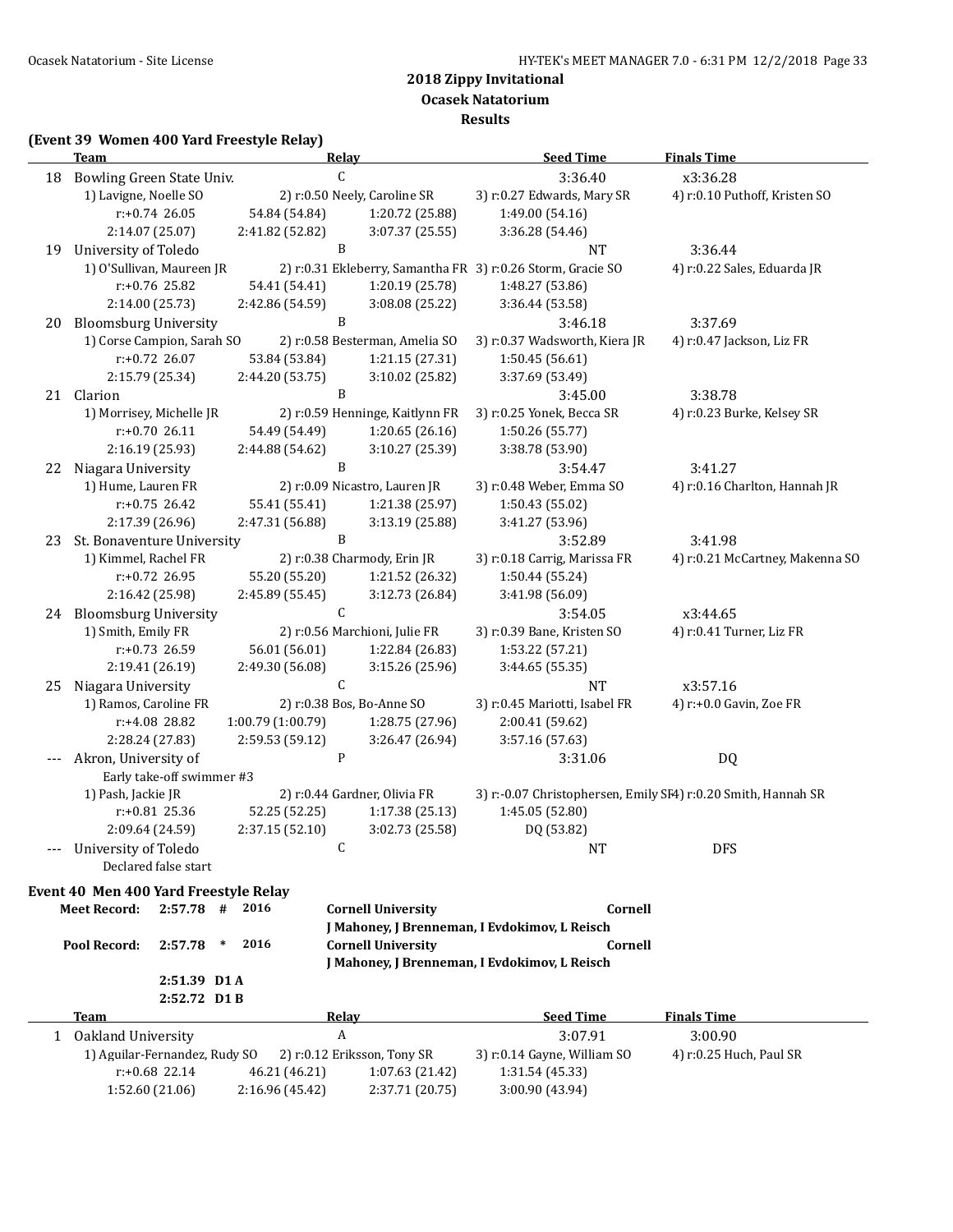**Results**

### **(Event 40 Men 400 Yard Freestyle Relay)**

|    | <b>Team</b>                                 | Relay                            |                                    | <b>Seed Time</b>                         | <b>Finals Time</b>                      |
|----|---------------------------------------------|----------------------------------|------------------------------------|------------------------------------------|-----------------------------------------|
|    | 2 Bloomsburg University                     | $\, {\bf A}$                     |                                    | 3:10.91                                  | 3:03.64                                 |
|    | 1) Schnars, Colton SO                       |                                  | 2) r:0.48 Wyant, Jordan JR         | 3) r:0.27 Hummel, Collin SO              | 4) r:0.24 Dix, Kyle SR                  |
|    | $r: +0.63$ 22.44                            | 46.11 (46.11)                    | 1:08.14 (22.03)                    | 1:32.36 (46.25)                          |                                         |
|    | 1:53.62 (21.26)                             | 2:18.33 (45.97)                  | 2:39.54 (21.21)                    | 3:03.64 (45.31)                          |                                         |
| 3  | Oakland University                          | B                                |                                    | 3:10.93                                  | 3:04.89                                 |
|    | 1) Flowers, Mack SO                         |                                  | 2) r:0.42 Mangner, Joey SO         | 3) r:0.25 Miceli, Zac JR                 | 4) r:0.26 Davis, Benjamin FR            |
|    | r:+0.63 22.49                               | 46.04 (46.04)                    | 1:07.72 (21.68)                    | 1:32.15 (46.11)                          |                                         |
|    | 1:54.37 (22.22)                             | 2:18.89 (46.74)                  | 2:40.91 (22.02)                    | 3:04.89 (46.00)                          |                                         |
|    | 4 Niagara University                        | A                                |                                    | 3:13.91                                  | 3:05.99                                 |
|    | 1) Winograd, Nick SR                        |                                  | 2) r:0.46 Rogers, Nick SR          | 3) r:0.26 Melchor, Edgar JR              | 4) r:0.22 Intas, Dom FR                 |
|    | r:+0.73 22.92                               | 47.67 (47.67)                    | 1:10.16 (22.49)                    | 1:34.32 (46.65)                          |                                         |
|    | 1:56.56 (22.24)                             | 2:21.65 (47.33)                  | 2:42.67 (21.02)                    | 3:05.99 (44.34)                          |                                         |
| 5  | Clarion                                     | A                                |                                    | 3:15.84                                  | 3:07.26                                 |
|    | 1) Folz, Joseph JR                          |                                  | 2) r:0.44 Thruston, Josh JR        | 3) r:0.29 Swanson, Tate SO               | 4) r:0.20 Yant, Jacob FR                |
|    | r:+0.69 22.39                               | 46.30 (46.30)                    | 1:08.14 (21.84)                    | 1:31.77 (45.47)                          |                                         |
|    | 1:54.31 (22.54)                             | 2:20.58 (48.81)                  | 2:42.52 (21.94)                    | 3:07.26 (46.68)                          |                                         |
| 6  | St. Bonaventure University                  | A                                |                                    | 3:12.78                                  | 3:07.71                                 |
|    | 1) Pietrucha, Jack SR                       |                                  | 2) r:0.29 Ruffolo, Jacob FR        | 3) r:0.25 Malafronte, Joe JR             | 4) r:0.28 Marshall, Robert SR           |
|    | $r: +0.69$ 23.03                            | 47.44 (47.44)                    | 1:09.90 (22.46)                    |                                          |                                         |
|    | 1:57.06 (22.26)                             | 2:21.70 (46.90)                  | 2:43.70 (22.00)                    | 1:34.80 (47.36)<br>3:07.71 (46.01)       |                                         |
|    | Oakland University                          | $\mathsf C$                      |                                    |                                          |                                         |
| 7  | 1) DeJonge, Micah JR                        |                                  | 2) r:0.24 Hrebelnyi, Danylo FR     | 3:13.99<br>3) r:0.33 Trevino, Gabe SO    | x3:07.75<br>4) r:0.34 Phelps, Colton FR |
|    | r:+0.68 22.66                               | 47.14 (47.14)                    | 1:09.20 (22.06)                    | 1:34.00 (46.86)                          |                                         |
|    | 1:56.20 (22.20)                             | 2:21.03 (47.03)                  | 2:42.97 (21.94)                    | 3:07.75 (46.72)                          |                                         |
|    | <b>Bloomsburg University</b>                | $\mathbf B$                      |                                    | 3:17.76                                  | 3:10.05                                 |
| 8  | 1) Bauer, Colin JR                          | 2) r:0.19 Agnew, Pat FR          |                                    | 3) r:0.31 Haywood, Lucas JR              | 4) r:0.23 Fry, Jace FR                  |
|    | r:12.96 22.40                               | 47.64 (47.64)                    | 1:10.33 (22.69)                    | 1:35.18 (47.54)                          |                                         |
|    | 1:57.43 (22.25)                             | 2:22.37 (47.19)                  | 2:44.88 (22.51)                    | 3:10.05 (47.68)                          |                                         |
| 9  | Niagara University                          | B                                |                                    | 3:20.00                                  | 3:10.53                                 |
|    | 1) Leskowicz, Danny SR                      |                                  | 2) r:0.37 Rockwood, Gary FR        | 3) r:0.33 Rintel, Andreas SR             | 4) r:0.15 Stier, Dalton FR              |
|    | r:+0.72 22.60                               | 47.35 (47.35)                    | 1:09.81 (22.46)                    | 1:34.21 (46.86)                          |                                         |
|    | 1:57.04 (22.83)                             | 2:22.69 (48.48)                  | 2:45.64 (22.95)                    | 3:10.53 (47.84)                          |                                         |
| 10 | St. Bonaventure University                  | B                                |                                    | 3:21.04                                  | 3:11.39                                 |
|    | 1) Green, Jason SO                          |                                  | 2) r:0.47 Nicholas, Chauncey FR    | 3) r:0.31 Lowe, William FR               | 4) r:0.32 Swartfager, Marcus SO         |
|    | r:+0.66 22.97                               | 48.40 (48.40)                    | 1:11.23 (22.83)                    | 1:35.75 (47.35)                          |                                         |
|    | 1:58.90 (23.15)                             | 2:23.54 (47.79)                  | 2:46.28 (22.74)                    | 3:11.39 (47.85)                          |                                         |
|    | 11 Bloomsburg University                    | C                                |                                    | 3:19.51                                  | x3:11.91                                |
|    | 1) Cancro, Noah SO                          |                                  | 2) r:0.31 Rocchi, Matt JR          | 3) r:0.38 Baker, Logan FR                | 4) r:0.23 Junk, Cameron FR              |
|    |                                             | 47.09 (47.09)                    | 1:09.39 (22.30)                    |                                          |                                         |
|    | r:+0.68 22.26<br>1:57.91 (22.87)            | 2:23.48 (48.44)                  | 2:46.29 (22.81)                    | 1:35.04 (47.95)<br>3:11.91 (48.43)       |                                         |
|    | 12 Clarion                                  | B                                |                                    | 3:25.26                                  | 3:19.09                                 |
|    | 1) Connor, Jimmy FR                         |                                  | 2) r:0.32 Bevevino, Frank JR       | 3) r:0.12 Matthews, Emmett FR            | 4) r:0.40 Steiner, Hayden SO            |
|    | $r: +0.65$ 23.42                            | 49.29 (49.29)                    | 1:13.53 (24.24)                    | 1:40.43 (51.14)                          |                                         |
|    | 2:03.33 (22.90)                             |                                  |                                    | 3:19.09 (49.95)                          |                                         |
|    |                                             | 2:29.14 (48.71)<br>C             | 2:52.32 (23.18)                    |                                          |                                         |
| 13 | Niagara University<br>1) Sagasta, Justin SR |                                  | 2) r:0.31 Esposito, Ben FR         | NT<br>3) r:0.23 Jarski, Alex FR          | x3:31.09<br>4) r:0.11 Verdejo, Kevin JR |
|    |                                             |                                  |                                    |                                          |                                         |
|    | r:+0.63 23.91<br>2:08.79 (25.33)            | 50.34 (50.34)<br>2:37.13 (53.67) | 1:15.16 (24.82)<br>3:02.43 (25.30) | 1:43.46 (53.12)<br>3:31.09 (53.96)       |                                         |
|    |                                             |                                  |                                    |                                          |                                         |
|    | <b>Scores - Women</b>                       |                                  |                                    |                                          |                                         |
|    |                                             |                                  |                                    | Women - Team Rankings - Through Event 40 |                                         |
|    | 1. Akron, University of                     |                                  | 2093                               | 2. University at Buffalo                 | 1422                                    |